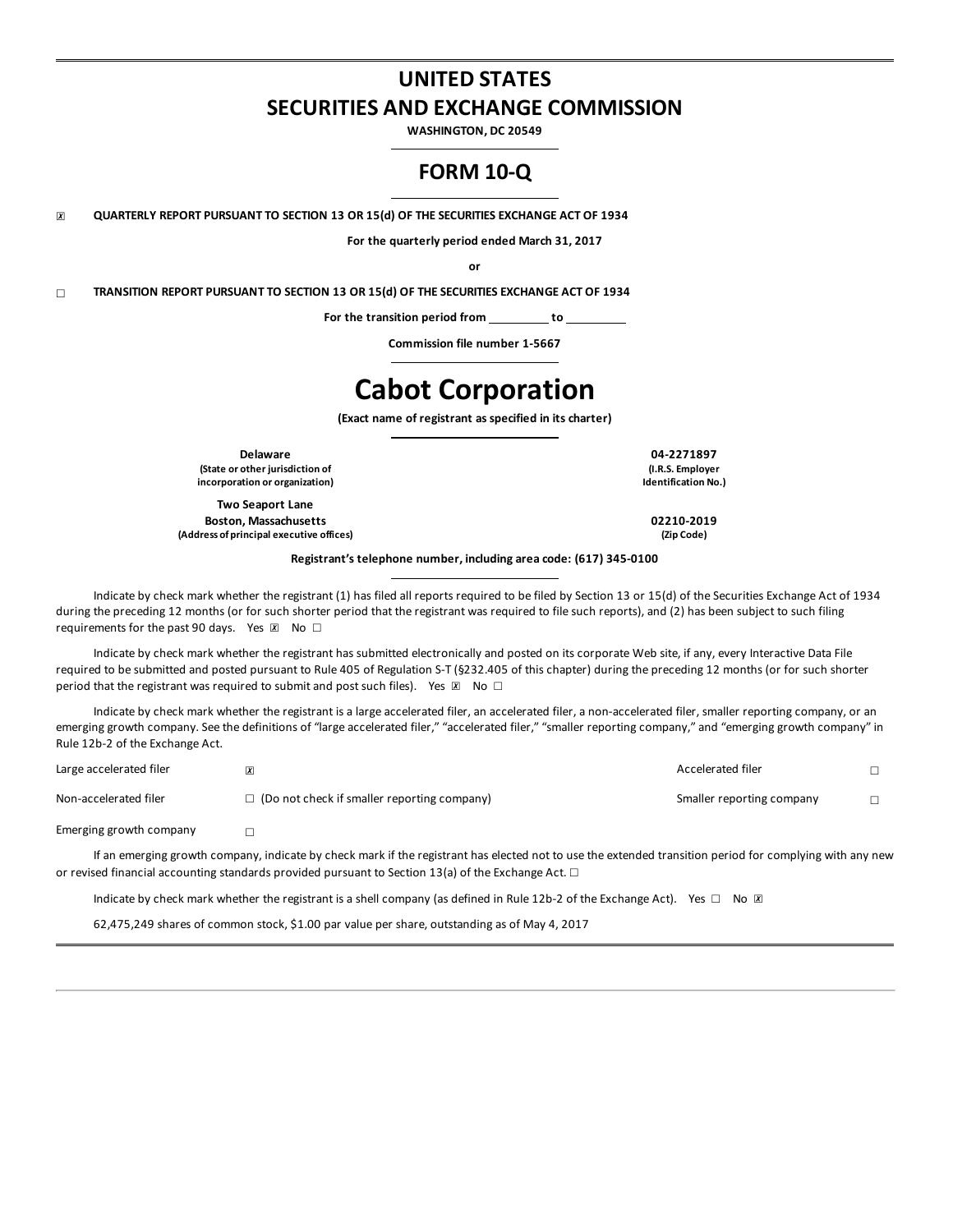## **CABOT CORPORATION**

## **INDEX**

## Part I. Financial [Information](#page-2-0)

|          | Item 1.                  | <b>Financial Statements (unaudited)</b>                                               |    |
|----------|--------------------------|---------------------------------------------------------------------------------------|----|
|          |                          | <b>Consolidated Statements of Operations</b>                                          | 3  |
|          |                          | <b>Consolidated Statements of Comprehensive Income</b>                                | 4  |
|          |                          | <b>Consolidated Balance Sheets</b>                                                    | 5  |
|          |                          | <b>Consolidated Statements of Cash Flows</b>                                          |    |
|          |                          | <b>Notes to Consolidated Financial Statements</b>                                     | 8  |
|          | Item 2.                  | Management's Discussion and Analysis of Financial Condition and Results of Operations | 27 |
|          | Item 3.                  | <b>Quantitative and Qualitative Disclosures About Market Risk</b>                     | 39 |
|          | Item 4.                  | <b>Controls and Procedures</b>                                                        | 39 |
| Part II. | <b>Other Information</b> |                                                                                       |    |
|          | Item 1.                  | <b>Legal Proceedings</b>                                                              | 40 |
|          | Item 2.                  | Unregistered Sales of Equity Securities and Use of Proceeds                           | 41 |
|          | Item 6.                  | <b>Exhibits</b>                                                                       | 41 |
|          |                          |                                                                                       |    |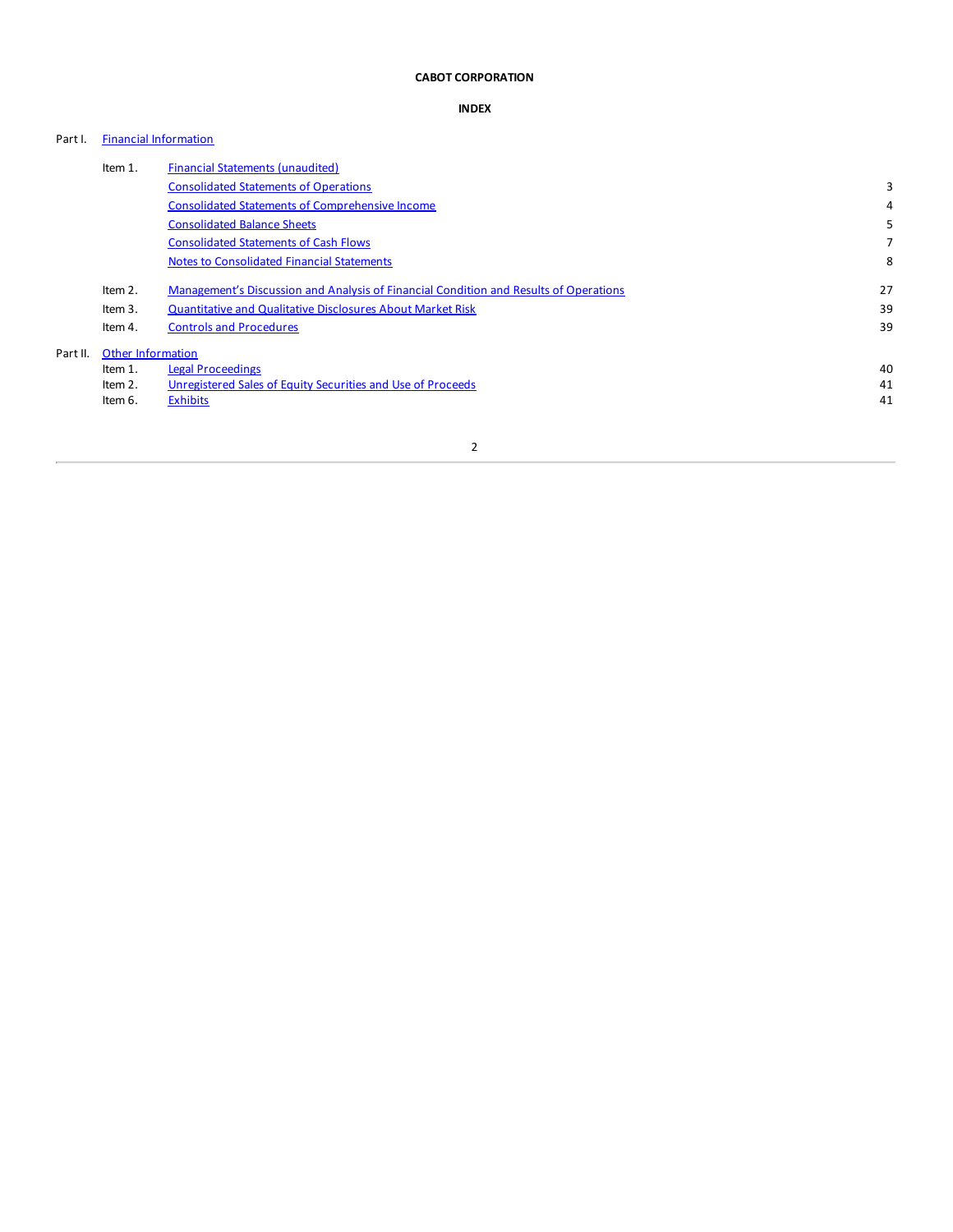<span id="page-2-0"></span>*Item 1. Financial Statements*

## **CABOT CORPORATION CONSOLIDATED STATEMENTS OF OPERATIONS UNAUDITED**

|                                                                                                                |    | Three Months Ended March 31, |    |                                         |    | Six Months Ended March 31, |      |       |  |  |  |
|----------------------------------------------------------------------------------------------------------------|----|------------------------------|----|-----------------------------------------|----|----------------------------|------|-------|--|--|--|
|                                                                                                                |    | 2017                         |    | 2016                                    |    |                            | 2016 |       |  |  |  |
|                                                                                                                |    |                              |    | (In millions, except per share amounts) |    |                            |      |       |  |  |  |
| Net sales and other operating revenues                                                                         | \$ | 678                          | \$ | 568                                     | \$ | 1,289                      | \$   | 1,171 |  |  |  |
| Cost of sales                                                                                                  |    | 509                          |    | 418                                     |    | 963                        |      | 922   |  |  |  |
| Gross profit                                                                                                   |    | 169                          |    | 150                                     |    | 326                        |      | 249   |  |  |  |
| Selling and administrative expenses                                                                            |    | 65                           |    | 62                                      |    | 128                        |      | 133   |  |  |  |
| Research and technical expenses                                                                                |    | 14                           |    | 11                                      |    | 26                         |      | 27    |  |  |  |
| Income (loss) from operations                                                                                  |    | 90                           |    | 77                                      |    | 172                        |      | 89    |  |  |  |
| Interest and dividend income                                                                                   |    | $\overline{2}$               |    | $\overline{2}$                          |    | 4                          |      | 3     |  |  |  |
| Interest expense                                                                                               |    | (13)                         |    | (14)                                    |    | (26)                       |      | (27)  |  |  |  |
| Other income (expense)                                                                                         |    | (1)                          |    | (3)                                     |    | 1                          |      | (11)  |  |  |  |
| Income (loss) from continuing operations before income taxes<br>and equity in earnings of affiliated companies |    | 78                           |    | 62                                      |    | 151                        |      | 54    |  |  |  |
| (Provision) benefit for income taxes                                                                           |    | $\mathbf{1}$                 |    | (11)                                    |    | (16)                       |      | (6)   |  |  |  |
| Equity in earnings of affiliated companies, net of tax                                                         |    | 1                            |    | 1                                       |    | 3                          |      | 1     |  |  |  |
| Net income (loss)                                                                                              |    | 80                           |    | 52                                      |    | 138                        |      | 49    |  |  |  |
| Net income (loss) attributable to noncontrolling interests, net<br>of tax                                      |    | 6                            |    | 4                                       |    | 10                         |      | 8     |  |  |  |
| Net income (loss) attributable to Cabot Corporation                                                            | Š. | 74                           | Ŝ. | 48                                      | Ś. | 128                        | Ś.   | 41    |  |  |  |
|                                                                                                                |    |                              |    |                                         |    |                            |      |       |  |  |  |
| Weighted-average common shares outstanding:                                                                    |    |                              |    |                                         |    |                            |      |       |  |  |  |
| <b>Basic</b>                                                                                                   |    | 62.4                         |    | 62.4                                    |    | 62.3                       |      | 62.4  |  |  |  |
| <b>Diluted</b>                                                                                                 |    | 62.8                         |    | 62.8                                    |    | 62.8                       |      | 62.9  |  |  |  |
| Earnings per common share:                                                                                     |    |                              |    |                                         |    |                            |      |       |  |  |  |
| Basic                                                                                                          | \$ | 1.19                         | \$ | 0.76                                    | \$ | 2.04                       | \$   | 0.65  |  |  |  |
| <b>Diluted</b>                                                                                                 | \$ | 1.18                         | \$ | 0.76                                    | Ś. | 2.03                       | Ś    | 0.65  |  |  |  |
| Dividends per common share                                                                                     | \$ | 0.30                         | \$ | 0.22                                    | \$ | 0.60                       | \$   | 0.44  |  |  |  |

The accompanying notes are an integral part of these consolidated financial statements.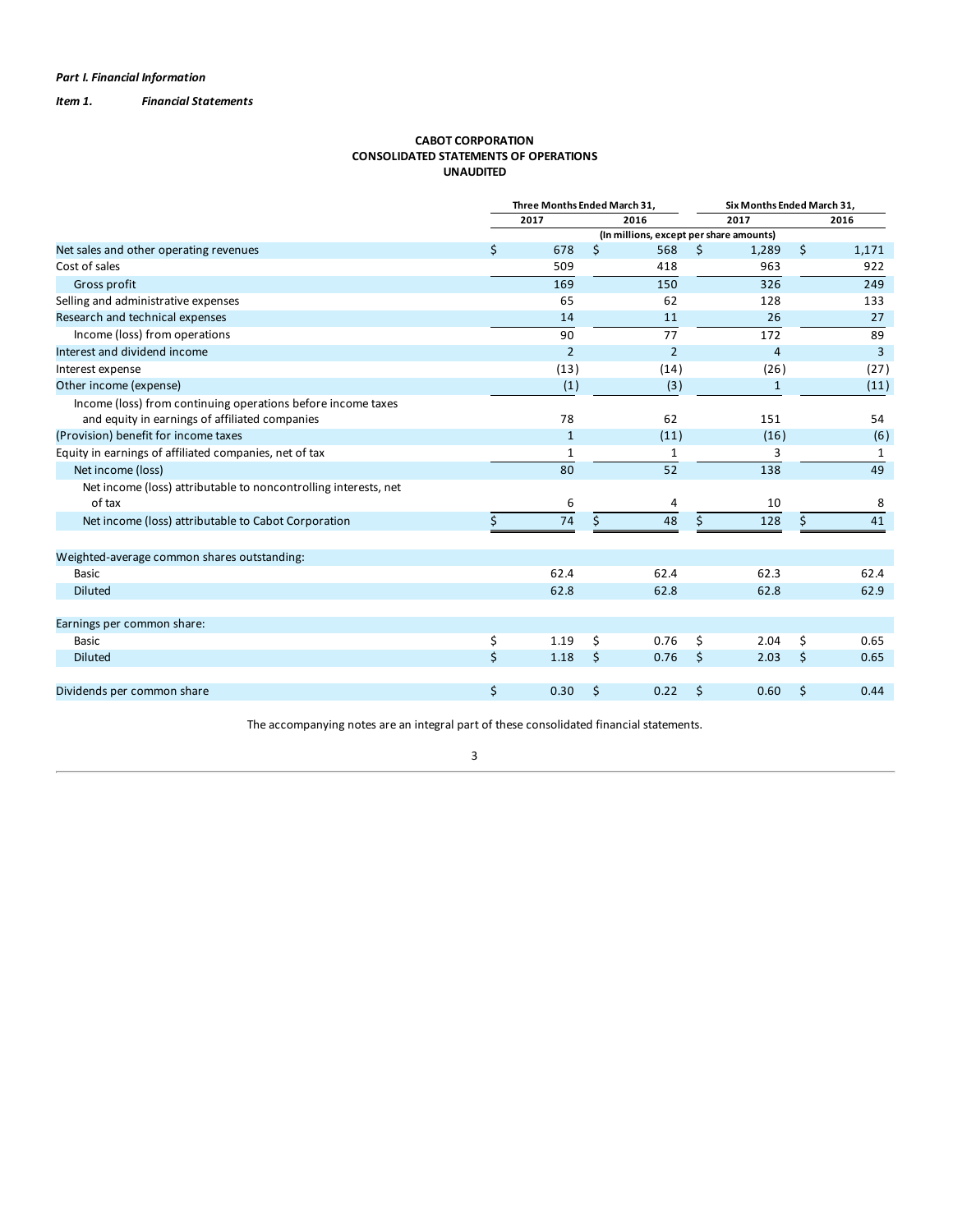## **CABOT CORPORATION CONSOLIDATED STATEMENTS OF COMPREHENSIVE INCOME UNAUDITED**

<span id="page-3-0"></span>

|                                                                 |              | Three Months Ended March 31, |  | Six Months Ended March 31, |               |      |  |      |
|-----------------------------------------------------------------|--------------|------------------------------|--|----------------------------|---------------|------|--|------|
|                                                                 | 2017<br>2016 |                              |  |                            |               | 2017 |  | 2016 |
|                                                                 |              |                              |  |                            | (In millions) |      |  |      |
| Net income (loss)                                               |              | 80                           |  | 52                         | S             | 138  |  | 49   |
| Other comprehensive income (loss), net of tax                   |              |                              |  |                            |               |      |  |      |
| Foreign currency translation adjustment (net of tax provision   |              |                              |  |                            |               |      |  |      |
| of $$1, $-$ , $$3$ and $$-$ )                                   |              | 56                           |  | 65                         |               | (69) |  | 18   |
| Pension and other postretirement benefit liability adjustments  |              |                              |  |                            |               |      |  |      |
| Pension and other postretirement benefit liability              |              |                              |  |                            |               |      |  |      |
| adjustments arising during the period, net of tax               |              |                              |  |                            |               |      |  | (1)  |
| Amortization of net loss and prior service credit included in   |              |                              |  |                            |               |      |  |      |
| net periodic benefit cost, net of tax                           |              |                              |  |                            |               | 2    |  |      |
| Other comprehensive income (loss)                               |              | 57                           |  | 66                         |               | (67) |  | 18   |
| Comprehensive income (loss)                                     |              | 137                          |  | 118                        |               | 71   |  | 67   |
| Net income (loss) attributable to noncontrolling interests, net |              |                              |  |                            |               |      |  |      |
| of tax                                                          |              | 6                            |  | $\overline{4}$             |               | 10   |  | 8    |
| Noncontrolling interests foreign currency translation           |              |                              |  |                            |               |      |  |      |
| adjustment, net of tax                                          |              |                              |  |                            |               | (3)  |  | (2)  |
| Comprehensive income (loss) attributable to noncontrolling      |              |                              |  |                            |               |      |  |      |
| interests, net of tax                                           |              |                              |  |                            |               |      |  | 6    |
| Comprehensive income (loss) attributable to Cabot Corporation   |              | 130                          |  | 113                        | S             | 64   |  | 61   |

The accompanying notes are an integral part of these consolidated financial statements.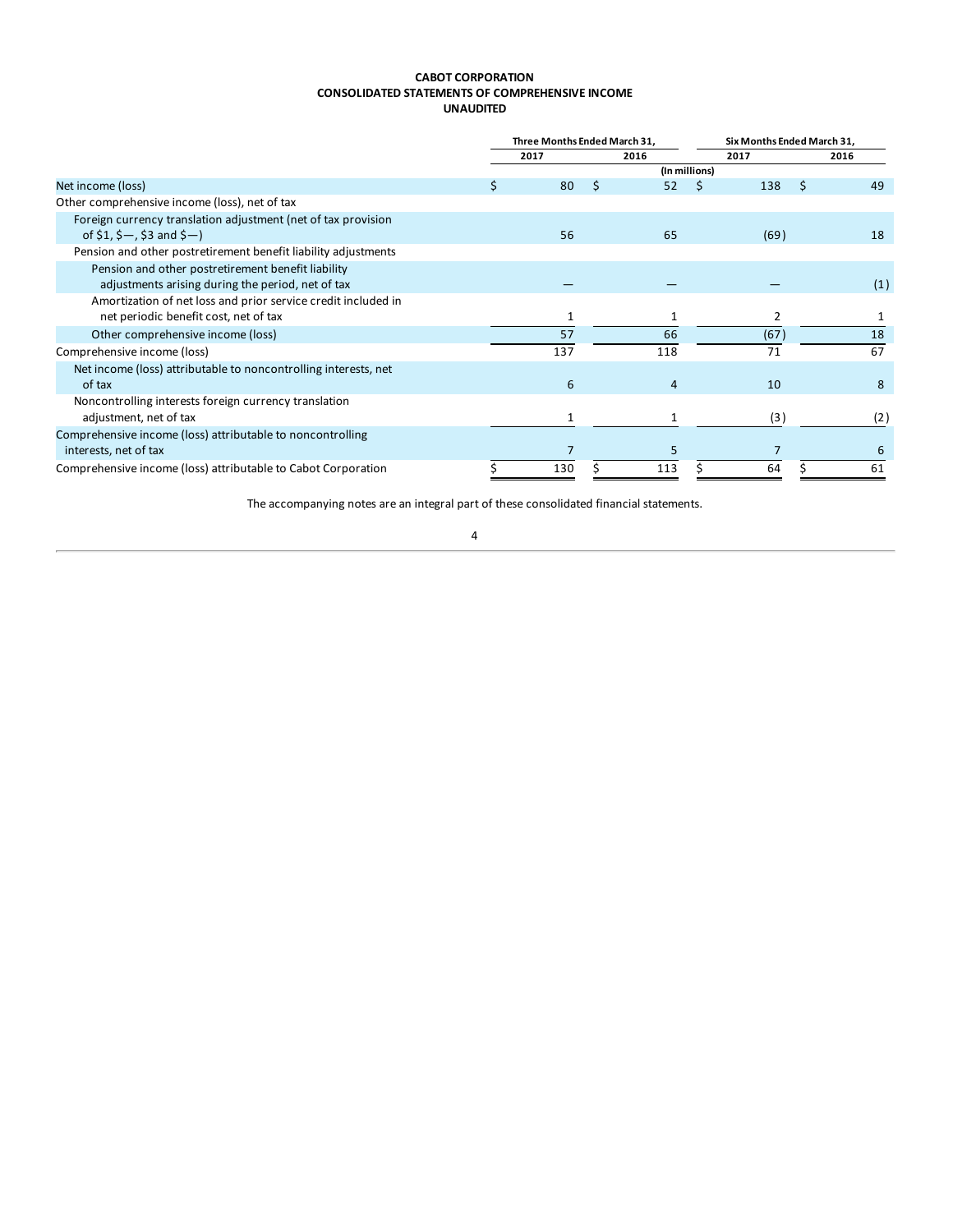## **CABOT CORPORATION CONSOLIDATED BALANCE SHEETS ASSETS UNAUDITED**

<span id="page-4-0"></span>

|                                                                                        | March 31,<br>2017 | September 30,<br>2016 |
|----------------------------------------------------------------------------------------|-------------------|-----------------------|
|                                                                                        |                   | (In millions)         |
| Current assets:                                                                        |                   |                       |
| Cash and cash equivalents                                                              | \$<br>133         | \$<br>200             |
| Accounts and notes receivable, net of reserve for doubtful<br>accounts of \$10 and \$8 | 520               | 456                   |
| Inventories:                                                                           |                   |                       |
| Raw materials                                                                          | 88                | 66                    |
| Work in process                                                                        | 2                 |                       |
| Finished goods                                                                         | 265               | 237                   |
| Other                                                                                  | 40                | 38                    |
| Total inventories                                                                      | 395               | 342                   |
| Prepaid expenses and other current assets                                              | 56                | 49                    |
| Total current assets                                                                   | 1,104             | 1,047                 |
| Property, plant and equipment, net                                                     | 1,237             | 1,290                 |
| Goodwill                                                                               | 151               | 152                   |
| Equity affiliates                                                                      | 54                | 53                    |
| Intangible assets, net                                                                 | 134               | 140                   |
| Assets held for rent                                                                   | 101               | 97                    |
| Deferred income taxes                                                                  | 254               | 216                   |
| Other assets                                                                           | 46                | 40                    |
| <b>Total assets</b>                                                                    | 3,081             | \$<br>3,035           |

The accompanying notes are an integral part of these consolidated financial statements.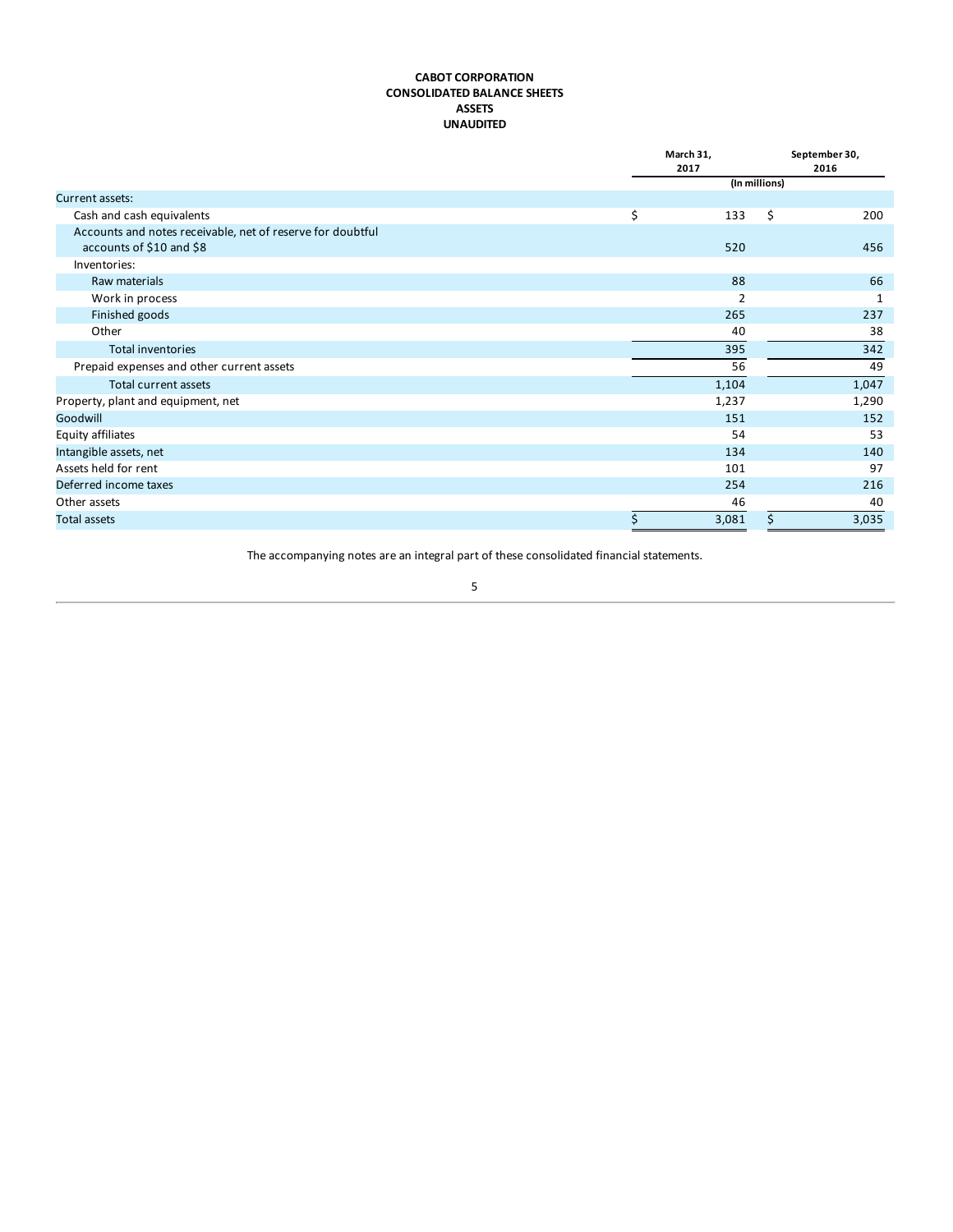## **CABOT CORPORATION CONSOLIDATED BALANCE SHEETS LIABILITIES AND STOCKHOLDERS' EQUITY UNAUDITED**

|                                                                  | March 31,<br>2017                                    | September 30,<br>2016 |
|------------------------------------------------------------------|------------------------------------------------------|-----------------------|
|                                                                  | (In millions, except share<br>and per share amounts) |                       |
| <b>Current liabilities:</b>                                      |                                                      |                       |
| Notes payable                                                    | \$<br>\$<br>15                                       | $\overline{7}$        |
| Accounts payable and accrued liabilities                         | 377                                                  | 364                   |
| Income taxes payable                                             | 32                                                   | 25                    |
| Current portion of long-term debt                                | 251                                                  | 1                     |
| <b>Total current liabilities</b>                                 | 675                                                  | 397                   |
| Long-term debt                                                   | 664                                                  | 914                   |
| Deferred income taxes                                            | 47                                                   | 41                    |
| Other liabilities                                                | 270                                                  | 285                   |
| Redeemable preferred stock                                       | 27                                                   | 26                    |
| Commitments and contingencies (Note G)                           |                                                      |                       |
| Stockholders' equity:                                            |                                                      |                       |
| Preferred stock:                                                 |                                                      |                       |
| Authorized: 2,000,000 shares of \$1 par value                    |                                                      |                       |
| Issued and Outstanding: None and none                            |                                                      |                       |
| Common stock:                                                    |                                                      |                       |
| Authorized: 200,000,000 shares of \$1 par value                  |                                                      |                       |
| Issued: 62,675,606 and 62,449,425 shares                         |                                                      |                       |
| Outstanding: 62,470,543 and 62,210,711 shares                    | 63                                                   | 62                    |
| Less cost of 205,063 and 238,714 shares of common treasury stock | (7)                                                  | (7)                   |
| Additional paid-in capital                                       |                                                      |                       |
| Retained earnings                                                | 1,638                                                | 1,544                 |
| Accumulated other comprehensive income (loss)                    | (389)                                                | (325)                 |
| Total Cabot Corporation stockholders' equity                     | 1,305                                                | 1,274                 |
| Noncontrolling interests                                         | 93                                                   | 98                    |
| Total stockholders' equity                                       | 1,398                                                | 1,372                 |
| Total liabilities and stockholders' equity                       | \$<br>3,081<br>\$                                    | 3,035                 |

The accompanying notes are an integral part of these consolidated financial statements.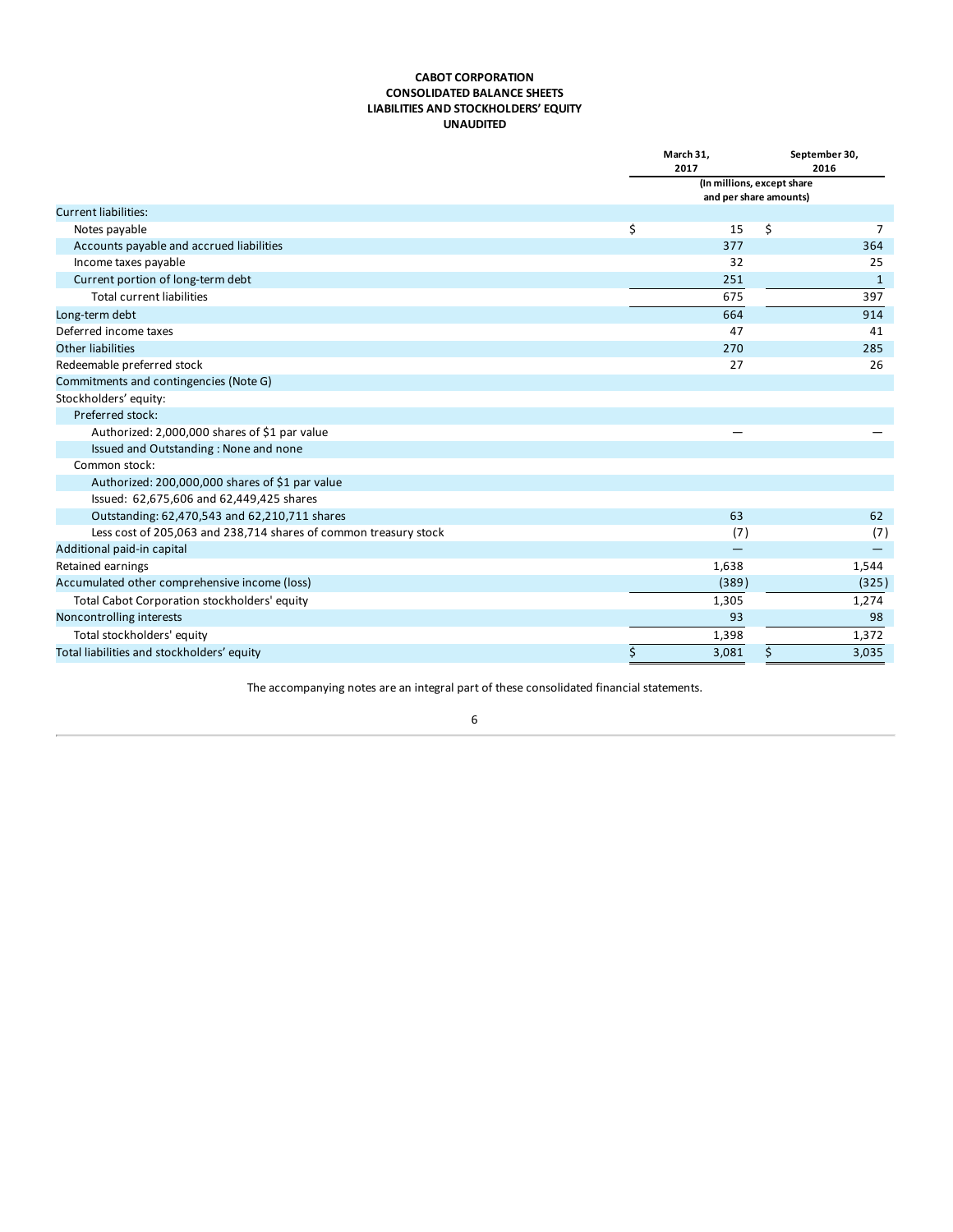## **CABOT CORPORATION CONSOLIDATED STATEMENTS OF CASH FLOWS UNAUDITED**

<span id="page-6-0"></span>

|                                                                                      | <b>Six Months Ended</b><br>March 31, |                   |
|--------------------------------------------------------------------------------------|--------------------------------------|-------------------|
|                                                                                      | 2017                                 | 2016              |
|                                                                                      | (In millions)                        |                   |
| <b>Cash Flows from Operating Activities:</b><br>Net income (loss)                    | \$<br>138                            | \$<br>49          |
| Adjustments to reconcile net income (loss) to cash provided by operating activities: |                                      |                   |
| Depreciation and amortization                                                        | 76                                   | 82                |
| Long-lived asset impairment charge                                                   |                                      | 23                |
| Deferred tax benefit                                                                 | (27)                                 | (3)               |
| Equity in net income of affiliated companies                                         | (3)                                  | (1)               |
| Non-cash compensation                                                                | 6                                    | 6                 |
| Tax benefit from stock based compensation awards                                     | (7)                                  | (1)               |
| Other non-cash (income) expense                                                      |                                      | 3                 |
| Changes in assets and liabilities:                                                   |                                      |                   |
| Accounts and notes receivable                                                        | (78)                                 | 71                |
| Inventories                                                                          | (63)                                 | 49                |
| Prepaid expenses and other current assets                                            | (9)                                  | (3)               |
| Accounts payable and accrued liabilities                                             | 23                                   | (52)              |
| Income taxes payable                                                                 | $\overline{7}$                       | (18)              |
| Other liabilities                                                                    | (18)                                 | (22)              |
| Cash dividends received from equity affiliates                                       | 6                                    | 5                 |
| Cash provided by operating activities                                                | 51                                   | 188               |
|                                                                                      |                                      |                   |
| <b>Cash Flows from Investing Activities:</b>                                         |                                      |                   |
| Additions to property, plant and equipment                                           | (45)                                 | (52)              |
| Proceeds from the sale of land                                                       |                                      | 16                |
| Change in assets held for rent                                                       | (4)                                  | (5)               |
| Other                                                                                | $\overline{2}$                       |                   |
| Cash used in investing activities                                                    | (47)                                 | $\overline{(41)}$ |
|                                                                                      |                                      |                   |
| <b>Cash Flows from Financing Activities:</b>                                         |                                      |                   |
| Repayments under financing arrangements                                              | (4)                                  | (3)               |
| Increase in notes payable, net                                                       | 8                                    |                   |
| Proceeds from (repayments of) issuance of commercial paper, net                      | $\overline{4}$                       | (11)              |
| Repayments of long-term debt                                                         | (1)                                  | (1)               |
| Purchases of common stock                                                            | (30)                                 | (19)              |
| Proceeds from sales of common stock                                                  | 21                                   | 3                 |
| Tax benefit from stock based compensation awards                                     | $\overline{7}$                       | $\mathbf{1}$      |
| Cash dividends paid to noncontrolling interests                                      | (2)                                  | (3)               |
| Cash dividends paid to common stockholders                                           | (38)                                 | (28)              |
| Cash used in financing activities                                                    | (35)                                 | (61)              |
| Effects of exchange rate changes on cash                                             | (36)                                 | 15                |
| Increase (decrease) in cash and cash equivalents                                     | (67)                                 | 101               |
| Cash and cash equivalents at beginning of period                                     | 200                                  | 77                |
| Cash and cash equivalents at end of period                                           | \$<br>133                            | 178<br>\$         |
|                                                                                      |                                      |                   |

The accompanying notes are an integral part of these consolidated financial statements.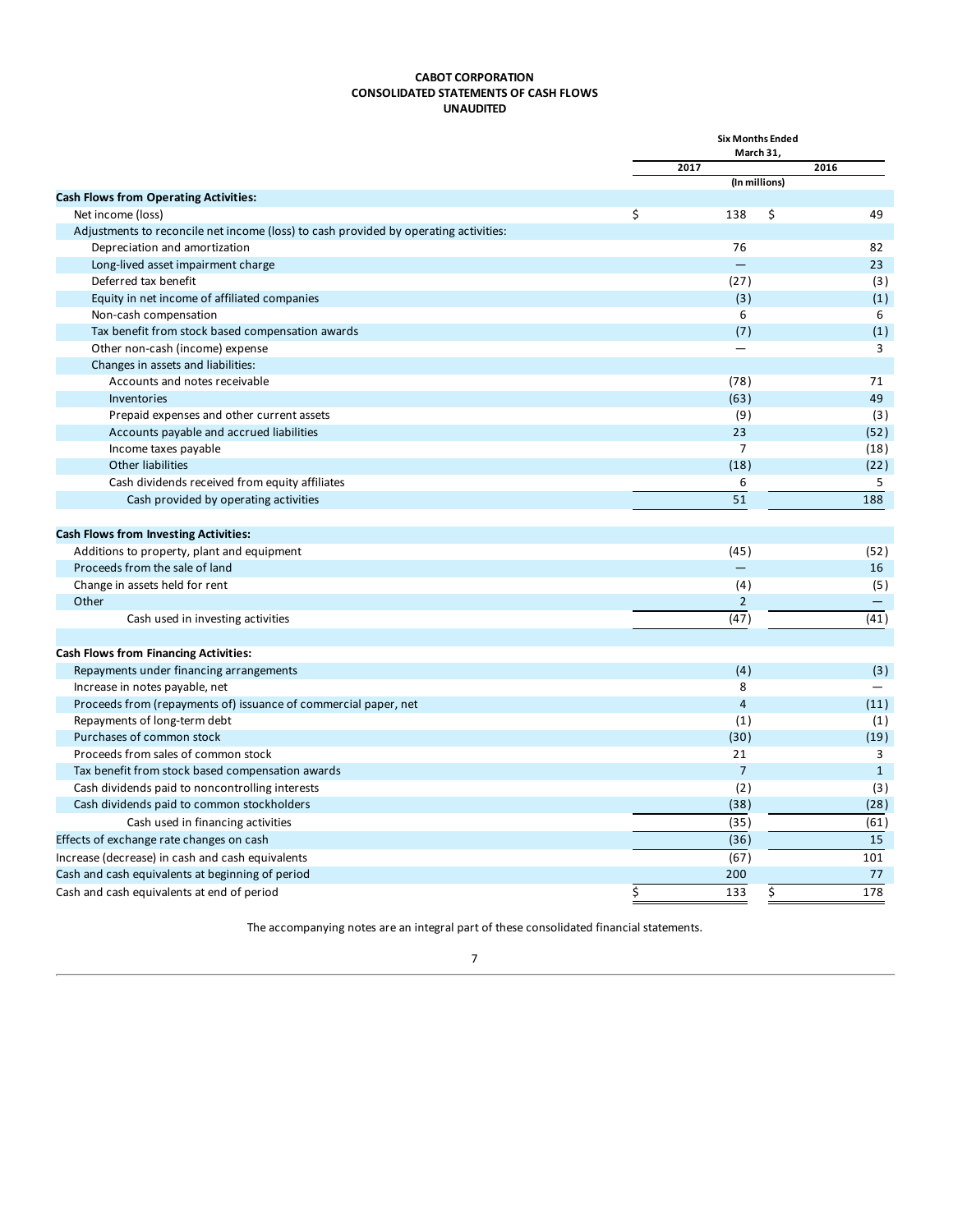## **CABOT CORPORATION NOTES TO CONSOLIDATED FINANCIAL STATEMENTS MARCH 31, 2017 UNAUDITED**

#### <span id="page-7-0"></span>**A. Basis of Presentation**

The consolidated financial statements have been prepared in accordance with accounting policies generally accepted in the United States (U.S.) and include the accounts of Cabot Corporation ("Cabot" or the "Company") and its wholly owned subsidiaries and majority-owned and controlled U.S. and non-U.S. subsidiaries. Additionally, Cabot considers consolidation of entities over which control is achieved through means other than voting rights. Intercompany transactions have been eliminated in consolidation.

The unaudited consolidated financial statements have been prepared in accordance with the requirements of Form 10-Q and consequently do not include all disclosures required by Form 10-K. Additional information may be obtained by referring to Cabot's Annual Report on Form 10-K for the fiscal year ended September 30, 2016 ("2016 10-K").

The financial information submitted herewith is unaudited and reflects all adjustments which are, in the opinion of management, necessary to provide a fair statement of the results for the interim periods ended March 31, 2017 and 2016. All such adjustments are of a normal recurring nature. The results for interim periods are not necessarily indicative of the results to be expected for the fiscal year.

Effective October 1, 2016, the Company adopted a new accounting standard simplifying the presentation of debt issuance costs by presenting debt issuance costs as a reduction of the corresponding debt liability. In addition, the Company early adopted a new accounting standard that simplifies the presentation of deferred income taxes by classifying all deferred taxes as noncurrent assets or liabilities. These new standards were applied retrospectively. The retrospective application of the standard that simplifies the presentation of debt issuance costs resulted in the reclassification of \$1 million and \$3 million of unamortized debt issuance costs from Prepaid expenses and other current assets and Other assets, respectively, to Long-term debt within the Consolidated Balance Sheets as of September 30, 2016. The retrospective application of the standard that simplifies the presentation of deferred income taxes resulted in the reclassification of \$41 million of current deferred tax assets and \$1 million of current deferred tax liabilities to noncurrent deferred tax accounts within the Consolidated Balance Sheets as of September 30, 2016.

#### **B. Significant Accounting Policies**

#### *Revenue Recognition and Accounts Receivable*

Cabot recognizes revenue when persuasive evidence of an arrangement exists, delivery has occurred or services have been rendered, the price is fixed or determinable and collectability is reasonably assured. Cabot generally is able to ensure that products meet customer specifications prior to shipment. If the Company is unable to determine that the product has met the specified objective criteria prior to shipment or if title has not transferred because of sales terms, the revenue is considered "unearned" and is deferred until the revenue recognition criteria are met.

Shipping and handling charges related to sales transactions are recorded as sales revenue when billed to customers or included in the sales price. Taxes collected on sales to customers are excluded from revenues.

The following table shows the relative size of the revenue recognized in each of the Company's reportable segments.

|                                | <b>Three Months Ended</b><br>March 31. |      | <b>Six Months Ended</b><br>March 31. |      |  |  |
|--------------------------------|----------------------------------------|------|--------------------------------------|------|--|--|
|                                | 2017                                   | 2016 | 2017                                 | 2016 |  |  |
| <b>Reinforcement Materials</b> | 54%                                    | 48%  | 52%                                  | 49%  |  |  |
| Performance Chemicals          | 35%                                    | 39%  | 35%                                  | 38%  |  |  |
| <b>Purification Solutions</b>  | 10%                                    | 12%  | 11%                                  | 12%  |  |  |
| <b>Specialty Fluids</b>        | 1%                                     | 1%   | 2%                                   | 1%   |  |  |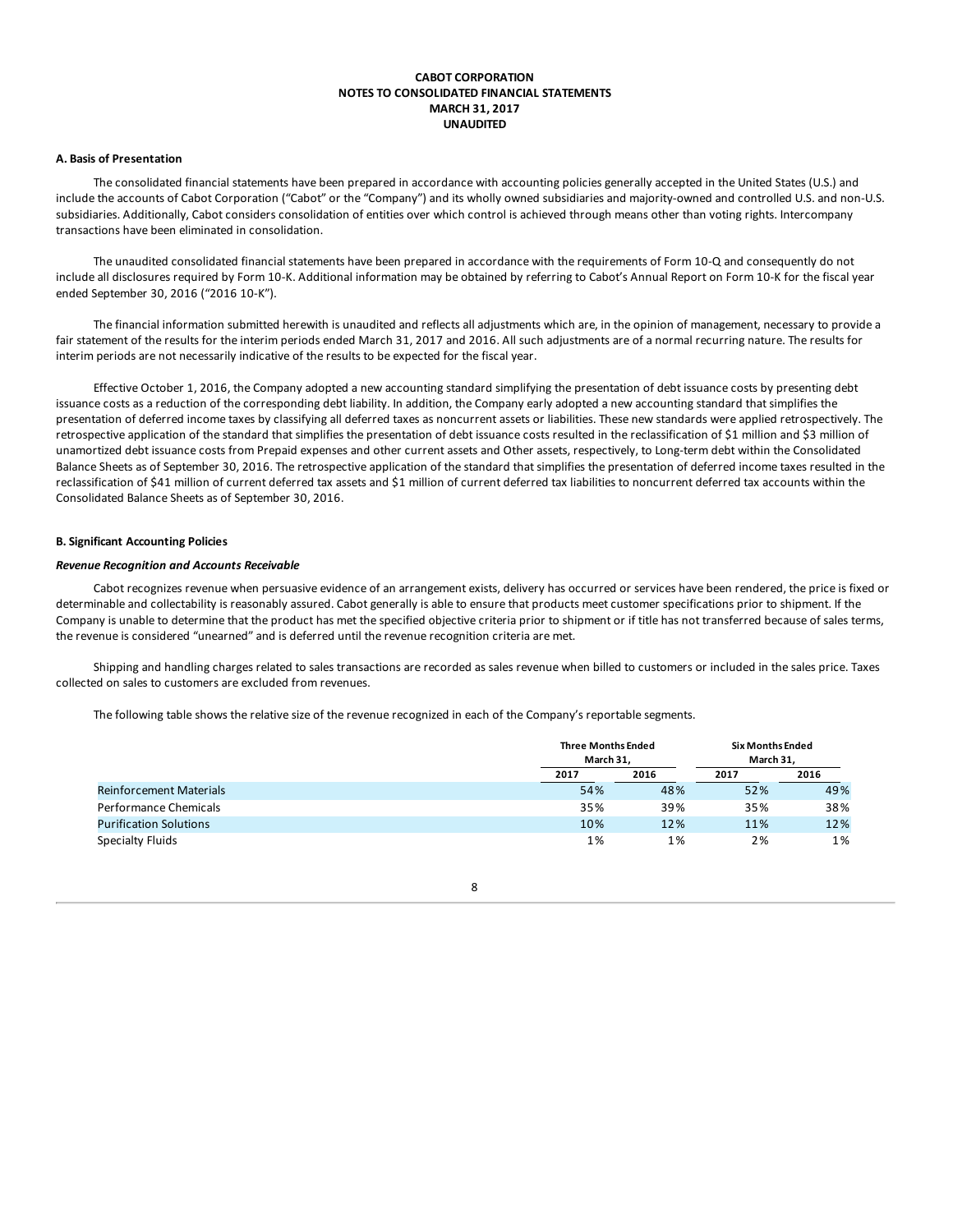Cabot derives the substantial majority of its revenues from the sale of products in the Reinforcement Materials, Performance Chemicals, and Purification Solutions segments. Revenue from these products is typically recognized when the product is shipped and title and risk of loss have passed to the customer. The Company offers certain of its customers cash discounts and volume rebates as sales incentives. The discounts and volume rebates are recorded as a reduction in sales at the time revenue is recognized and are estimated based on historical experience and contractual obligations. Cabot periodically reviews the assumptions underlying its estimates of discounts and volume rebates and adjusts its revenues accordingly.

For major activated carbon injection systems projects in Purification Solutions, revenue is recognized using the percentage-of-completion method.

Revenue in Specialty Fluids arises primarily from the rental of cesium formate. This revenue is recognized throughout the rental period based on the contracted rental terms. Customers are also billed and revenue is recognized, typically at the end of the job, for cesium formate product that is not returned. The Company also generates revenues from cesium formate sold outside of a rental process and the sale of fine cesium chemicals in which revenue is recognized upon delivery of the product.

Cabot maintains allowances for doubtful accounts based on an assessment of the collectability of specific customer accounts, the aging of accounts receivable and other economic information on both a historical and prospective basis. Customer account balances are charged against the allowance when it is probable the receivable will not be recovered. There were no material changes in the allowance for any of the years presented. There is no material off-balance sheet credit exposure related to customer receivable balances.

#### *Intangible Assets and Goodwill Impairment*

The Company records tangible and intangible assets acquired and liabilities assumed in business combinations under the acquisition method of accounting. Amounts paid for an acquisition are allocated to the assets acquired and liabilities assumed based on their fair values at the date of acquisition. Goodwill is comprised of the purchase price of business acquisitions in excess of the fair value assigned to the net tangible and identifiable intangible assets acquired. Goodwill is not amortized, but is reviewed for impairment annually as of May 31, or when events or changes in the business environment indicate that the carrying value of the reporting unit may exceed its fair value. A reporting unit, for the purpose of the impairment test, is at or below the operating segment level, and constitutes a business for which discrete financial information is available and regularly reviewed by segment management. The reporting units with goodwill balances are Reinforcement Materials, Purification Solutions, and Fumed Metal Oxides. The separate businesses included within Performance Chemicals are considered separate reporting units. As such, the goodwill balance relative to Performance Chemicals is recorded in the Fumed Metal Oxides reporting unit.

For the purpose of the goodwill impairment test, the Company first assesses qualitative factors to determine whether it is more likely than not that the fair value of a reporting unit is less than its carrying amount. If an initial qualitative assessment identifies that it is more likely than not that the carrying value of a reporting unit exceeds its estimated fair value, an additional quantitative evaluation is performed. Alternatively, the Company may elect to proceed directly to the quantitative goodwill impairment test. If based on the quantitative evaluation the fair value of the reporting unit is less than its carrying amount, a goodwill impairment loss would result. The goodwill impairment loss would be the amount by which the carrying value of the reporting unit, including goodwill, exceeds its fair value, limited to the total amount of goodwill allocated to that reporting unit. The fair value of a reporting unit is based on discounted estimated future cash flows. The fair value is also benchmarked against a market approach using the guideline public companies method. The assumptions used to estimate fair value include management's best estimates of future growth rates, operating cash flows, capital expenditures and discount rates over an estimate of the remaining operating period at the reporting unit level.

Based on the Company's most recent annual goodwill impairment test performed as of May 31, 2016, the fair values of the Reinforcement Materials and Fumed Metal Oxides reporting units were substantially in excess of their carrying values. The fair value of the Purification Solutions reporting unit exceeded its carrying amount by 9%. The fair value of the Purification Solutions reporting unit includes certain growth assumptions that are primarily dependent on: (1) further growth in the mercury removal related portion of the business, which is largely dependent on the amount of coal-based power generation used in the United States and the continued regulation of those utilities under the U.S. Mercury and Air Toxics Standards regulation ("MATS") and (2) growth in demand for Cabot's activated carbon products in other applications, while meeting the Company's margin expectations. Realizing these assumptions is generally driven by the macroeconomic environment, environmental regulations, and global and regional competition.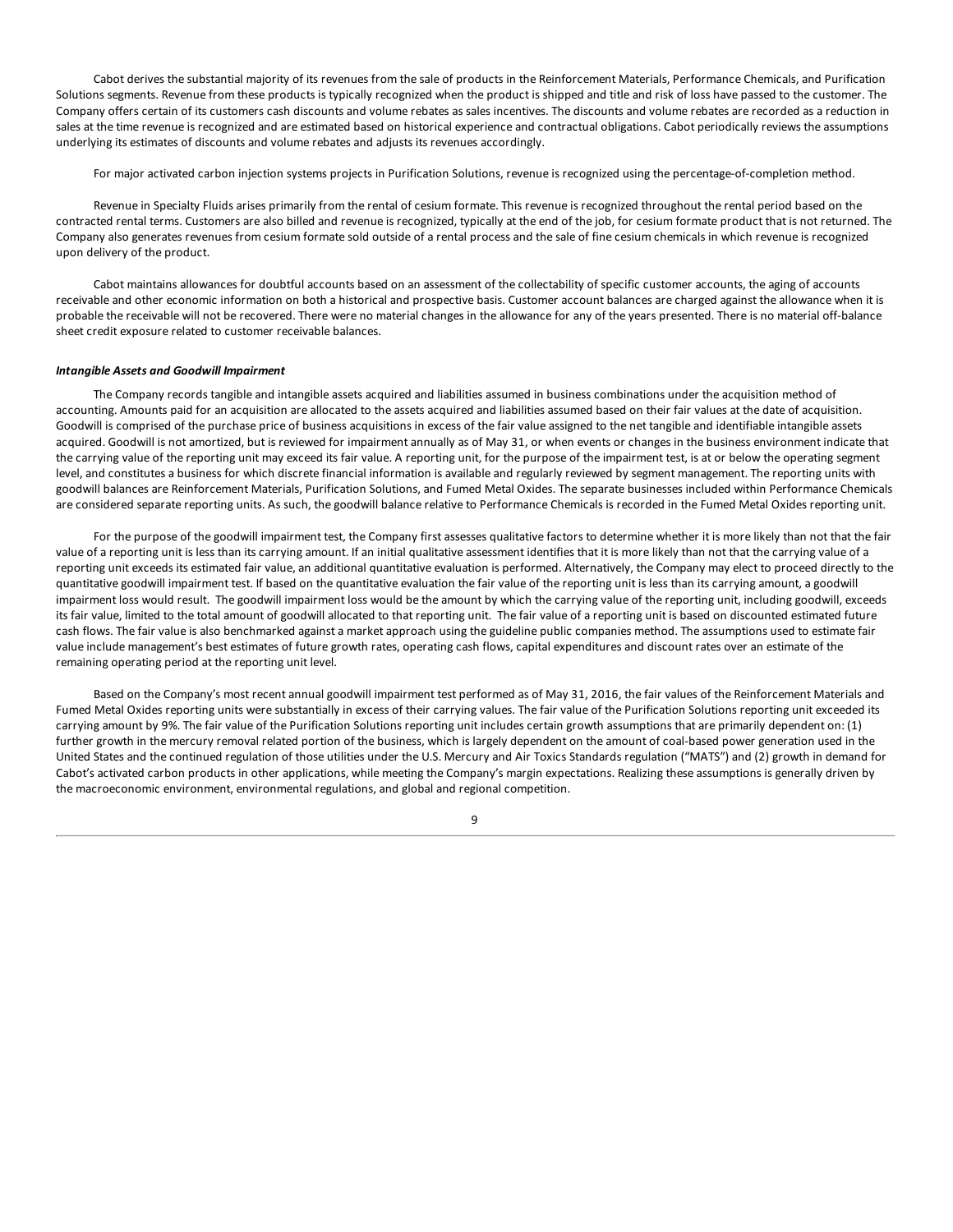In April 2017, the U.S. Environmental Protection Agency (EPA) indicated that it intends to review the cost benefit analysis previously prepared by the EPA in support of MATS to determine if the EPA should reconsider MATS or some part of it. Depending upon what the EPA ultimately concludes and the actions taken, if any, those actions could have a negative impact on the financial results of the Purification Solutions reporting unit and the fair value of that unit.

The Company uses assumptions and estimates in determining the fair value of assets acquired and liabilities assumed in a business combination. The determination of the fair value of intangible assets requires the use of significant judgment with regard to assumptions used in the valuation model. The Company estimates the fair value of identifiable acquisition-related intangible assets principally based on projections of cash flows that will arise from these assets. The projected cash flows are discounted to determine the fair value of the assets at the dates of acquisition.

Definite-lived intangible assets, which are comprised of trademarks, customer relationships and developed technologies, are amortized over their estimated useful lives and are reviewed for impairment when indication of potential impairment exists, such as a significant reduction in cash flows associated with the assets.

#### *Long-lived Assets Impairment*

The Company's long-lived assets primarily include property, plant and equipment, intangible assets, long-term investments and assets held for rent. The carrying values of long-lived assets are reviewed for impairment whenever events or changes in business circumstances indicate that the carrying amount of an asset may not be recoverable.

To test for impairment of assets, the Company generally uses a probability-weighted estimate of the future undiscounted net cash flows of the assets over their remaining lives to determine if the value of the asset is recoverable. Long-lived assets are grouped with other assets and liabilities at the lowest level for which independent identifiable cash flows are determinable.

An asset impairment is recognized when the carrying value of the asset is not recoverable based on the analysis described above, in which case the asset is written down to its fair value. If the asset does not have a readily determinable market value, a discounted cash flow model may be used to determine the fair value of the asset. In circumstances when an asset does not have separate identifiable cash flows, an impairment charge is recorded when the Company no longer intends to use the asset.

#### *Property, Plant and Equipment*

Property, plant and equipment are recorded at cost. Depreciation of property, plant and equipment is calculated using the straight-line method over the estimated useful lives. The depreciable lives for buildings, machinery and equipment, and other fixed assets are twenty to twenty-five years, ten to twenty-five years, and three to twenty-five years, respectively. The cost and accumulated depreciation for property, plant and equipment sold, retired, or otherwise disposed of are removed from the Consolidated Balance Sheets and resulting gains or losses are included in earnings in the Consolidated Statements of Operations. Expenditures for repairs and maintenance are charged to expenses as incurred. Expenditures for major renewals and betterments, which significantly extend the useful lives of existing plant and equipment, are capitalized and depreciated.

#### *Income Tax in Interim Periods*

The Company records its tax provision or benefit on an interim basis using an estimated annual effective tax rate. This rate is applied to the current period ordinary income or loss to determine the income tax provision or benefit allocated to the interim period. Losses from jurisdictions for which no benefit can be recognized and the income tax effects of unusual or infrequent items are excluded from the estimated annual effective tax rate and are recognized in the impacted interim period.

Valuation allowances are provided against the future tax benefits that arise from the deferred tax assets in jurisdictions for which no benefit can be recognized. The estimated annual effective tax rate may be significantly impacted by nondeductible expenses and the Company's projected earnings mix by tax jurisdiction. Adjustments to the estimated annual effective income tax rate are recognized in the period when such estimates are revised.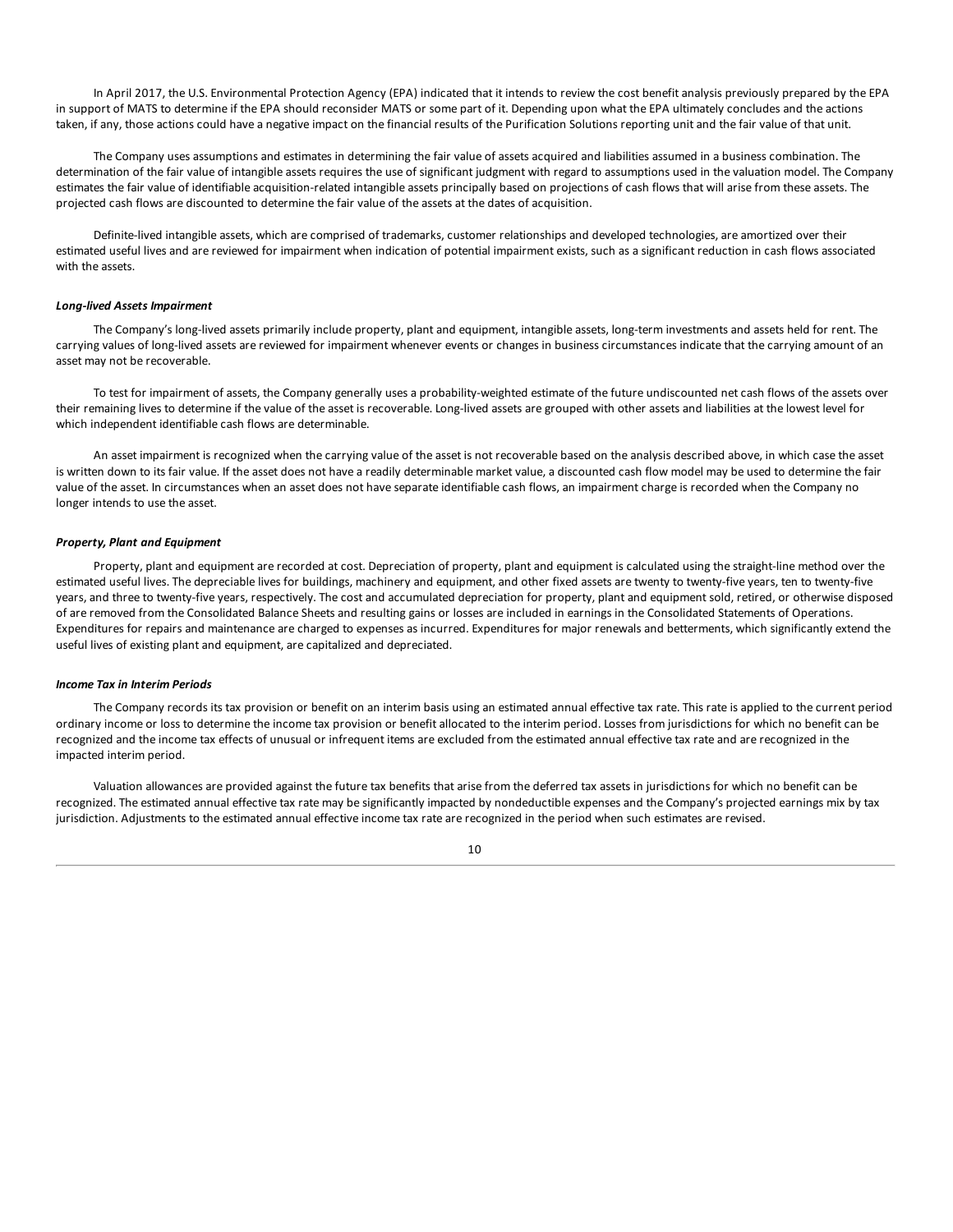#### *Inventory Valuation*

Inventories are stated at the lower of cost or market. The cost of all carbon black inventories in the U.S. is determined using the last-in, first-out ("LIFO") method. Had the Company used the first-in, first-out ("FIFO") method instead of the LIFO method for such inventories, the value of those inventories would have been \$29 million and \$27 million higher as of March 31, 2017 and September 30, 2016, respectively. The cost of Specialty Fluids inventories that are classified as assets held for rent is determined using the average cost method. The cost of other U.S. and non-U.S. inventories is determined using the first-in, first-out ("FIFO") method.

Cabot reviews inventory for both potential obsolescence and potential declines in anticipated selling prices. In this review, the Company makes assumptions about the future demand for and market value of the inventory, and based on these assumptions estimates the amount of any obsolete, unmarketable, slow moving, or overvalued inventory. Cabot writes down the value of these inventories by an amount equal to the difference between the cost of the inventory and its estimated net realizable value.

#### *Pensions and Other Postretirement Benefits*

The Company recognizes the funded status of defined benefit pension and other postretirement benefit plans as an asset or liability. This amount is defined as the difference between the fair value of plan assets and the benefit obligation. The Company is required to recognize as a component of other comprehensive income (loss), net of tax, the actuarial gains/losses and prior service costs/credits that arise but were not previously required to be recognized as components of net periodic benefit cost. Other comprehensive income (loss) is adjusted as these amounts are later recognized in income as components of net periodic benefit cost.

#### *Accumulated Other Comprehensive Income (Loss)*

Accumulated other comprehensive income (loss) ("AOCI"), which is included as a component of stockholders' equity, includes unrealized gains or losses on available-for-sale marketable securities and derivative instruments, currency translation adjustments in foreign subsidiaries, translation adjustments on foreign equity securities and minimum pension liability adjustments.

#### *Recent Accounting Pronouncements*

In May 2014, the Financial Accounting Standards Board (FASB) issued a new standard, "Revenue from Contracts with Customers", which amends the existing accounting standards for revenue recognition. The standard requires entities to recognize revenue when they transfer promised goods or services to customers in an amount that reflects the consideration the entity expects to be entitled to in exchange for those goods or services. This standard is applicable for fiscal years beginning after December 15, 2017 and for interim periods within those years, and early adoption is permitted for the fiscal years beginning after December 15, 2016. The Company expects to adopt this standard on October 1, 2018. The Company is currently evaluating the impact the adoption of this standard may have on its consolidated financial statements.

In February 2016, the FASB issued a new standard for the accounting for leases. This new standard requires lessees to recognize assets and liabilities for most leases, but recognize expenses on their income statements in a manner that is similar to the current accounting treatment for leases. The standard is applicable for fiscal years beginning after December 15, 2018 and for interim periods within those years, and early adoption is permitted. The Company expects to adopt the standard on October 1, 2019. The Company is currently evaluating the impact of the adoption of this standard on its consolidated financial statements.

In March 2016, the FASB issued a new standard that amends the accounting standard for stock compensation by simplifying several aspects of the accounting for employee share-based payment transactions, including the related accounting for income taxes, forfeitures, and the withholding of shares to satisfy the employer's tax withholding requirements, as well as classification in the statements of cash flows. The new standard is effective for fiscal years beginning after December 15, 2016, including interim periods within those years, and early adoption is permitted. The Company is evaluating this standard and the timing of its adoption. The adoption of this standard is not expected to materially impact the Company's consolidated financial statements.

In August 2016, the FASB issued final amendments to clarify how entities should classify certain cash receipts and cash payments on the statement of cash flows such as distributions received from equity method investees, proceeds from settlement of insurance claims, and proceeds from the settlement of corporate-owned life insurance policies. The new standard is effective for fiscal years beginning after December 15, 2017, including interim periods within those years, and early adoption is permitted. The

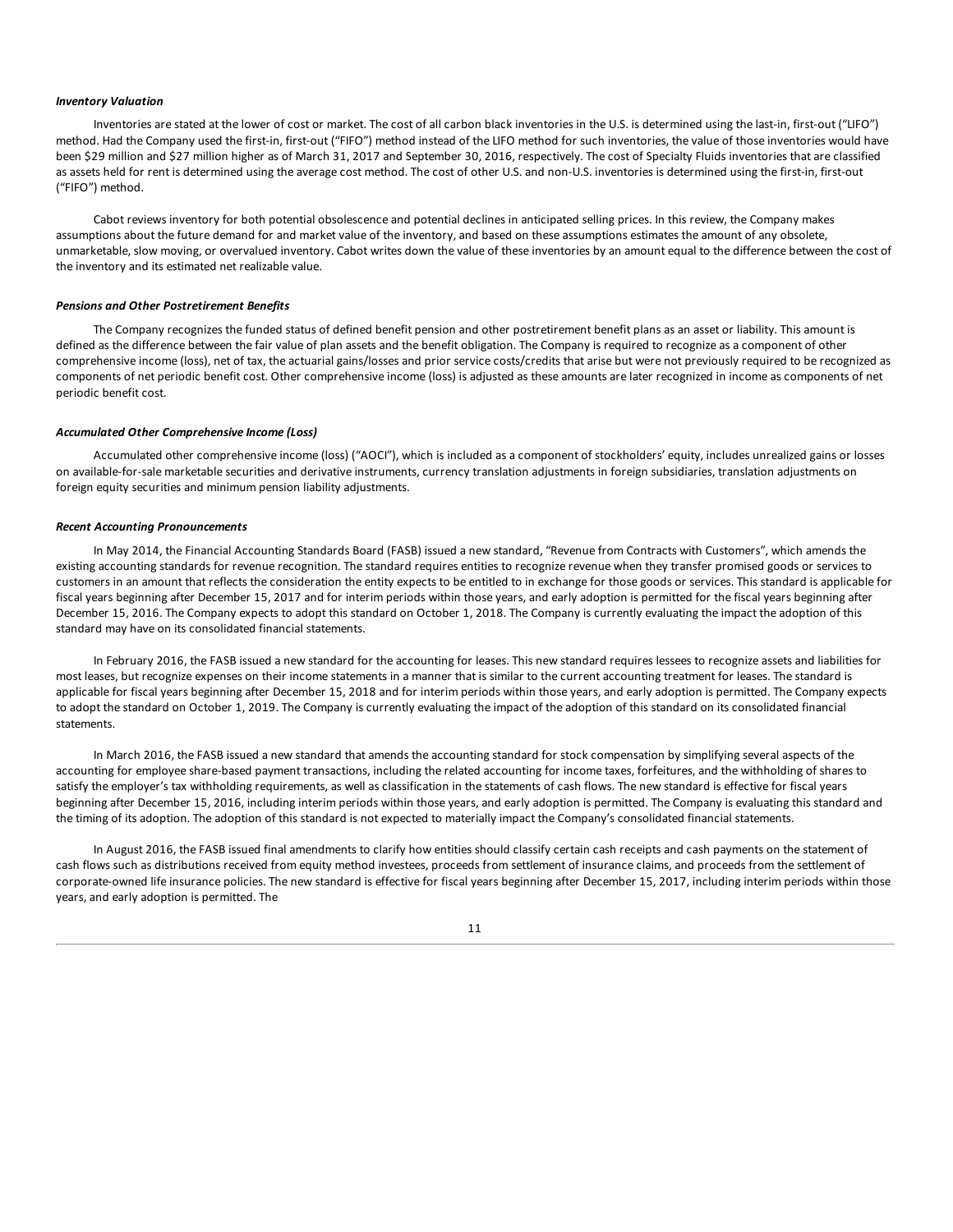Company is evaluating this standard and the timing of its adoption. The adoption of this standard is not expected to materially impact the Company's consolidated financial statements.

In January 2017, the FASB issued a new standard that amends and simplifies the accounting standard for goodwill impairment. The new standard removes Step 2 of the goodwill impairment test, which requires a hypothetical purchase price allocation. A goodwill impairment will now be the amount by which a reporting unit's carrying value exceeds its fair value, limited to the total amount of goodwill allocated to that reporting unit. The new standard is effective for annual and any interim impairment tests for periods beginning after December 15, 2019, and early adoption is permitted for any impairment tests performed after January 1, 2017. The Company adopted this standard on January 1, 2017. The adoption of this standard did not have any impact on the Company's consolidated financial statements.

In March 2017, the FASB issued a new standard that amends the requirements on the presentation of net periodic pension and postretirement benefit cost. Currently, net benefit costs are reported as employee costs within operating income. The new standard requires the service cost component to be presented with other employee compensation costs. The other components will be reported separately outside of operations. The new standard is effective for fiscal years beginning after December 15, 2017, including interim periods within those years, and early adoption is permitted as of the beginning of any annual period for which an entity's financial statements (interim or annual) have not been issued. The adoption of this standard is not expected to materially impact the Company's consolidated financial statements.

#### **C. Employee Benefit Plans**

Net periodic defined benefit pension and other postretirement benefit costs include the following:

|                                          |                   |         |                          |   |             |         |                |    | Three Months Ended March 31, |         |   |                                |     |  |         |
|------------------------------------------|-------------------|---------|--------------------------|---|-------------|---------|----------------|----|------------------------------|---------|---|--------------------------------|-----|--|---------|
|                                          |                   | 2017    |                          |   |             | 2016    |                |    |                              | 2017    |   | 2016                           |     |  |         |
|                                          |                   |         | <b>Pension Benefits</b>  |   |             |         |                |    |                              |         |   | <b>Postretirement Benefits</b> |     |  |         |
|                                          | <b>U.S.</b>       | Foreign |                          |   | <b>U.S.</b> | Foreign |                |    | <b>U.S.</b>                  | Foreign |   | <b>U.S.</b>                    |     |  | Foreign |
|                                          |                   |         |                          |   |             |         | (In millions)  |    |                              |         |   |                                |     |  |         |
| Service cost                             | —                 |         | 3                        | S |             |         | $\overline{2}$ | -S |                              |         |   |                                |     |  |         |
| Interest cost                            |                   |         | ∍                        |   | ີ           |         |                |    |                              |         |   |                                |     |  |         |
| Expected return on plan assets           | (2)               |         | (4)                      |   | (3)         |         | (4)            |    |                              |         |   |                                |     |  |         |
| Amortization of prior service credit     |                   |         |                          |   |             |         |                |    | (1)                          |         |   |                                | (1) |  |         |
| Amortization of actuarial loss           |                   |         | $\overline{\phantom{a}}$ |   |             |         |                |    |                              |         |   |                                |     |  |         |
| Settlement and curtailment cost (credit) |                   |         |                          |   |             |         |                |    |                              |         |   |                                |     |  |         |
| Net periodic benefit (credit) cost       | $\left( 1\right)$ |         | 3                        |   | (1,         |         |                |    | (1)                          |         | - |                                | (1) |  |         |

|                                          |              |             |  |                         |   |             |         | Six Months Ended March 31, |  |              |         |                                |             |      |  |         |  |  |
|------------------------------------------|--------------|-------------|--|-------------------------|---|-------------|---------|----------------------------|--|--------------|---------|--------------------------------|-------------|------|--|---------|--|--|
|                                          | 2017<br>2016 |             |  |                         |   |             |         |                            |  |              | 2017    |                                |             | 2016 |  |         |  |  |
|                                          |              |             |  | <b>Pension Benefits</b> |   |             |         |                            |  |              |         | <b>Postretirement Benefits</b> |             |      |  |         |  |  |
|                                          |              | <b>U.S.</b> |  | Foreign                 |   | <b>U.S.</b> | Foreign |                            |  | U.S.         | Foreign |                                | <b>U.S.</b> |      |  | Foreign |  |  |
|                                          |              |             |  |                         |   |             |         | (In millions)              |  |              |         |                                |             |      |  |         |  |  |
| Service cost                             |              | $-$         |  | 5.                      | S | —           |         | 4                          |  |              |         |                                |             |      |  |         |  |  |
| Interest cost                            |              | ำ           |  | 3                       |   | 3           |         | 4                          |  |              |         |                                |             |      |  |         |  |  |
| Expected return on plan assets           |              | (5)         |  | (7)                     |   | (6)         |         | (7)                        |  |              |         |                                |             |      |  |         |  |  |
| Amortization of prior service credit     |              |             |  |                         |   |             |         |                            |  | (1)          |         |                                |             | (2)  |  |         |  |  |
| Amortization of actuarial loss           |              |             |  | 3                       |   | _           |         |                            |  |              |         |                                |             |      |  |         |  |  |
| Settlement and curtailment cost (credit) |              |             |  |                         |   |             |         |                            |  |              |         |                                |             | (1)  |  |         |  |  |
| Net periodic benefit (credit) cost       |              | (3)         |  | 4                       |   | (3)         |         | 3                          |  | $\mathbf{1}$ |         | _                              |             | (3)  |  |         |  |  |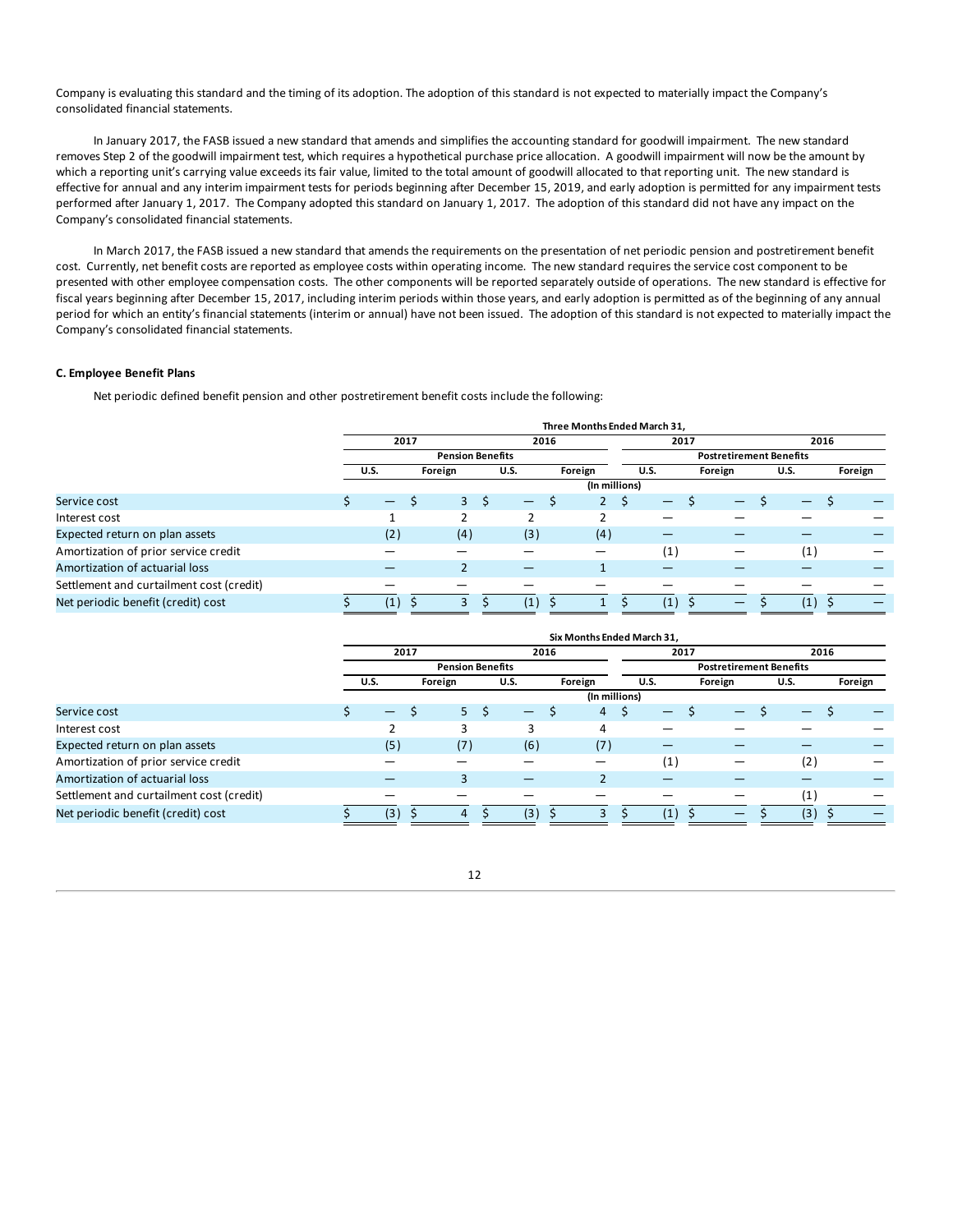## **D. Goodwill and Intangible Assets**

Cabot had goodwill balances of \$151 million and \$152 million at March 31, 2017 and September 30, 2016, respectively. The carrying amount of goodwill attributable to each reportable segment with goodwill balances and the changes in those balances during the six month period ended March 31, 2017 are as follows:

|                               | Reinforcement<br><b>Materials</b> |  | Performance<br><b>Chemicals</b> | Purification<br><b>Solutions</b> | <b>Total</b> |
|-------------------------------|-----------------------------------|--|---------------------------------|----------------------------------|--------------|
|                               |                                   |  | (In millions)                   |                                  |              |
| Balance at September 30, 2016 | 52                                |  | a                               | 91                               | 152          |
| Foreign currency impact       | —                                 |  | $\overline{\phantom{0}}$        |                                  | (1)          |
| Balance at March 31, 2017     | 52                                |  |                                 | 90                               | 151          |

The following table provides information regarding the Company's intangible assets:

|                                     |                            |  | March 31, 2017              |                             |               |                            |     |                             | September 30, 2016 |  |                             |
|-------------------------------------|----------------------------|--|-----------------------------|-----------------------------|---------------|----------------------------|-----|-----------------------------|--------------------|--|-----------------------------|
|                                     | Gross<br>Carrying<br>Value |  | Accumulated<br>Amortization | Net<br>Intangible<br>Assets |               | Gross<br>Carrying<br>Value |     | Accumulated<br>Amortization |                    |  | Net<br>Intangible<br>Assets |
|                                     |                            |  |                             |                             | (In millions) |                            |     |                             |                    |  |                             |
| Intangible assets with finite lives |                            |  |                             |                             |               |                            |     |                             |                    |  |                             |
| Developed technologies              | 47                         |  | (5)                         | S                           | 42            |                            | 48  |                             | (4)                |  | 44                          |
| <b>Trademarks</b>                   | 14                         |  | (1)                         |                             | 13            |                            | 16  |                             | (1)                |  | 15                          |
| Customer relationships              | 91                         |  | (12)                        |                             | 79            |                            | 90  |                             | (9)                |  | 81                          |
| Total intangible assets             | 152                        |  | (18)                        |                             | 134           |                            | 154 |                             | (14)               |  | 140                         |

Intangible assets are amortized over their estimated useful lives, which range from fourteen to twenty-five years, with a weighted average amortization period of approximately nineteen years. Amortization expense for both three month periods ended March 31, 2017 and 2016 was \$2 million, and is included in Cost of sales and Selling and administrative expenses in the Consolidated Statements of Operations. Amortization expense for both six month periods ended March 31, 2017 and 2016 was \$4 million, and is included in the Cost of sales and Selling and administrative expenses in the Consolidated Statements of Operations. Total amortization expense is estimated to be approximately \$7 million each year for the next five fiscal years.

#### **E. Stockholders' Equity**

In January 2015, the Board of Directors authorized Cabot to repurchase up to five million shares of its common stock in the open market or in privately negotiated transactions. Cabot has repurchased 2,684,176 shares of its common stock under this authorization. As of March 31, 2017, 2,315,824 shares remain available for repurchase under the current authorization. The Company retired the repurchased shares and recorded the excess of the purchase price over par value to additional paid-in capital until such amount was reduced to zero and then charged the remainder against retained earnings.

During the first six months of fiscal 2017 and 2016, Cabot paid cash dividends in the aggregate amount of \$0.60 and \$0.44, respectively, per share of common stock, with a total cost of \$38 million and \$28 million, respectively.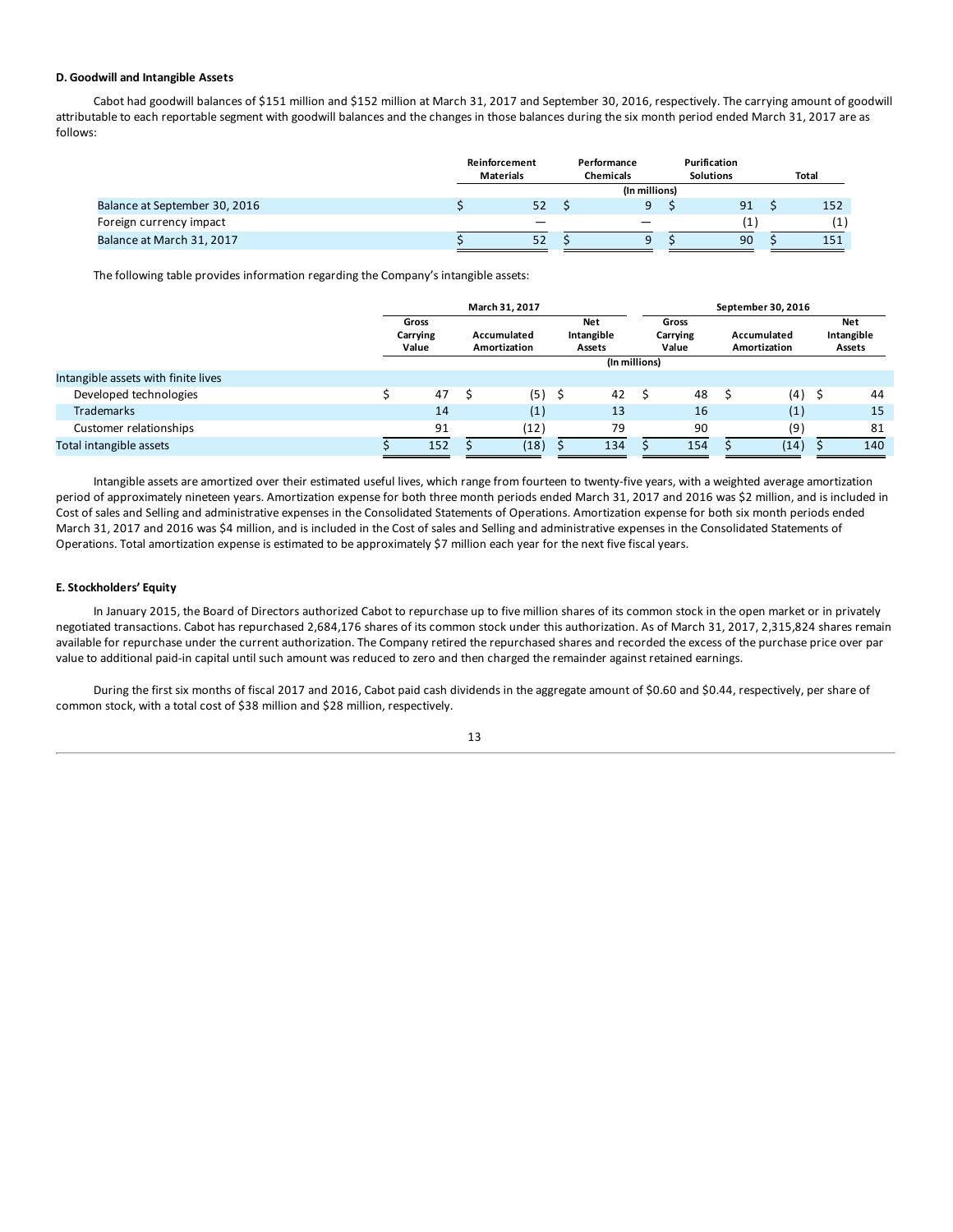## *Noncontrolling interest*

The following table illustrates the noncontrolling interest activity for the periods presented:

|                                                            | 2017 |               |   | 2016 |
|------------------------------------------------------------|------|---------------|---|------|
|                                                            |      | (In millions) |   |      |
| Balance at September 30                                    |      | 98            | S | 104  |
| Net income (loss) attributable to noncontrolling interests |      | 10            |   | 8    |
| Noncontrolling interest foreign currency translation       |      |               |   |      |
| adjustment                                                 |      | (3)           |   | (2)  |
| Noncontrolling interest dividends declared                 |      | (14)          |   | (16) |
| Contribution from noncontrolling interest                  |      |               |   |      |
| <b>Balance at March 31</b>                                 |      | 93            |   | 94   |

During the six months ended March 31, 2017, \$14 million of dividends were declared to noncontrolling interests, \$2 million of which were paid during the period. During the six months ended March 31, 2016, \$16 million of dividends were declared to noncontrolling interests, of which \$3 million were paid during the period.

#### **F. Accumulated Other Comprehensive Income (Loss)**

Comprehensive income combines net income (loss) and other comprehensive income items, which are reported as components of stockholders' equity in the accompanying Consolidated Balance Sheets.

Changes in each component of AOCI, net of tax, were as follows:

|                                                      | Currency<br><b>Translation</b><br>Adjustment |            |  | <b>Unrealized</b><br>Gains on<br>Investments |    | <b>Pension and Other</b><br>Postretirement<br><b>Benefit Liability</b><br>Adjustments |  | <b>Total</b> |  |  |  |  |
|------------------------------------------------------|----------------------------------------------|------------|--|----------------------------------------------|----|---------------------------------------------------------------------------------------|--|--------------|--|--|--|--|
|                                                      | (In millions)                                |            |  |                                              |    |                                                                                       |  |              |  |  |  |  |
| Balance at September 30, 2016, attributable to Cabot |                                              |            |  |                                              |    |                                                                                       |  |              |  |  |  |  |
| Corporation                                          | Ś.                                           | $(227)$ \$ |  | $2^{\circ}$                                  | \$ | $(100)$ \$                                                                            |  | (325)        |  |  |  |  |
| Other comprehensive income (loss)                    |                                              | (125)      |  |                                              |    |                                                                                       |  | (124)        |  |  |  |  |
| Net other comprehensive items                        |                                              | (352)      |  | 2                                            |    | (99)                                                                                  |  | (449)        |  |  |  |  |
| Less: Noncontrolling interest                        |                                              | (4)        |  |                                              |    |                                                                                       |  | (4)          |  |  |  |  |
| Balance at December 31, 2016, attributable to Cabot  |                                              |            |  |                                              |    |                                                                                       |  |              |  |  |  |  |
| Corporation                                          |                                              | (348)      |  | 2                                            |    | (99)                                                                                  |  | (445)        |  |  |  |  |
| Other comprehensive income (loss)                    |                                              | 56         |  |                                              |    |                                                                                       |  | 57           |  |  |  |  |
| Net other comprehensive items                        |                                              | (292)      |  | $\overline{2}$                               |    | (98)                                                                                  |  | (388)        |  |  |  |  |
| Less: Noncontrolling interest                        |                                              |            |  |                                              |    |                                                                                       |  |              |  |  |  |  |
| Balance at March 31, 2017, attributable to Cabot     |                                              |            |  |                                              |    |                                                                                       |  |              |  |  |  |  |
| Corporation                                          |                                              | (293)      |  | $\overline{2}$                               |    | (98)                                                                                  |  | (389)        |  |  |  |  |
|                                                      |                                              |            |  |                                              |    |                                                                                       |  |              |  |  |  |  |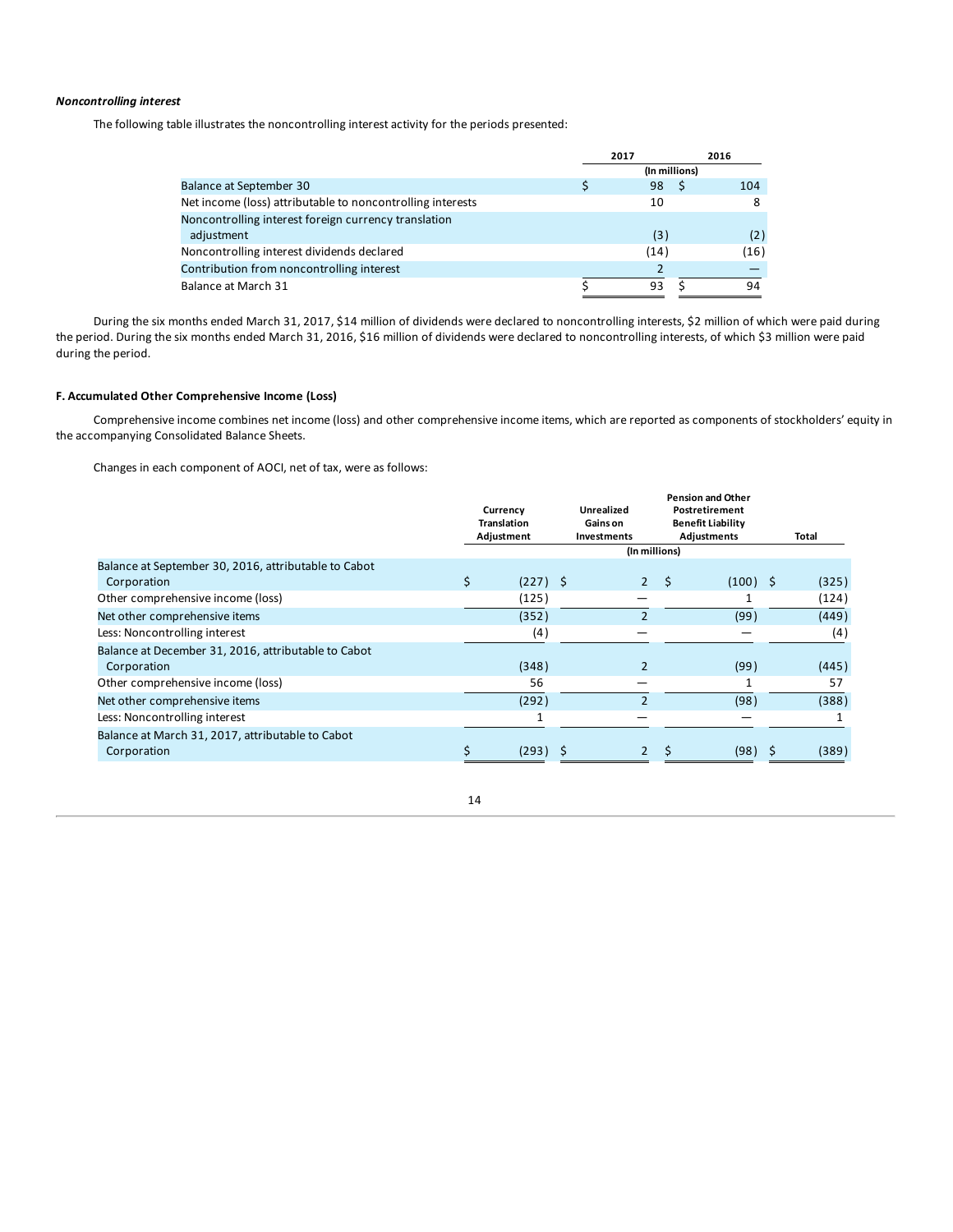The amounts reclassified out of AOCI and into the Consolidated Statements of Operations in the three and six months ended March 31, 2017 and 2016 were as follows:

| Affected Line Item in the Consolidated                |      |              |      | <b>Six Months Ended</b><br>March 31, |                                        |                          |                    |     |
|-------------------------------------------------------|------|--------------|------|--------------------------------------|----------------------------------------|--------------------------|--------------------|-----|
| <b>Statements of Operations</b>                       | 2017 |              | 2016 |                                      | 2017                                   |                          | 2016               |     |
|                                                       |      |              |      |                                      |                                        |                          |                    |     |
|                                                       |      |              |      |                                      |                                        |                          |                    |     |
|                                                       |      |              |      |                                      |                                        |                          |                    |     |
| Net Periodic Benefit Cost - see<br>Note C for details | Ś    |              |      |                                      |                                        |                          |                    | 2   |
| Net Periodic Benefit Cost - see<br>Note C for details |      | (1)          |      | (1)                                  |                                        | (1)                      |                    | (2) |
| Net Periodic Benefit Cost - see<br>Note C for details |      |              |      |                                      |                                        |                          |                    | (1) |
|                                                       |      |              |      |                                      |                                        |                          |                    | (1) |
| Provision (benefit) for income<br>taxes               |      |              |      |                                      |                                        |                          |                    |     |
|                                                       |      | $\mathbf{A}$ |      |                                      |                                        | $\overline{\phantom{0}}$ |                    |     |
|                                                       |      |              |      | 2 <sup>5</sup>                       | <b>Three Months Ended</b><br>March 31, | $1 \quad$                | (In millions)<br>3 | -Ś  |

#### **G. Commitments and Contingencies**

#### *Purchase Commitments*

Cabot has entered into long-term purchase agreements primarily for the purchase of raw materials. Under certain of these agreements the quantity of material being purchased is fixed, but the price paid changes as market prices change. For those commitments, the amounts included in the table below are based on market prices at March 31, 2017.

|                                |                                    |  |      |  |      |  | <b>Payments Due by Fiscal Year</b> |  |      |                   |       |       |
|--------------------------------|------------------------------------|--|------|--|------|--|------------------------------------|--|------|-------------------|-------|-------|
|                                | <b>Remainder of</b><br>Fiscal 2017 |  | 2018 |  | 2019 |  | 2020                               |  | 2021 | <b>Thereafter</b> |       | Total |
|                                |                                    |  |      |  |      |  | (In millions)                      |  |      |                   |       |       |
| <b>Reinforcement Materials</b> | 109                                |  | 210  |  | 206  |  | 133                                |  | 100  |                   | 1.435 | 2,193 |
| Performance Chemicals          | 24                                 |  | 44   |  | 31   |  | 23                                 |  | 22   |                   | 109   | 253   |
| <b>Purification Solutions</b>  | 6                                  |  | 8    |  | 6    |  | 6                                  |  |      |                   |       | 26    |
| Total                          | 139                                |  | 262  |  | 243  |  | 162                                |  | 122  |                   | 1,544 | 2,472 |

#### *Guarantee Agreements*

Cabot has provided certain indemnities pursuant to which it may be required to make payments to an indemnified party in connection with certain transactions and agreements. In connection with certain acquisitions and divestitures, Cabot has provided routine indemnities with respect to such matters as environmental, tax, insurance, product and employee liabilities. In connection with various other agreements, including service and supply agreements with customers, Cabot has provided indemnities for certain contingencies and routine warranties. Cabot is unable to estimate the maximum potential liability for these types of indemnities as a maximum obligation is not explicitly stated in most cases and the amounts, if any, are dependent upon the outcome of future contingent events, the nature and likelihood of which cannot be reasonably estimated. The duration of the indemnities vary, and in many cases are indefinite. Cabot has not recorded any liability for these indemnities in the consolidated financial statements, except as otherwise disclosed.

## *Contingencies*

Cabot is a defendant, or potentially responsible party, in various lawsuits and environmental proceedings wherein substantial amounts are claimed or at issue.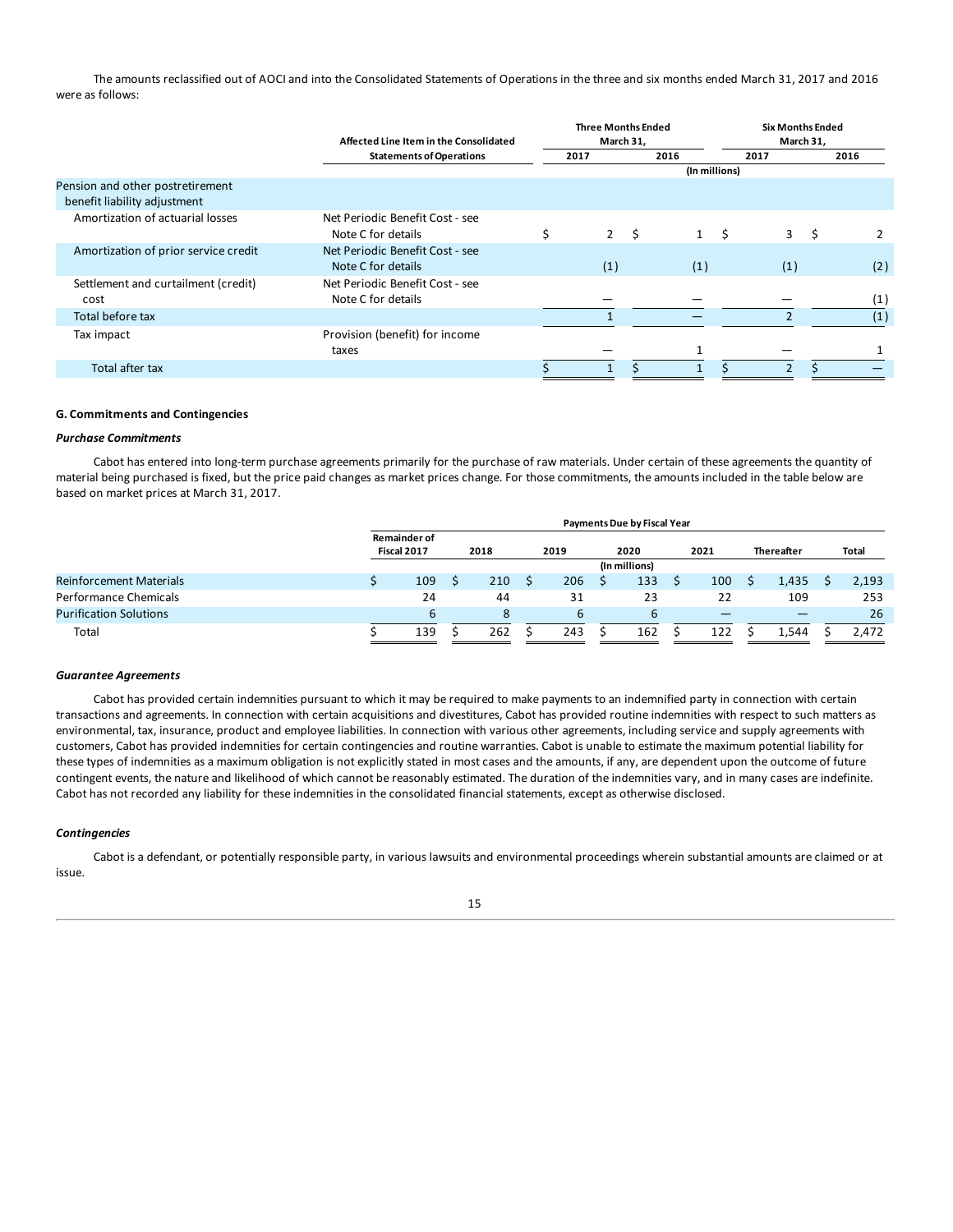#### *Environmental Matters*

As of March 31, 2017 and September 30, 2016, Cabot had \$13 million and \$14 million, respectively, reserved for environmental matters. These environmental matters mainly relate to former operations. These reserves represent Cabot's best estimates of the probable costs to be incurred at those sites where costs are reasonably estimable based on the Company's analysis of the extent of clean up required, alternative clean-up methods available, abilities of other responsible parties to contribute and its interpretation of laws and regulations applicable to each site. Cash payments related to these environmental matters were less than \$1 million and \$1 million in the first six months of fiscal 2017 and fiscal 2016, respectively. Cabot reviews the adequacy of the reserves as circumstances change at individual sites and adjusts the reserves as appropriate. Almost all of Cabot's environmental issues relate to sites that are mature and have been investigated and studied and, in many cases, are subject to agreed upon remediation plans. However, depending on the results of future testing, changes in risk assessment practices, remediation techniques and regulatory requirements, newly discovered conditions, and other factors, it is reasonably possible that the Company could incur additional costs in excess of environmental reserves currently recorded. Management estimates, based on the latest available information, that any such future environmental remediation costs that are reasonably possible to be in excess of amounts already recorded would be immaterial to the Company's consolidated financial statements.

#### *Other Matters*

#### *Respirator Liabilities*

Cabot has exposure in connection with a safety respiratory products business that a subsidiary acquired from American Optical Corporation ("AO") in an April 1990 asset purchase transaction. The subsidiary manufactured respirators under the AO brand and disposed of that business in July 1995. In connection with its acquisition of the business, the subsidiary agreed, in certain circumstances, to assume a portion of AO's liabilities, including costs of legal fees together with amounts paid in settlements and judgments, allocable to AO respiratory products used prior to the 1990 purchase by the Cabot subsidiary. In exchange for the subsidiary's assumption of certain of AO's respirator liabilities, AO agreed to provide to the subsidiary the benefits of: (i) AO's insurance coverage for the period prior to the 1990 acquisition and (ii) a former owner's indemnity of AO holding it harmless from any liability allocable to AO respiratory products used prior to May 1982. As more fully described in the 2016 10-K, the respirator liabilities generally involve claims for personal injury, including asbestosis, silicosis and coal worker's pneumoconiosis, allegedly resulting from the use of respirators that are alleged to have been negligently designed and/or labeled. Neither Cabot, nor its past or present subsidiaries, at any time manufactured asbestos or asbestos-containing products. At no time did this respiratory product line represent a significant portion of the respirator market.

As of March 31, 2017 and September 30, 2016 there were approximately 37,000 and 38,000 claimants, respectively, in pending cases asserting claims against AO in connection with respiratory products. Cabot has a reserve to cover its expected share of liability for existing and future respirator liability claims. At March 31, 2017 and September 30, 2016, the reserve was \$19 million and \$21 million, respectively. Cash payments related to this liability were approximately \$2 million in the first six months of both fiscal 2017 and 2016.

Cabot's current estimate of the cost of its share of existing and future respirator liability claims is based on facts and circumstances existing at this time. Developments that could affect the Company's estimate include, but are not limited to, (i) significant changes in the number of future claims, (ii) changes in the rate of dismissals without payment of pending claims, (iii) significant changes in the average cost of resolving claims, (iv) significant changes in the legal costs of defending these claims, (v) changes in the nature of claims received, (vi) changes in the law and procedure applicable to these claims, (vii) the financial viability of other parties which contribute to the settlement of respirator claims, (viii) a change in the availability of insurance coverage maintained by certain of the other parties which contribute to the settlement of respirator claims, or the indemnity provided by a former owner of the business, (ix) changes in the allocation of costs among the various parties paying legal and settlement costs, and (x) a determination that the assumptions that were used to estimate Cabot's share of liability are no longer reasonable. The Company cannot determine the impact of these potential developments on its current estimate of its share of liability for existing and future claims. Accordingly, the actual amount of these liabilities for existing and future claims could be different than the reserved amount.

#### *Other*

The Company has various other lawsuits, claims and contingent liabilities arising in the ordinary course of its business and with respect to the Company's divested businesses. The Company does not believe that any of these matters will have a material adverse effect on its financial position; however, litigation is inherently unpredictable. Cabot could incur judgments, enter into settlements

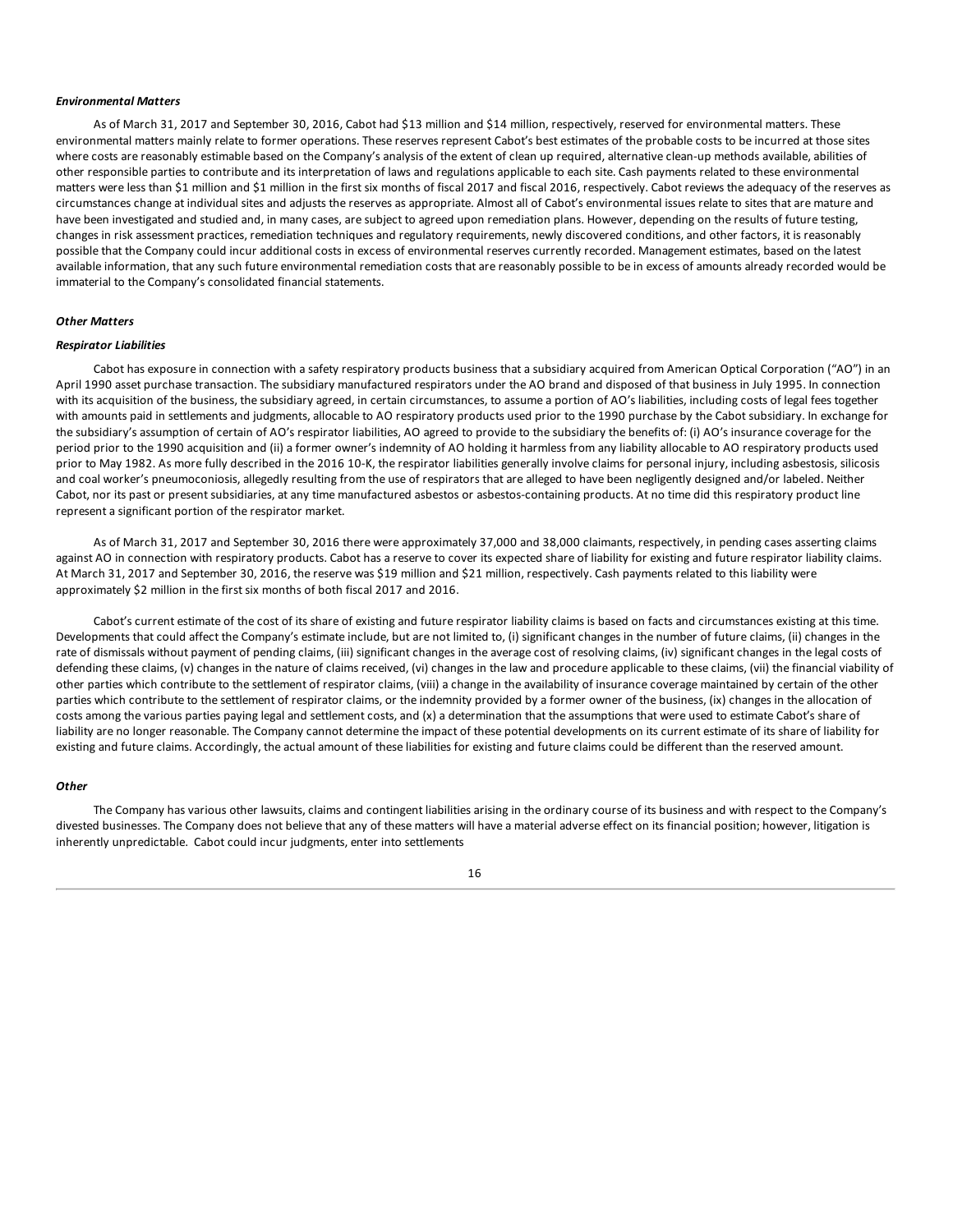or revise its expectations regarding the outcome of certain matters, and such developments could have a material impact on its results of operations in the period in which the amounts are accrued or its cash flows in the period in which the amounts are paid.

#### **H. Income Tax**

#### *Effective Tax Rate*

|                                      |  | <b>Three Months Ended</b><br>March 31, |  |      |  | <b>Six Months Ended</b><br>March 31, |      |     |  |      |
|--------------------------------------|--|----------------------------------------|--|------|--|--------------------------------------|------|-----|--|------|
|                                      |  | 2017                                   |  | 2016 |  |                                      | 2017 |     |  | 2016 |
|                                      |  | (Dollars in millions)                  |  |      |  |                                      |      |     |  |      |
| Provision (benefit) for income taxes |  | (1)                                    |  | 11   |  | 16                                   |      | 6   |  |      |
| Effective tax rate                   |  | (1)%                                   |  | 20%  |  | 11%                                  |      | 12% |  |      |

During the three and six months ended March 31, 2017, the Company recorded a tax provision (benefit) of \$(1) million and \$16 million, respectively, resulting in effective tax rates of (1)% and 11%, respectively. For both the three and six months ended March 31, 2017, these amounts included a net discrete tax benefit of \$20 million, primarily comprised of a tax benefit associated with the generation of excess foreign tax credits upon repatriation of previously taxed foreign earnings. During the three and six months ended March 31, 2016, the Company recorded tax provisions of \$11 million and \$6 million, respectively, resulting in effective tax rates of 20% and 12%, respectively. For both the three and six months ended March 31, 2016, these amounts included a net discrete tax expense of \$1 million and a net discrete tax benefit of \$5 million, respectively, primarily comprised of the net tax benefit from certain foreign exchange gains and losses, the renewal of the U.S. Research and Experimentation credit and releases of reserves for uncertain tax positions.

#### *Uncertainties*

Cabot and certain subsidiaries are under audit in a number of jurisdictions. In addition, certain statutes of limitations are scheduled to expire in the near future. It is reasonably possible that a further change in the unrecognized tax benefits may also occur within the next twelve months related to the settlement of one or more of these audits or the lapse of applicable statutes of limitations. However, an estimated range of the impact on the unrecognized tax benefits cannot be quantified at this time.

Cabot files U.S. federal and state and non-U.S. income tax returns in jurisdictions with varying statutes of limitations. The 2012 through 2014 tax years generally remain subject to examination by the United States Internal Revenue Service and various tax years from 2005 through 2014 remain subject to examination by the respective state tax authorities. In significant non-U.S. jurisdictions, various tax years from 2002 through 2015 remain subject to examination by their respective tax authorities. As of March 31, 2017, Cabot's significant non-U.S. jurisdictions include Canada, China, France, Germany, Italy, Japan, and the Netherlands.

During the three and six months ended March 31, 2017, Cabot released uncertain tax positions of \$1 million and \$3 million, respectively, due to the expirations of statutes of limitations in various jurisdictions. During the three and six months ended March 31, 2016, Cabot released uncertain tax positions of \$1 million and \$3 million, respectively, due to the expirations of statutes of limitations in various jurisdictions.

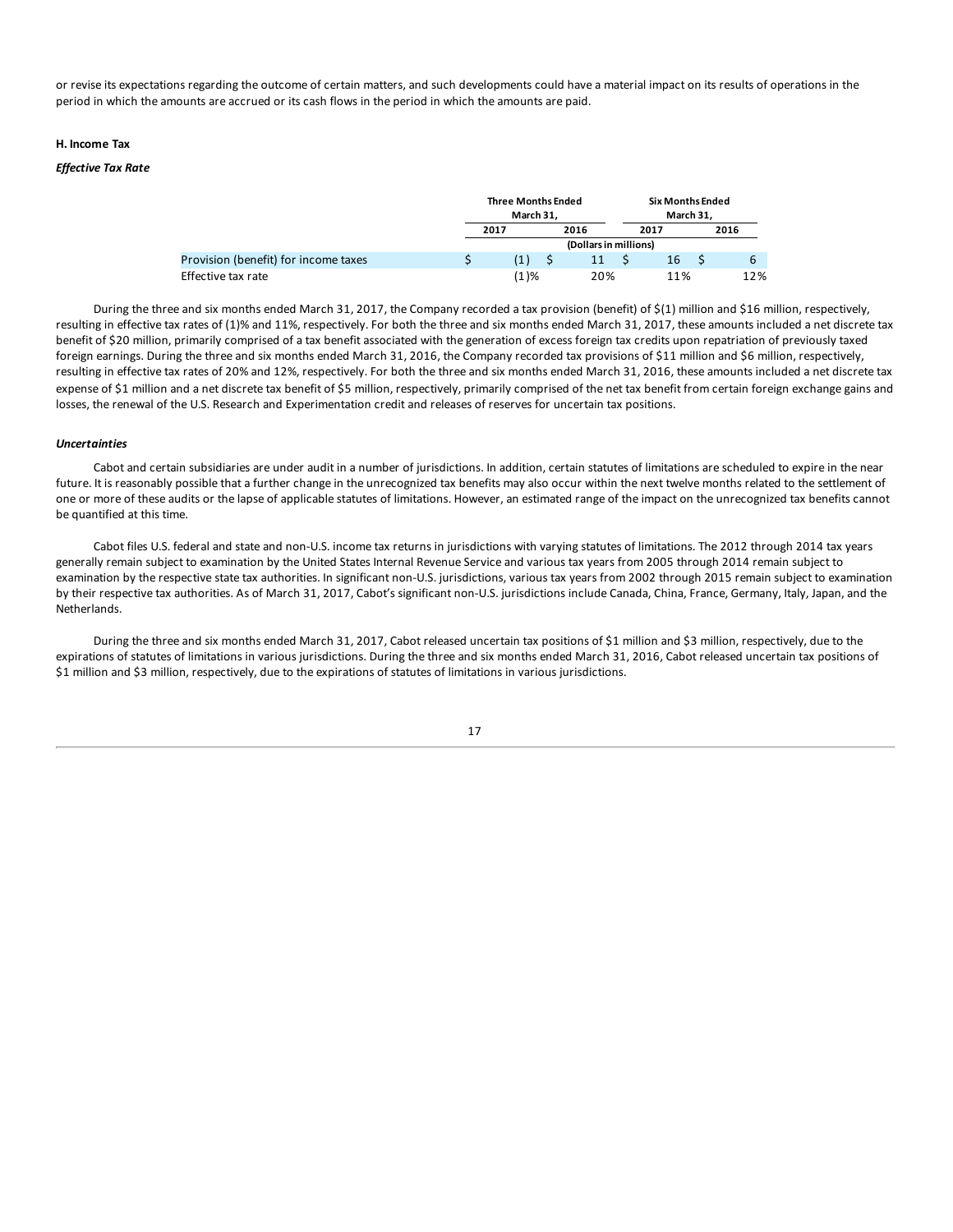## **I. Earnings Per Share**

The following tables summarize the components of the basic and diluted earnings per common share (EPS) computations:

|                                                                            | <b>Three Months Ended</b><br>March 31, |              |                    |                                         |    | <b>Six Months Ended</b><br>March 31, |                    |      |  |  |
|----------------------------------------------------------------------------|----------------------------------------|--------------|--------------------|-----------------------------------------|----|--------------------------------------|--------------------|------|--|--|
|                                                                            |                                        | 2017         |                    | 2016                                    |    | 2017                                 |                    | 2016 |  |  |
| <b>Basic EPS:</b>                                                          |                                        |              |                    | (In millions, except per share amounts) |    |                                      |                    |      |  |  |
| Net income (loss) attributable to Cabot                                    |                                        |              |                    |                                         |    |                                      |                    |      |  |  |
| Corporation                                                                | \$                                     | 74           | \$                 | 48                                      | \$ | 128                                  | \$                 | 41   |  |  |
| Less: Undistributed earnings allocated to<br>participating securities(1)   |                                        | $\mathbf{1}$ |                    |                                         |    | 1                                    |                    |      |  |  |
| Earnings (loss) allocated to common                                        |                                        |              |                    |                                         |    |                                      |                    |      |  |  |
| shareholders (numerator)                                                   | \$                                     | 73           | Ś                  | 48                                      | \$ | 127                                  | \$                 | 41   |  |  |
|                                                                            |                                        |              |                    |                                         |    |                                      |                    |      |  |  |
| Weighted average common shares and<br>participating securities outstanding |                                        | 62.9         |                    | 62.9                                    |    | 62.8                                 |                    | 62.9 |  |  |
| Less: Participating securities(1)                                          |                                        | 0.5          |                    | 0.5                                     |    | 0.5                                  |                    | 0.5  |  |  |
| Adjusted weighted average common                                           |                                        |              |                    |                                         |    |                                      |                    |      |  |  |
| shares (denominator)                                                       |                                        | 62.4         |                    | 62.4                                    |    | 62.3                                 |                    | 62.4 |  |  |
|                                                                            |                                        |              |                    |                                         |    |                                      |                    |      |  |  |
| Earnings per common share - basic:                                         | \$                                     | 1.19         | \$                 | 0.76                                    | \$ | 2.04                                 | \$                 | 0.65 |  |  |
|                                                                            |                                        |              |                    |                                         |    |                                      |                    |      |  |  |
| <b>Diluted EPS:</b>                                                        |                                        |              |                    |                                         |    |                                      |                    |      |  |  |
| Earnings (loss) allocated to common<br>shareholders                        | \$                                     | 73           | $\dot{\mathsf{S}}$ | 48                                      | \$ | 127                                  | $\dot{\mathsf{S}}$ | 41   |  |  |
| Plus: Earnings (loss) allocated to                                         |                                        |              |                    |                                         |    |                                      |                    |      |  |  |
| participating securities                                                   |                                        | 1            |                    |                                         |    | 1                                    |                    |      |  |  |
| Less: Adjusted earnings allocated to                                       |                                        |              |                    |                                         |    |                                      |                    |      |  |  |
| participating securities(2)                                                |                                        | $\mathbf{1}$ |                    |                                         |    | 1                                    |                    |      |  |  |
| Earnings (loss) allocated to common                                        |                                        |              |                    |                                         |    |                                      |                    |      |  |  |
| shareholders (numerator)                                                   | \$                                     | 73           | \$                 | 48                                      | \$ | 127                                  | \$                 | 41   |  |  |
|                                                                            |                                        |              |                    |                                         |    |                                      |                    |      |  |  |
| Adjusted weighted average common<br>shares outstanding                     |                                        | 62.4         |                    | 62.4                                    |    | 62.3                                 |                    | 62.4 |  |  |
| Effect of dilutive securities:                                             |                                        |              |                    |                                         |    |                                      |                    |      |  |  |
| Common shares issuable(3)                                                  |                                        | 0.4          |                    | 0.4                                     |    | 0.5                                  |                    | 0.5  |  |  |
| Adjusted weighted average common                                           |                                        |              |                    |                                         |    |                                      |                    |      |  |  |
| shares (denominator)                                                       |                                        | 62.8         |                    | 62.8                                    |    | 62.8                                 |                    | 62.9 |  |  |
|                                                                            |                                        |              |                    |                                         |    |                                      |                    |      |  |  |
| Earnings per common share - diluted:                                       | \$                                     | 1.18         | \$                 | 0.76                                    | \$ | 2.03                                 | \$                 | 0.65 |  |  |

(1) Participating securities consist of shares of unvested time-based restricted stock units.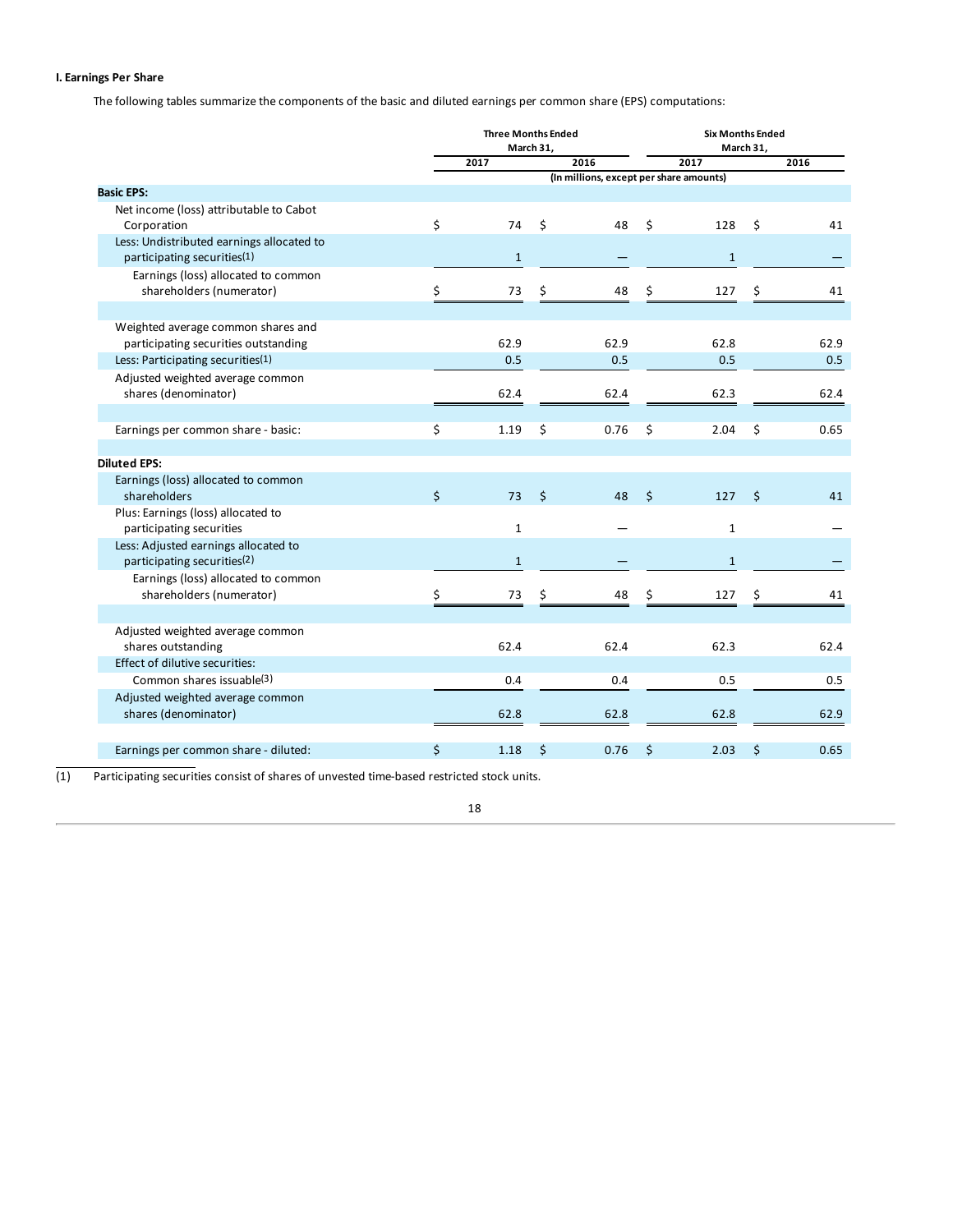Undistributed earnings are the earnings which remain after dividends declared during the period are assumed to be distributed to the common and participating shareholders. Undistributed earnings are allocated to common and participating shareholders on the same basis as dividend distributions. The calculation of undistributed earnings is as follows:

|                                                     | <b>Three Months Ended</b><br>March 31, |      |     |      |               | <b>Six Months Ended</b><br>March 31, |     |      |  |
|-----------------------------------------------------|----------------------------------------|------|-----|------|---------------|--------------------------------------|-----|------|--|
|                                                     |                                        | 2017 |     | 2016 |               | 2017                                 |     | 2016 |  |
|                                                     |                                        |      |     |      | (In millions) |                                      |     |      |  |
| Calculation of undistributed earnings (loss):       |                                        |      |     |      |               |                                      |     |      |  |
| Net income (loss) attributable to Cabot Corporation | Ś                                      | 74   | .S  | 48   | Ŝ             | 128                                  | Ś   | 41   |  |
| Less: Dividends declared on common stock            |                                        | 19   |     | 14   |               | 38                                   |     | 28   |  |
| Undistributed earnings (loss)                       |                                        | 55   |     | 34   |               | 90                                   |     | 13   |  |
|                                                     |                                        |      |     |      |               |                                      |     |      |  |
| Allocation of undistributed earnings (loss):        |                                        |      |     |      |               |                                      |     |      |  |
| Undistributed earnings (loss) allocated to          |                                        |      |     |      |               |                                      |     |      |  |
| common shareholders                                 | Ś                                      | 54   | - S | 34   | - S           | 89                                   | - S | 13   |  |
| Undistributed earnings (loss) allocated to          |                                        |      |     |      |               |                                      |     |      |  |
| participating shareholders                          |                                        | 1    |     |      |               | 1                                    |     |      |  |
| Undistributed earnings (loss)                       |                                        | 55   |     | 34   |               | 90                                   |     | 13   |  |

(2) Undistributed earnings are adjusted for the assumed distribution of dividends to the dilutive securities, which are described in (3) below, and then reallocated to participating securities.

(3) Represents incremental shares of common stock from the (i) assumed exercise of stock options issued under Cabot's equity incentive plans; (ii) assumed issuance of shares to employees pursuant to the Company's Supplemental 401(K) Plan; and (iii) assumed issuance of shares under outstanding performance-based restricted stock unit awards issued under Cabot's equity incentive plans. For the three and six months ended March 31, 2017, 272,588 and 224,266 incremental shares of common stock, respectively, were excluded from the calculation of diluted earnings per share because the inclusion of these shares would have been antidilutive. For the three and six months ended March 31, 2016, 792,753 and 710,236 incremental shares of common stock, respectively, were excluded from the calculation of diluted earnings per share because the inclusion of these shares would have been antidilutive.

## **J. Restructuring**

Cabot's restructuring activities were recorded in the Consolidated Statements of Operations in the three and six months ended March 31, 2017 and 2016 as follows:

|                                     | <b>Three Months Ended</b><br>March 31, |                |  |               | <b>Six Months Ended</b><br>March 31, |  |  |                |  |      |
|-------------------------------------|----------------------------------------|----------------|--|---------------|--------------------------------------|--|--|----------------|--|------|
|                                     |                                        | 2017<br>2016   |  |               | 2017                                 |  |  |                |  | 2016 |
|                                     |                                        |                |  | (In millions) |                                      |  |  |                |  |      |
| Cost of sales                       |                                        | $\overline{2}$ |  | $(6)$ \$      |                                      |  |  | 31             |  |      |
| Selling and administrative expenses |                                        |                |  |               |                                      |  |  | 8              |  |      |
| Research and technical expenses     |                                        |                |  |               |                                      |  |  | $\overline{a}$ |  |      |
| Total                               |                                        |                |  | (5)           |                                      |  |  | 43             |  |      |

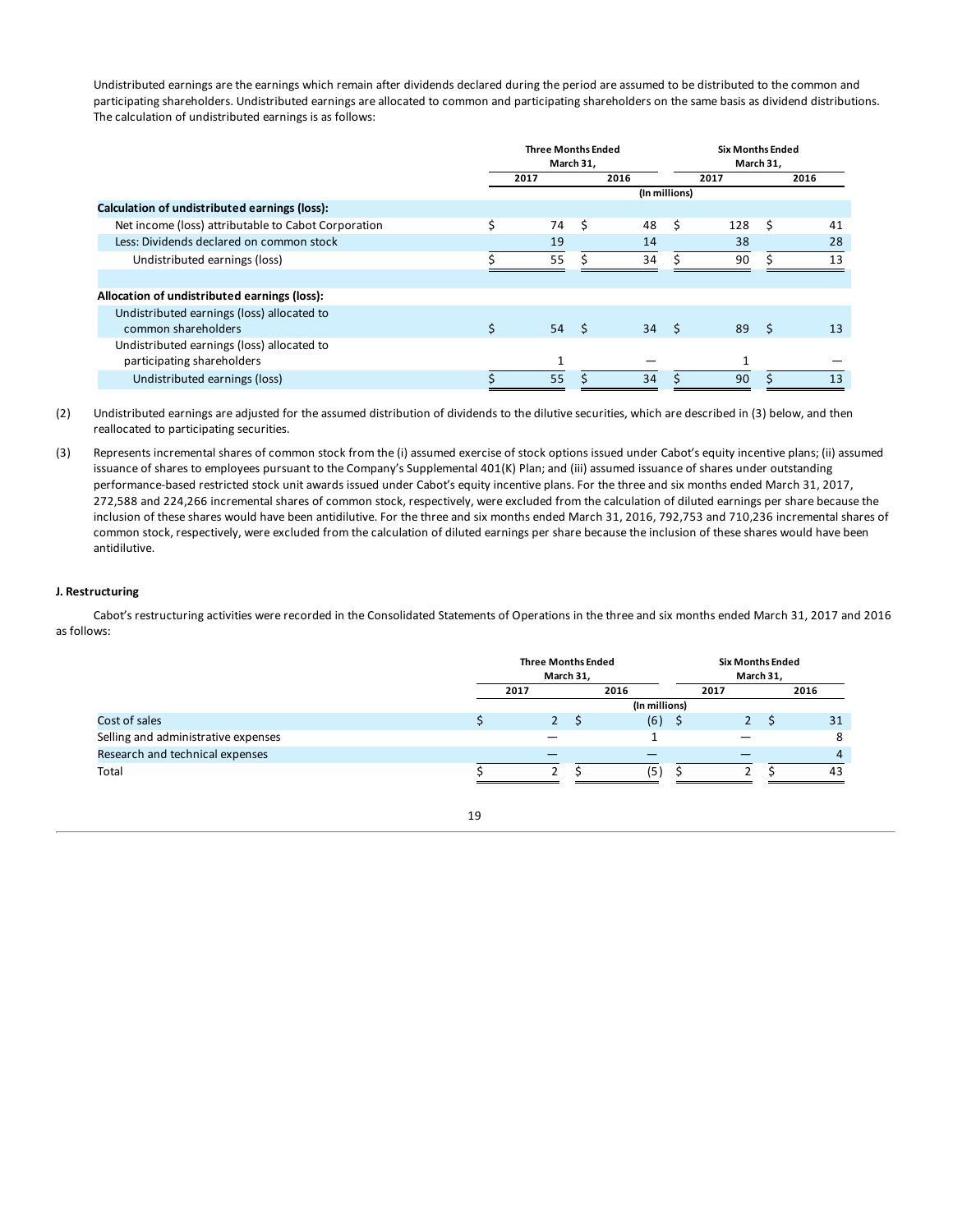Details of all restructuring activities and the related reserves during the three months ended March 31, 2017 were as follows:

|                              | Severance<br>and Employee<br><b>Benefits</b> |     | Environmental<br>Remediation | Other |                          | <b>Total</b>   |
|------------------------------|----------------------------------------------|-----|------------------------------|-------|--------------------------|----------------|
|                              |                                              |     | (In millions)                |       |                          |                |
| Reserve at December 31, 2016 |                                              |     | L                            |       | -                        | $\overline{a}$ |
| Charges                      |                                              |     |                              |       |                          |                |
| Cash paid                    |                                              | (1) |                              |       | (1                       | (2)            |
| Reserve at March 31, 2017    |                                              |     |                              |       | $\overline{\phantom{0}}$ | 4              |

Details of all restructuring activities during the six months ended March 31, 2017 were as follows:

|                               | Severance<br>and Employee<br><b>Benefits</b> | Environmental<br>Remediation | Other | Total |
|-------------------------------|----------------------------------------------|------------------------------|-------|-------|
|                               |                                              | (In millions)                |       |       |
| Reserve at September 30, 2016 | 3                                            | $\overline{ }$               | -     |       |
| Charges                       |                                              |                              |       |       |
| Cash paid                     | (2)                                          |                              | (1)   | (3)   |
| Reserve at March 31, 2017     |                                              |                              | -     | 4     |

#### *2016 Plan*

In October 2015, in response to challenging macroeconomic conditions, the Company announced its intention to restructure its operations subject to local consultation requirements and processes in certain locations. Cabot's plan resulted in the termination of employment for approximately 300 employees across the Company's global locations.

Total charges related to these actions are expected to be \$30 million, of which approximately \$29 million was recorded in fiscal 2016. The Company recorded pre-tax charges of approximately \$1 million in the first six months of fiscal 2017, most of which was recorded in the second quarter, and expects to record less than \$1 million through the rest of fiscal 2017 related to these actions. The Company recorded pre-tax charges of approximately \$26 million in the first six months of fiscal 2016, and pre-tax charges of \$2 million for the three months ended March 31, 2016 related to these actions. The charges recorded and anticipated are comprised of severance, employee benefits and other transition costs.

Cumulative net cash outlays related to these actions are expected to be approximately \$30 million, comprised of severance, employee benefits and other transition costs. Through March 31, 2017, the Company has made \$29 million in cash payments related to this plan, of which \$27 million was paid in fiscal 2016. The Company expects to make \$1 million in cash payments through the remainder of fiscal 2017.

As of March 31, 2017, Cabot has \$1 million of accrued severance charges in the Consolidated Balance Sheet related to these actions.

Additionally, in fiscal 2016 Cabot closed its carbon black manufacturing facility in Merak, Indonesia to consolidate production in Asia using the Company's Cilegon, Indonesia and other Asian and global carbon black production sites to meet regional demand. The decision was driven by the financial performance at the Merak facility in the past several years. Manufacturing operations ceased at the end of January 2016.

Total charges related to the Merak closure are expected to be \$27 million, of which \$25 million was recorded in fiscal 2016. The Company has recorded net charges of less than \$1 million in the six months ended March 31, 2017 and charges of \$25 million in the six months ended March 31, 2016 related to this closure. The charges in the first six months of fiscal 2016 were comprised of \$23 million of asset impairments and accelerated depreciation and \$2 million of severance and employee benefits. Pre-tax charges related to this plan were less than \$1 million and \$1 million in the three months ended March 31, 2017 and 2016, respectively.

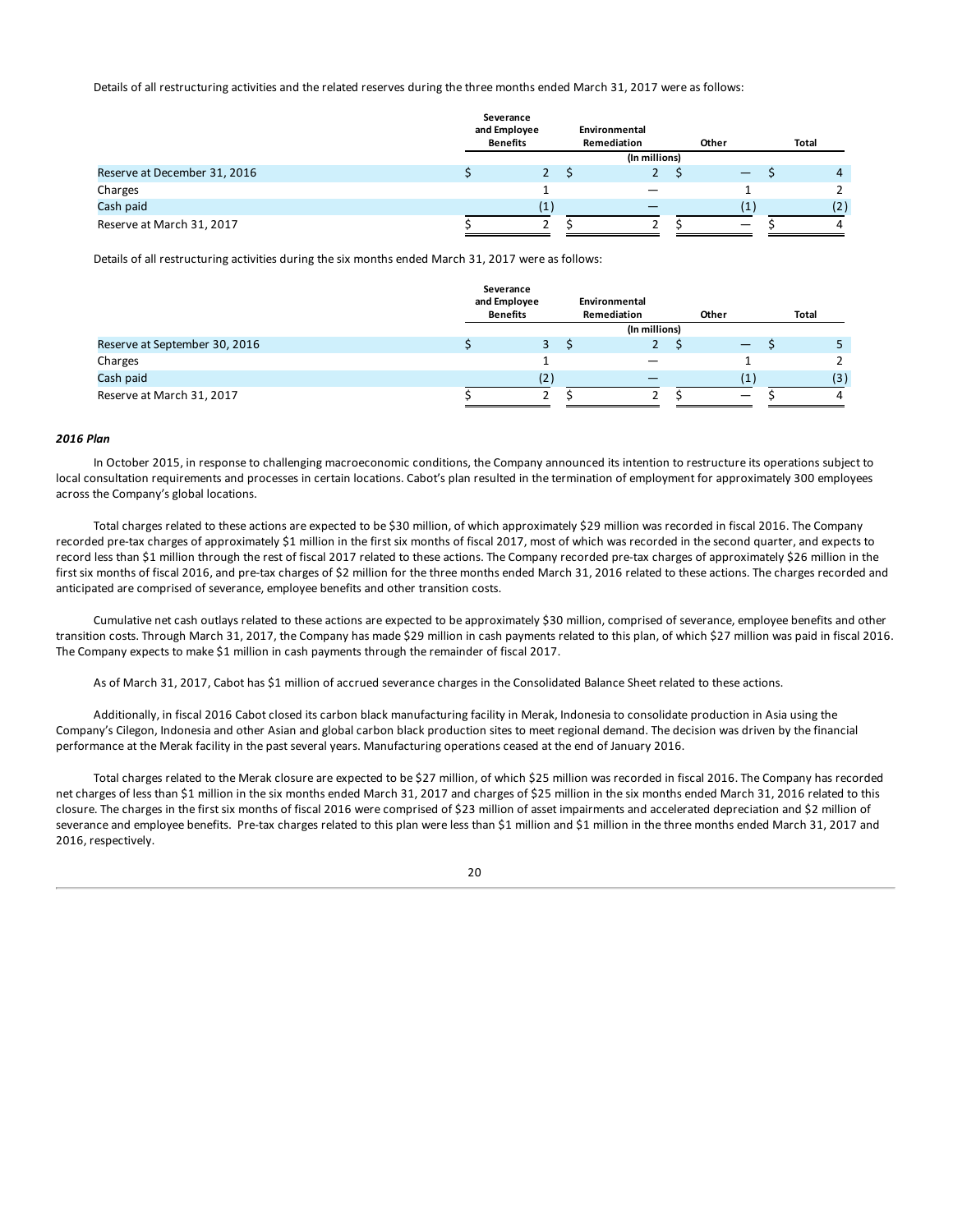Future anticipated site closure costs for the Merak facility, comprised mainly of site demolition, clearing and environmental remediation charges, and other miscellaneous costs, are expected to total approximately \$2 million in the remainder of fiscal 2017 and thereafter.

Total net cash outlays related to this closure are expected to be approximately \$6 million, comprised of \$3 million of severance payments, and \$3 million of site demolition, clearing, environmental and other costs. Through March 31, 2017, the Company has made \$3 million in cash payments related to this plan, mainly for severance, and expects to pay approximately \$3 million through the remainder of fiscal 2017 and thereafter mainly for site demolition, clearing and environmental remediation costs.

As of March 31, 2017, Cabot has approximately \$1 million of accrued severance costs in the Consolidated Balance Sheet related to the Merak facility closure.

#### *Other Actions*

Cabot has recorded \$1 million of severance charges in the second quarter of fiscal 2017, nearly all of which was paid within the quarter.

Additionally, in previous years, the Company has entered into other various restructuring actions that have been substantially completed, other than the sale of assets from certain closed sites that remain to be completed. The Company has recorded a total net charge of less than \$1 million related to these plans in the six months ended March 31, 2017 and a net benefit of \$8 million in the six months ended March 31, 2016 driven by gains from the sale of certain assets. Pre-tax charges related to these actions were less than \$1 million in the three months ended March 31, 2017 as compared to a net benefit of \$8 million in the three months ended March 31, 2016.

Cabot expects to pay \$3 million related to these actions in the remainder of fiscal 2017 and thereafter mainly for accrued environmental and other closure related costs. As of March 31, 2017, Cabot has approximately \$2 million of accrued environmental costs in the Consolidated Balance Sheets related to these activities.

#### **K. Financial Instruments and Fair Value Measurements**

The FASB authoritative guidance on fair value measurements defines fair value, provides a framework for measuring fair value in generally accepted accounting principles, and requires certain disclosures about fair value measurements. The disclosures focus on the inputs used to measure fair value. The guidance establishes the following hierarchy for categorizing these inputs:

- Level  $1 -$  Quoted market prices in active markets for identical assets or liabilities
- Level 2 Significant other observable inputs (e.g., quoted prices for similar items in active markets, quoted prices for identical or similar items in markets that are not active, inputs other than quoted prices that are observable such as interest rate and yield curves, and market-corroborated inputs)
- Level  $3 -$  Significant unobservable inputs

There were no transfers of financial assets or liabilities measured at fair value between Level 1 and Level 2 and there were no Level 3 investments during the first six months of either fiscal 2017 or 2016.

At March 31, 2017 and September 30, 2016, Cabot had derivatives relating to foreign currency risks carried at fair value and included in Prepaid expenses and other current assets and Other assets of \$7 million and \$1 million, respectively. These derivatives are classified as Level 2 instruments within the fair value hierarchy as the fair value determination was based on observable inputs.

At March 31, 2017 and September 30, 2016, the fair value of guaranteed investment contracts, included in Other assets on the Consolidated Balance Sheets, was \$11 million and \$12 million, respectively. Guaranteed investment contracts were classified as Level 2 instruments within the fair value hierarchy as the fair value determination was based on other observable inputs.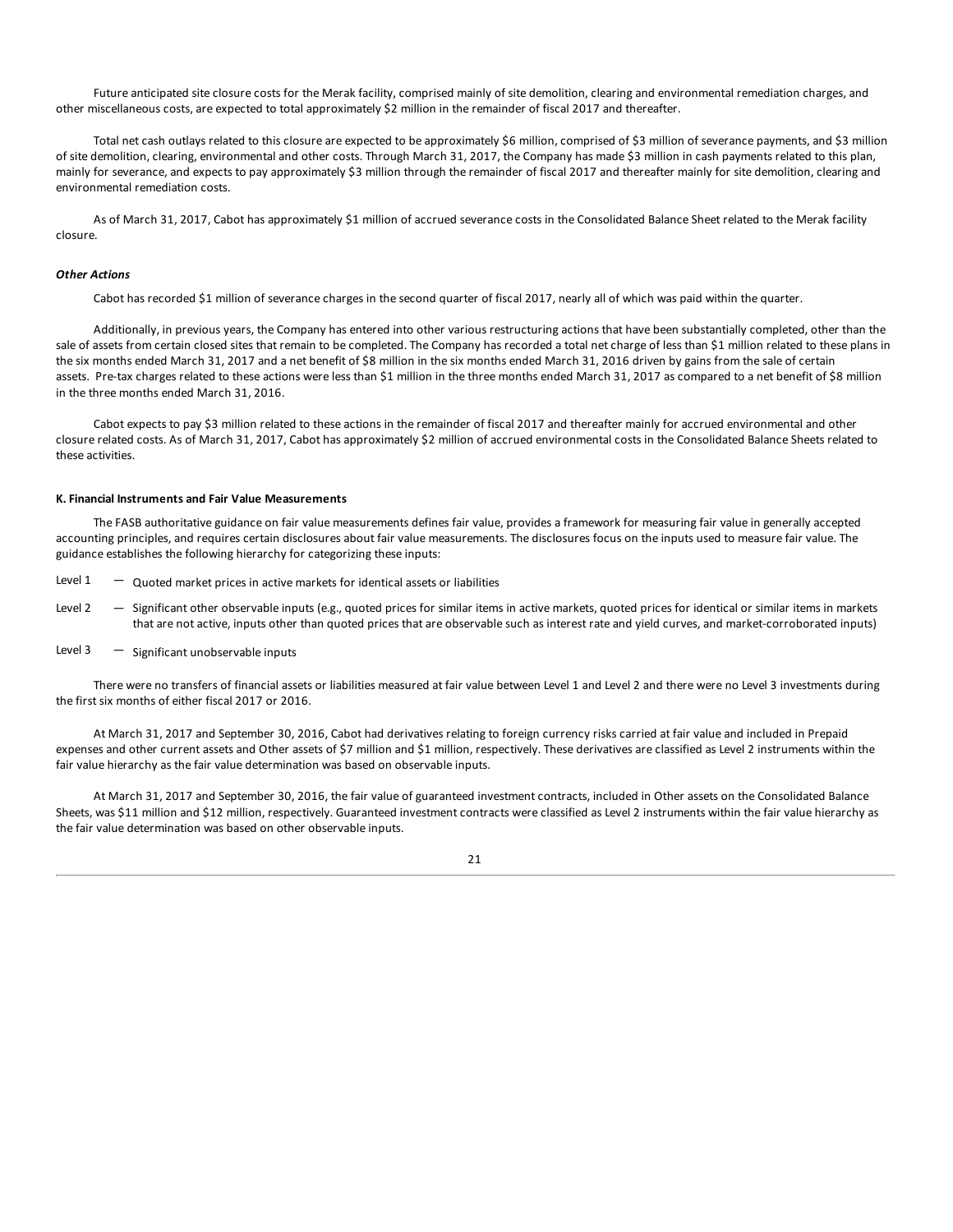At March 31, 2017 and September 30, 2016, the fair values of cash and cash equivalents, accounts and notes receivable, accounts payable and accrued liabilities, and notes payable and variable rate debt approximated their carrying values due to the short-term nature of these instruments. The carrying value and fair value of the long-term fixed rate debt were \$0.91 billion and \$0.94 billion, respectively, as of March 31, 2017 and \$0.91 billion and \$0.98 billion, respectively, as of September 30, 2016. The fair values of Cabot's fixed rate long-term debt are estimated based on comparable quoted market prices at the respective period ends. The carrying amounts of Cabot's floating rate long-term debt and capital lease obligations approximate their fair values. All such measurements are based on observable inputs and are classified as Level 2 within the fair value hierarchy. The valuation technique used is the discounted cash flow model.

#### **L. Derivatives**

#### *Foreign Currency Risk Management*

Cabot's international operations are subject to certain risks, including currency exchange rate fluctuations and government actions. Cabot endeavors to match the currency in which debt is issued to the currency of the Company's major, stable cash receipts. In some situations Cabot has issued debt denominated in U.S. dollars and then entered into cross currency swaps that exchange the dollar principal and interest payments into Euro denominated principal and interest payments.

Additionally, the Company has foreign currency exposure arising from its net investments in foreign operations. Cabot may enter into cross-currency swaps to mitigate the impact of currency rate changes on the Company's net investments.

The Company also has foreign currency exposure arising from the denomination of monetary assets and liabilities in foreign currencies other than the functional currency of a given subsidiary as well as the risk that currency fluctuations could affect the dollar value of future cash flows generated in foreign currencies. Accordingly, Cabot uses short-term forward contracts to minimize the exposure to foreign currency risk. In certain situations where the Company has forecasted purchases under a long-term commitment or forecasted sales denominated in a foreign currency, Cabot may enter into appropriate financial instruments in accordance with the Company's risk management policy to hedge future cash flow exposures.

The following table provides details of the derivatives held as of March 31, 2017 and September 30, 2016 to manage foreign currency risk.

|                                        |                  |                                                  | <b>Notional Amount</b>                           |                      |  |  |  |  |
|----------------------------------------|------------------|--------------------------------------------------|--------------------------------------------------|----------------------|--|--|--|--|
| <b>Description</b>                     | <b>Borrowing</b> | March 31, 2017                                   | September 30, 2016                               | Hedge<br>Designation |  |  |  |  |
| <b>Cross Currency Swaps</b>            | 3.4% Notes       | USD 250 million<br>swapped to EUR 223<br>million | USD 250 million<br>swapped to EUR<br>223 million | Net investment       |  |  |  |  |
| Forward Foreign Currency Contracts (1) | N/A              | USD 2 million                                    | USD 4 million                                    | No designation       |  |  |  |  |

(1) Cabot's forward foreign exchange contracts are denominated primarily in the Indonesian rupiah, Czech koruna, and British pound sterling.

#### *Accounting for Derivative Instruments and Hedging Activities*

The Company determines the fair value of financial instruments using quoted market prices whenever available. When quoted market prices are not available for various types of financial instruments (such as forwards, options and swaps), the Company uses standard models with market-based inputs, which take into account the present value of estimated future cash flows and the ability of Cabot or the financial counterparty to perform. For interest rate and crosscurrency swaps, the significant inputs to these models are interest rate curves for discounting future cash flows and are adjusted for credit risk. For forward foreign currency contracts, the significant inputs are interest rate curves for discounting future cash flows, and exchange rate curves of the foreign currency for translating future cash flows.

#### *Fair Value Hedge*

For derivative instruments that are designated and qualify as fair value hedges, the gain or loss on the derivative as well as the offsetting gain or loss on the hedged item attributable to the hedged risk are recognized in current period earnings.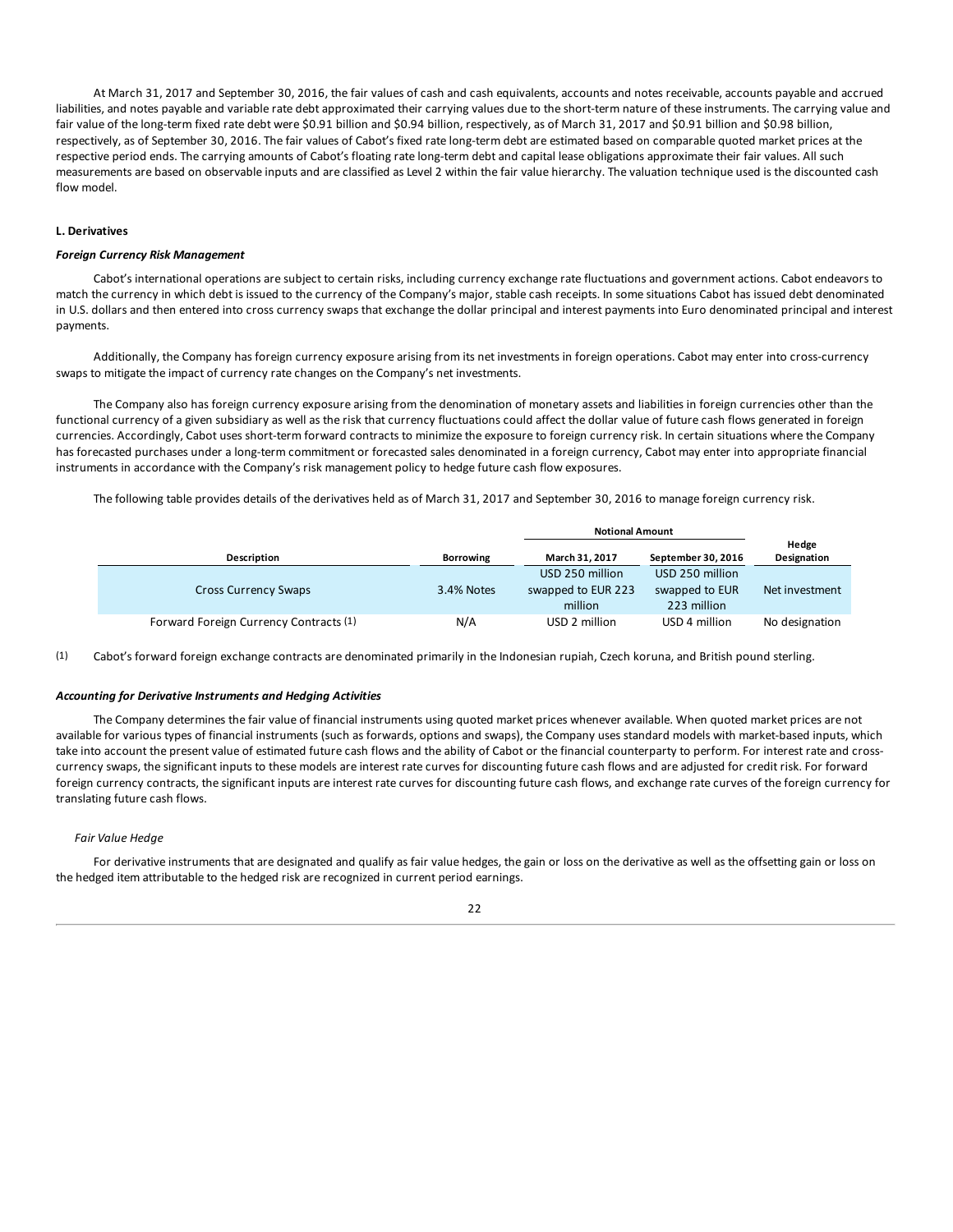#### *Cash Flow Hedge*

For derivative instruments that are designated and qualify as cash flow hedges, the effective portion of the gain or loss on the derivative is recorded in Accumulated other comprehensive income (loss) and reclassified to earnings in the same period or periods during which the hedged transaction affects earnings. Gains and losses on the derivative representing either hedge ineffectiveness or hedge components excluded from the assessment of effectiveness are recognized in current period earnings.

#### *Net Investment Hedge*

For net investment hedges, changes in the fair value of the effective portion of the derivatives' gains or losses are reported as foreign currency translation gains or losses in AOCI while changes in the ineffective portion are reported in earnings. Effectiveness is assessed based on the hypothetical derivative method. There was no ineffectiveness for the six months ended March 31, 2017. The gains or losses on derivative instruments reported in AOCI are reclassified to earnings in the period in which earnings are affected by the underlying item, such as a disposal or substantial liquidations of the entities being hedged.

During the fourth quarter of fiscal 2016, the Company entered into cross currency swaps with a notional amount of \$250 million, which are designated as hedges of its net investments in certain Euro denominated subsidiaries. Cash settlements periodically occur for fixed rate interest payments and a cash exchange of the notional currency amount will occur at the end of the term in 2026 under these cross currency swaps. During the second quarter of fiscal 2017, the Company received net cash interest of \$2 million. During the three and six months ended March 31, 2017, the Company recognized a gain of \$1 million and \$8 million, respectively, related to these swaps through Foreign currency translation adjustment in other comprehensive income (loss). As of March 31, 2017 and September 30, 2016, the fair value of these swaps was \$7 million and \$1 million, respectively, and was included in Prepaid expenses and other current assets and Other assets on the Consolidated Balance Sheets. As of March 31, 2017 and September 30, 2016, cumulative gain included in AOCI was \$9 million and \$1 million, respectively. There were no gains or losses reclassified from AOCI into earnings during the first six months of fiscal 2017 or fiscal 2016.

#### *Other Derivative Instruments*

From time to time, the Company may enter into certain derivative instruments that may not be designated as hedges for accounting purposes, which may include cross currency swaps, foreign currency forward contracts and commodity derivatives. For cross currency swaps and foreign currency forward contracts not designated as hedges, the Company uses standard models with market-based inputs. The significant inputs to these models are interest rate curves for discounting future cash flows, and exchange rate curves of the foreign currency for translating future cash flows. In determining the fair value of the commodity derivatives, the significant inputs to valuation models are quoted market prices of similar instruments in active markets. Although these derivatives do not qualify for hedge accounting, Cabot believes that such instruments are closely correlated with the underlying exposure, thus managing the associated risk. The gains or losses from changes in the fair value of derivative instruments that are not accounted for as hedges are recognized in current period earnings.

At both March 31, 2017 and September 30, 2016, the fair value of derivative instruments not designated as hedges were immaterial and were presented in Prepaid expenses and other current assets on the Consolidated Balance Sheets.

#### **M. Venezuela**

Cabot owns 49% of an operating carbon black affiliate in Venezuela, which is accounted for as an equity affiliate, through wholly-owned subsidiaries that carry the investment and receive its dividends. As of March 31, 2017, these subsidiaries carried the operating affiliate investment of \$13 million.

During each of the six month periods ended March 31, 2017 and 2016, the Company received dividends in the amounts of \$2 million, which were paid in U.S. dollars.

A significant portion of the Company's operating affiliate's sales are exports denominated in U.S. dollars. The Venezuelan government mandates that a certain percentage of the dollars collected from these sales be converted into bolivars. The exchange rate made available to the Company as of March 31, 2017 was 709 bolivars to the U.S. dollar. The operating affiliate and the Company's wholly-owned subsidiaries remeasured their bolivar denominated monetary accounts to reflect the current rate.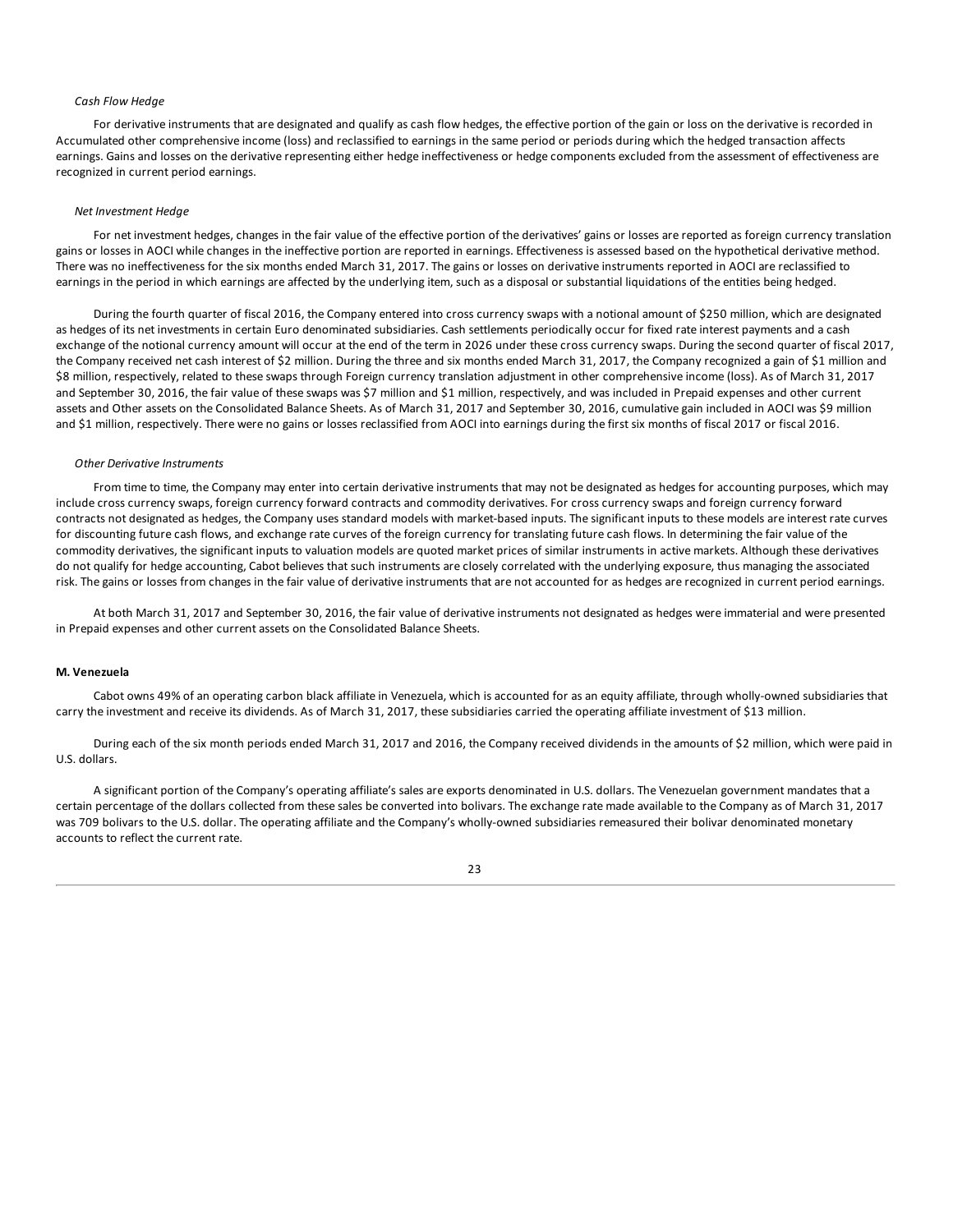The operating entity has generally been profitable. The Company continues to closely monitor developments in Venezuela and their potential impact on the recoverability of its equity affiliate investment. Any future change in the exchange rate made available to the Company or opening of additional parallel markets could cause the Company to change the exchange rate it uses and result in gains or losses on the bolivar denominated assets held by its operating affiliate and wholly-owned subsidiaries.

#### **N. Financial Information by Segment**

The Company identifies a business as an operating segment if: i) it engages in business activities from which it may earn revenues and incur expenses; ii) its operating results are regularly reviewed by the Chief Operating Decision Maker ("CODM"), who is Cabot's President and Chief Executive Officer, to make decisions about resources to be allocated to the segment and assess its performance; and iii) it has available discrete financial information. The Company has determined that all of its businesses are operating segments. The CODM reviews financial information at the operating segment level to allocate resources and to assess the operating results and financial performance for each operating segment. Operating segments are aggregated into a reportable segment if the operating segments are determined to have similar economic characteristics and if the operating segments are similar in the following areas: i) nature of products and services; ii) nature of production processes; iii) type or class of customer for their products and services; iv) methods used to distribute the products or provide services; and v) if applicable, the nature of the regulatory environment.

The Company has four reportable segments: Reinforcement Materials, Performance Chemicals, Purification Solutions and Specialty Fluids.

The Reinforcement Materials segment represents the rubber blacks and elastomer composites product lines.

The Performance Chemicals segment combines the specialty carbons and compounds and inkjet colorants product lines into the Specialty Carbons and Formulations business, and combines the fumed metal oxides and aerogel product lines into the Metal Oxides business. These businesses are similar in terms of economic characteristics, nature of products, processes, customer class and product distribution methods, and, therefore, have been aggregated into one reportable segment. The net sales from each of these businesses for the three and six months ended March 31, 2017 and 2016 were as follows:

|                                    | <b>Three Months Ended</b><br>March 31. |      |  |               |  | <b>Six Months Ended</b><br>March 31. |      |
|------------------------------------|----------------------------------------|------|--|---------------|--|--------------------------------------|------|
|                                    |                                        | 2017 |  | 2016          |  | 2017                                 | 2016 |
|                                    |                                        |      |  | (In millions) |  |                                      |      |
| Specialty Carbons and Formulations |                                        | 162  |  | 145           |  | 300                                  | 285  |
| Metal Oxides                       |                                        | 66   |  | 71            |  | 133                                  | 138  |
| <b>Total Performance Chemicals</b> |                                        | 228  |  | 216           |  | 433                                  | 423  |

The Purification Solutions segment represents the Company's activated carbon business and the Specialty Fluids segment includes cesium formate oil and gas drilling fluids and high-purity fine cesium chemicals product lines.

Income (loss) from continuing operations before income taxes ("Segment EBIT") is presented for each reportable segment in the table below. Segment EBIT excludes certain items, meaning items management does not consider representative of on-going operating segment results. In addition, Segment EBIT includes Equity in earnings of affiliated companies, net of tax, the full operating results of a contractual joint venture in Purification Solutions, royalties, Net income attributable to noncontrolling interests, net of tax, and discounting charges for certain Notes receivable, but excludes Interest expense, foreign currency transaction gains and losses, interest income, dividend income, unearned revenue, the effects of LIFO accounting for inventory, general unallocated expense and unallocated corporate costs.

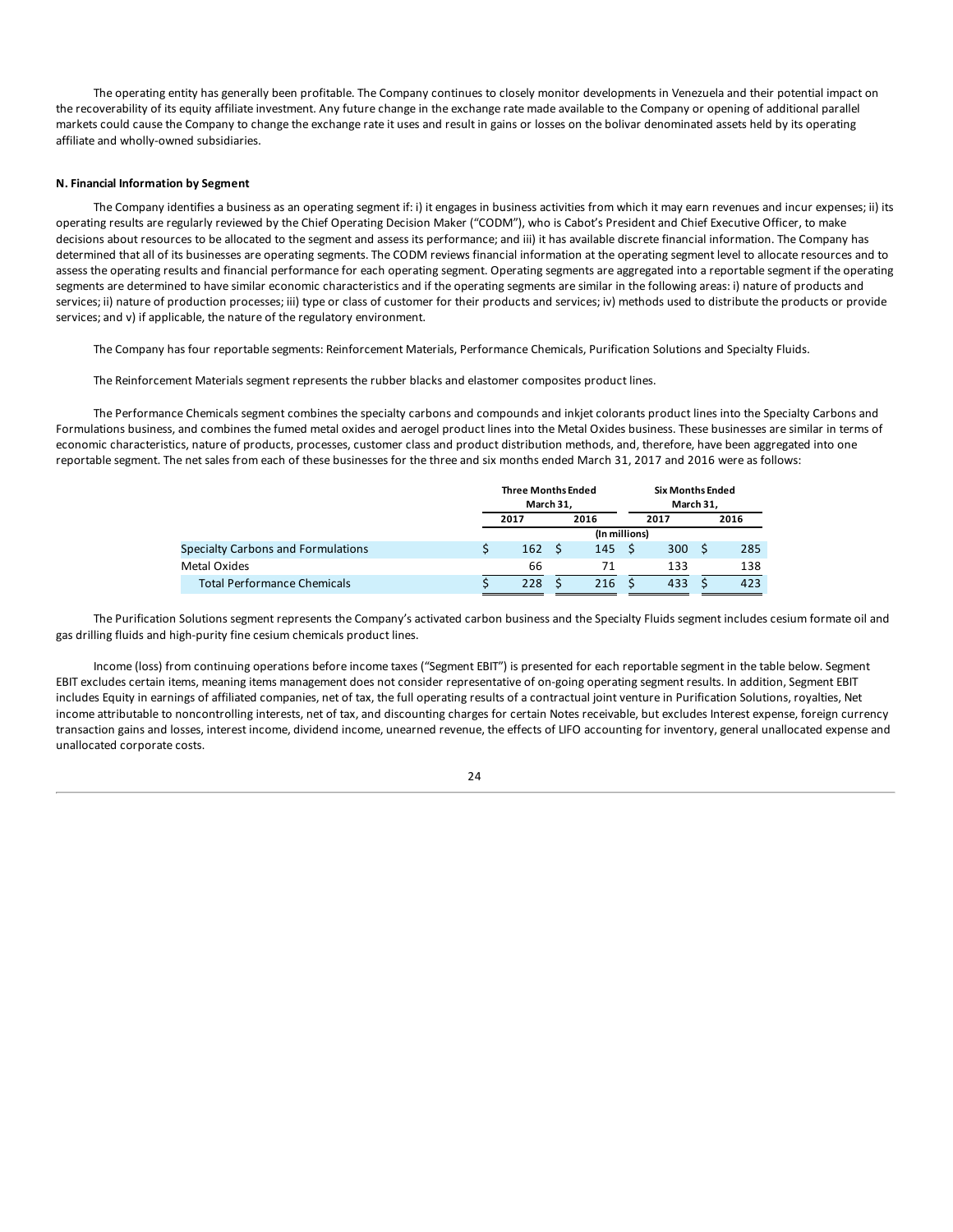## Financial information by reportable segment is as follows:

|                                                                                |               | Reinforcement<br><b>Materials</b> |      | Performance<br><b>Chemicals</b> |      | Purification<br><b>Solutions</b> |      | Specialty<br><b>Fluids</b> | Segment<br>Total |      | Unallocated<br>and Other(1) |              | Consolidated<br><b>Total</b> |
|--------------------------------------------------------------------------------|---------------|-----------------------------------|------|---------------------------------|------|----------------------------------|------|----------------------------|------------------|------|-----------------------------|--------------|------------------------------|
|                                                                                |               |                                   |      |                                 |      |                                  |      | (In millions)              |                  |      |                             |              |                              |
| Three Months Ended March 31, 2017                                              |               |                                   |      |                                 |      |                                  |      |                            |                  |      |                             |              |                              |
| Revenues from external customers(2)                                            | \$            | 352                               | Ŝ.   | 228                             | \$   | 67                               | \$   | $\overline{7}$             | \$<br>654        | Ŝ.   | 24                          | \$           | 678                          |
| Income (loss) from continuing operations                                       |               |                                   |      |                                 |      |                                  |      |                            |                  |      |                             |              |                              |
| before income taxes(3)                                                         | \$            | 54                                | - \$ | 51                              | -\$  | $2 \quad$                        |      |                            | \$<br>107        | - \$ | $(29)$ \$                   |              | 78                           |
| Three Months Ended March 31, 2016                                              |               |                                   |      |                                 |      |                                  |      |                            |                  |      |                             |              |                              |
| Revenues from external customers(2)                                            | \$            | 261                               | Ś.   | 216                             | \$   | 67                               | \$   | 6                          | \$<br>550        | Ŝ.   | 18                          | Ŝ.           | 568                          |
| Income (loss) from continuing operations<br>before income taxes $(3)$          | \$            | 34                                | -\$  | 58                              | \$   | $(2)$ \$                         |      | $(2)$ \$                   | 88               | -\$  | $(26)$ \$                   |              | 62                           |
|                                                                                |               |                                   |      |                                 |      |                                  |      |                            |                  |      |                             |              |                              |
| Six Months Ended March 31, 2017                                                |               |                                   |      |                                 |      |                                  |      |                            |                  |      |                             |              |                              |
| Revenues from external customers(2)                                            | \$            | 647                               | Ŝ.   | 433                             | Ś    | 136                              | \$   | 18                         | \$<br>1,234      | \$   | 55                          | \$           | 1,289                        |
| Income (loss) from continuing operations<br>before income taxes $(3)$          | \$            | 94                                | - \$ | 100                             | - \$ | $6\frac{2}{3}$                   |      | $\overline{2}$             | \$<br>202        | - \$ | $(51)$ \$                   |              | 151                          |
| Six Months Ended March 31, 2016                                                |               |                                   |      |                                 |      |                                  |      |                            |                  |      |                             |              |                              |
| Revenues from external customers <sup>(2)</sup>                                | $\frac{1}{2}$ | 549                               | Ŝ.   | 423                             | Š.   | 133                              | - \$ | 13                         | \$<br>1,118      | Ŝ.   | 53                          | $\mathsf{S}$ | 1,171                        |
| Income (loss) from continuing operations<br>before income taxes <sup>(3)</sup> | \$            | 60                                | S    | 108                             | \$   | $(7)$ \$                         |      | $(2)$ \$                   | 159              | S    | $(105)$ \$                  |              | 54                           |

 $(1)$  Unallocated and Other includes certain items and eliminations necessary to reflect management's reporting of operating segment results. These items are reflective of the segment reporting presented to the CODM.

(2) Consolidated Total Revenues from external customers reconciles to Net sales and other operating revenues on the Consolidated Statement of Operations. Revenues from external customers that are categorized as Unallocated and Other reflects royalties, other operating revenues, external shipping and handling fees, the impact of unearned revenue, the removal of 100% of the sales of an equity method affiliate and discounting charges for certain Notes receivable. Details are provided in the table below:

|                                          | <b>Three Months Ended</b><br>March 31, |          |               | <b>Six Months Ended</b><br>March 31, |          |      |
|------------------------------------------|----------------------------------------|----------|---------------|--------------------------------------|----------|------|
|                                          |                                        | 2017     | 2016          | 2017                                 |          | 2016 |
|                                          |                                        |          | (In millions) |                                      |          |      |
| Royalties, other operating revenues, the |                                        |          |               |                                      |          |      |
| impact of unearned revenue, the removal  |                                        |          |               |                                      |          |      |
| of 100% of the sales of an equity method |                                        |          |               |                                      |          |      |
| affiliate and discounting charges for    |                                        |          |               |                                      |          |      |
| certain notes receivable                 |                                        | $(6)$ \$ | $(9)$ \$      |                                      | $(2)$ \$ |      |
| Shipping and handling fees               |                                        | 30       | 27            | 57                                   |          | 53   |
| Total                                    |                                        | 24       | 18            | 55                                   |          | 53   |

(3) Consolidated Total Income (loss) from continuing operations before income taxes reconciles to Income (loss) from continuing operations before income taxes and equity in earnings of affiliated companies on the Consolidated Statement of Operations. Income (loss) from continuing operations before income taxes that are categorized as Unallocated and Other includes: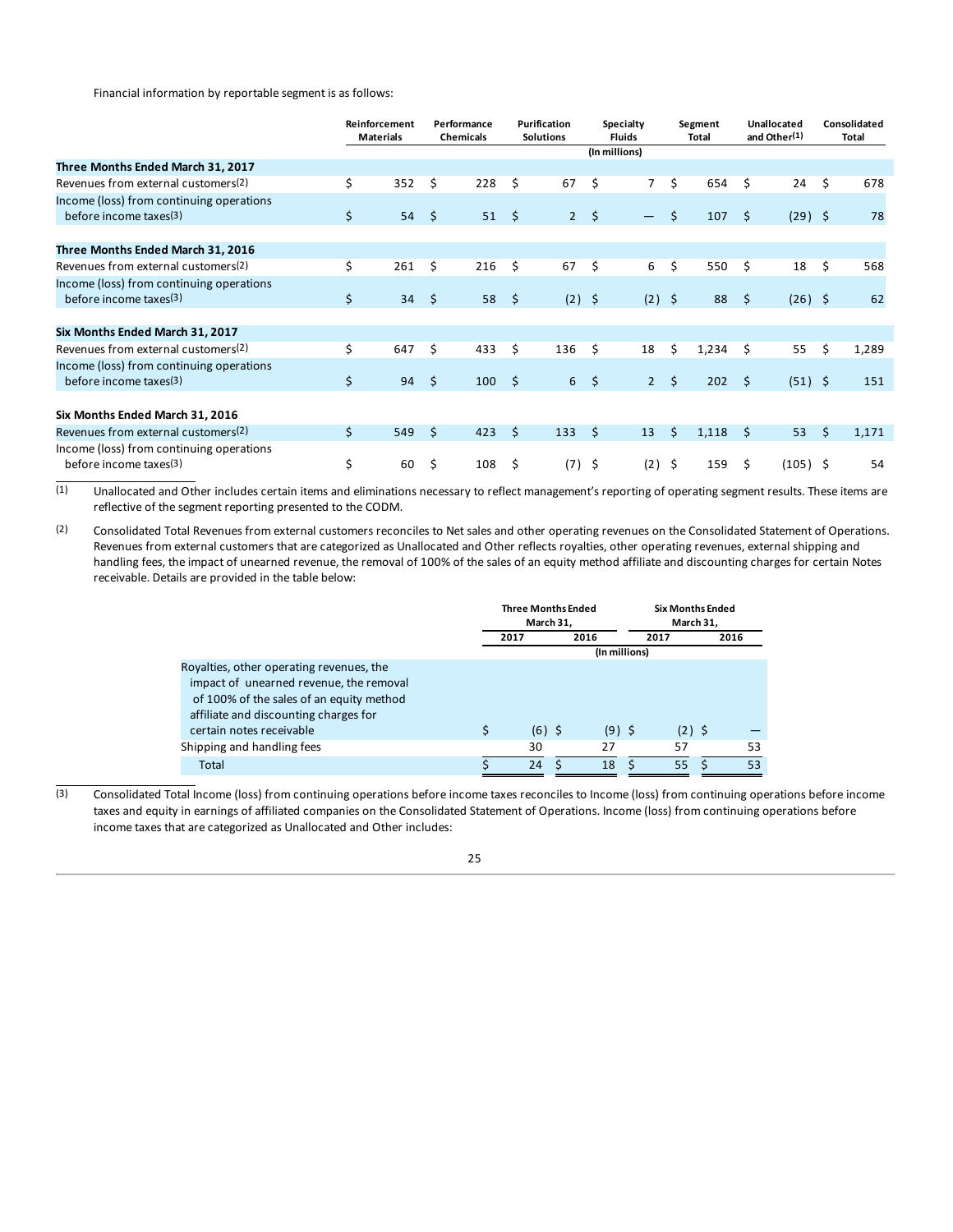|                                         | <b>Three Months Ended</b><br>March 31, |                                        |           | <b>Six Months Ended</b><br>March 31, |
|-----------------------------------------|----------------------------------------|----------------------------------------|-----------|--------------------------------------|
|                                         | 2017                                   | 2016                                   | 2017      | 2016                                 |
|                                         |                                        | (In millions)                          |           |                                      |
| Interest expense                        | \$<br>$(13)$ \$                        | $(14)$ \$                              | $(26)$ \$ | (27)                                 |
| Total certain items, pre-tax(a)         |                                        |                                        |           | (57)                                 |
| Unallocated corporate costs(b)          | (14)                                   | (12)                                   | (26)      | (25)                                 |
| General unallocated income (expense)(c) | (1)                                    |                                        | 4         | 5                                    |
| Less: Equity in earnings of             |                                        |                                        |           |                                      |
| affiliated companies, net of tax(d)     | (1)                                    | $\mathbf{\mathbf{\mathbf{\mathbf{1}}}$ | (3)       | (1)                                  |
| Total                                   | (29)                                   | (26)                                   | (51)      | (105)                                |

- $\overline{a}$  Certain items are items of expense and income that management does not consider representative of the Company's fundamental on-going segment results and they are, therefore, excluded from Segment EBIT. Certain items, pre-tax, for both the three and six months ended March 31, 2017 included a charge of \$2 million related to global restructuring activities and a benefit of \$2 million related to legal and environmental matters and reserves. Certain items, pre-tax, for the three months ended March 31, 2016 included a \$5 million benefit related to global restructuring activities, \$3 million related to foreign currency loss on the devaluation of the Argentine peso, and \$1 million related to legal and environmental matters and reserves. Certain items, pre-tax, for the six months ended March 31, 2016 included \$43 million related to global restructuring activities, \$11 million related to foreign currency loss on the devaluation of the Argentine peso, and \$3 million related to legal and environmental matters and reserves.
- (b) Unallocated corporate costs are costs that are not controlled by the segments and primarily benefit corporate interests.
- (c) General unallocated income (expense) consists of gains (losses) arising from foreign currency transactions, net of other foreign currency risk management activities, the impact of accounting for certain inventory on a LIFO basis, the profit or loss related to the corporate adjustment for unearned revenue, and the impact of including the full operating results of an equity affiliate in Purification Solutions Segment EBIT.
- (d) Equity in earnings of affiliated companies, net of tax, is included in Segment EBIT and is removed in Unallocated and other to reconcile to income (loss) from operations before income taxes and equity in earnings from affiliated companies.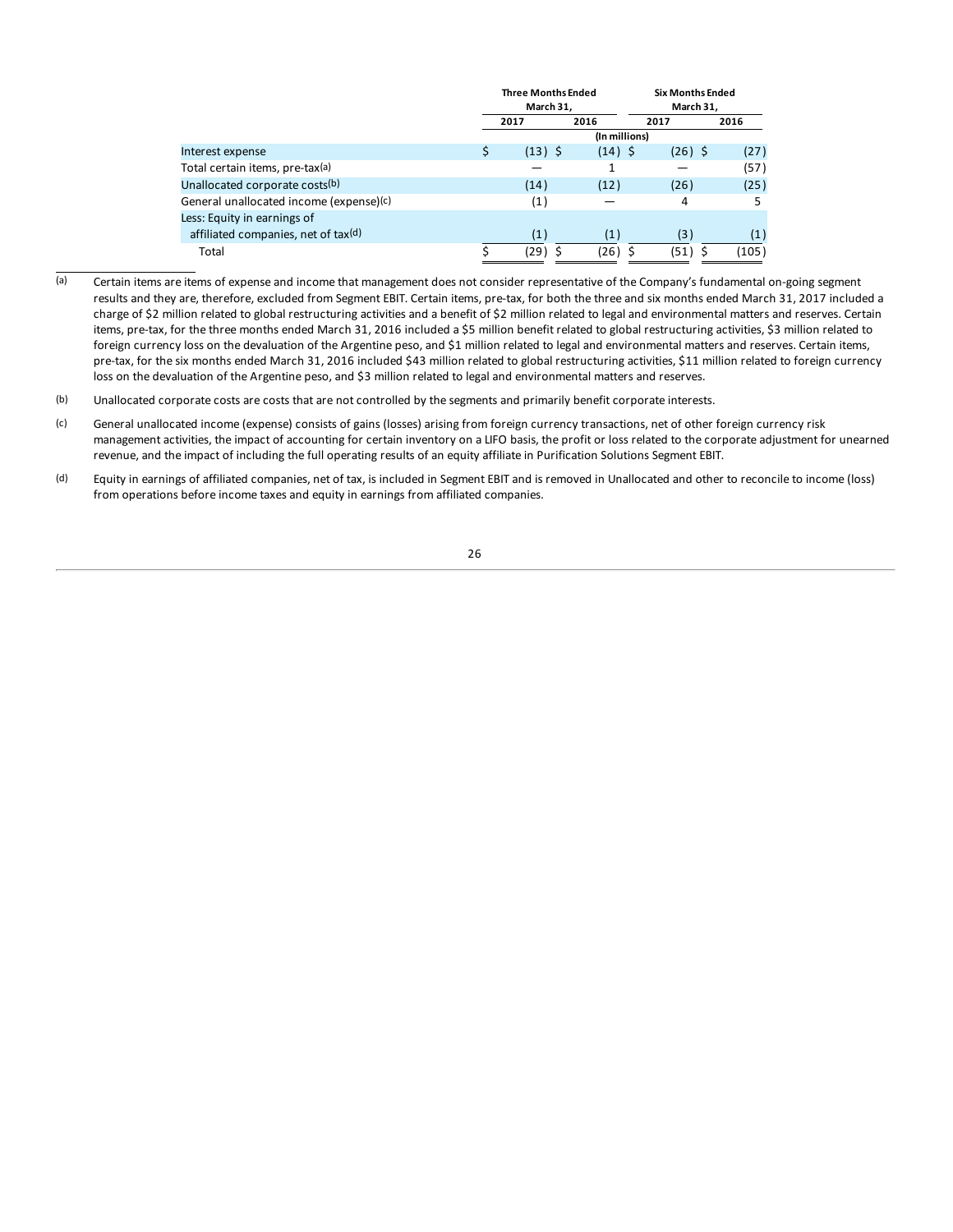#### <span id="page-26-0"></span>*Item 2. Management's Discussion and Analysis of Financial Condition and Results of Operations*

#### **Critical Accounting Policies**

The preparation of our financial statements is in accordance with accounting principles generally accepted in the United States ("GAAP"). The preparation of our financial statements requires management to make estimates and judgments that affect the reported amounts of assets, liabilities, revenues, and expenses and related disclosure of contingent assets and liabilities. We consider an accounting estimate to be critical to the financial statements if (i) the estimate is complex in nature or requires a high degree of judgment and (ii) different estimates and assumptions were used, the results could have a material impact on the consolidated financial statements. On an ongoing basis, we evaluate our estimates and the application of our policies. We base our estimates on historical experience, current conditions and on various other assumptions that we believe are reasonable under the circumstances, the results of which form the basis for making judgments about the carrying values of assets and liabilities that are not readily apparent from other sources. Actual results may differ from these estimates under different assumptions or conditions. Our critical accounting policies have not substantially changed from those described in the 2016 Form 10- K.

#### **Results of Operations**

Cabot is organized into four reportable business segments: Reinforcement Materials, Performance Chemicals, Purification Solutions and Specialty Fluids. Cabot is also organized for operational purposes into three geographic regions: the Americas; Europe, Middle East and Africa; and Asia Pacific. The discussions of our results of operations for the periods presented reflect these structures.

Our analysis of our financial condition and operating results should be read with our consolidated financial statements and accompanying notes.

#### *Definition of Terms and Non-GAAP Financial Measures*

When discussing our results of operations, we use several terms as described below.

The term "product mix" refers to the mix of types and grades of products sold or the mix of geographic regions where products are sold, and the positive or negative impact this has on the revenue or profitability of the business and/or segment.

The term "LIFO" includes two factors: (i) the impact of current inventory costs being recognized immediately in Cost of sales under a last-in first-out method, compared to the older costs that would have been included in Cost of sales under a first-in first-out method ("Cost of sales impact"); and (ii) the impact of reductions in inventory quantities, causing historical inventory costs to flow through Cost of sales ("liquidation impact").

Our discussion under the heading "Provision (Benefit) for Income Taxes and Reconciliation of Effective Tax Rate to Operating Tax Rate" includes a discussion of our "effective tax rate" and our "operating tax rate" and includes a reconciliation of the two rates. Our operating tax rate is a non-GAAP financial measure and should not be considered as an alternative to our effective tax rate, the most comparable GAAP financial measure. In calculating our operating tax rate, we exclude discrete tax items, which include: i) unusual or infrequent items, such as a significant release or establishment of a valuation allowance, ii) items related to uncertain tax positions, such as the tax impact of audit settlements, interest on tax reserves, and the release of tax reserves from the expiration of statutes of limitations, and iii) other discrete tax items, such as the tax impact of legislative changes and, on a quarterly basis, the timing of losses in certain jurisdictions and the cumulative rate adjustment, if applicable. We also exclude the tax impact of certain items, as defined below in the discussion of Total segment EBIT, on both operating income and the tax provision. Our definition of the operating tax rate may not be comparable to the definition used by other companies. Management believes that this non-GAAP financial measure is useful supplemental information because it helps our investors compare our tax rate year to year on a consistent basis and to understand what our tax rate on current operations would be without the impact of these items.

Our discussion under the heading "Second Quarter and First Six Months of Fiscal 2017 versus Second Quarter and First Six Months of Fiscal 2016—By Business Segment" includes a discussion of Total segment EBIT, which is a non-GAAP financial measure defined as Income (loss) from continuing operations before income taxes and equity in earnings from affiliated companies less certain items and other unallocated items. Our Chief Operating Decision Maker, who is our President and Chief Executive Officer, uses segment EBIT to evaluate the operating results of each segment and to allocate resources to the segments. We believe Total segment EBIT, which reflects the sum of EBIT from our four reportable segments, provides useful supplemental information for our

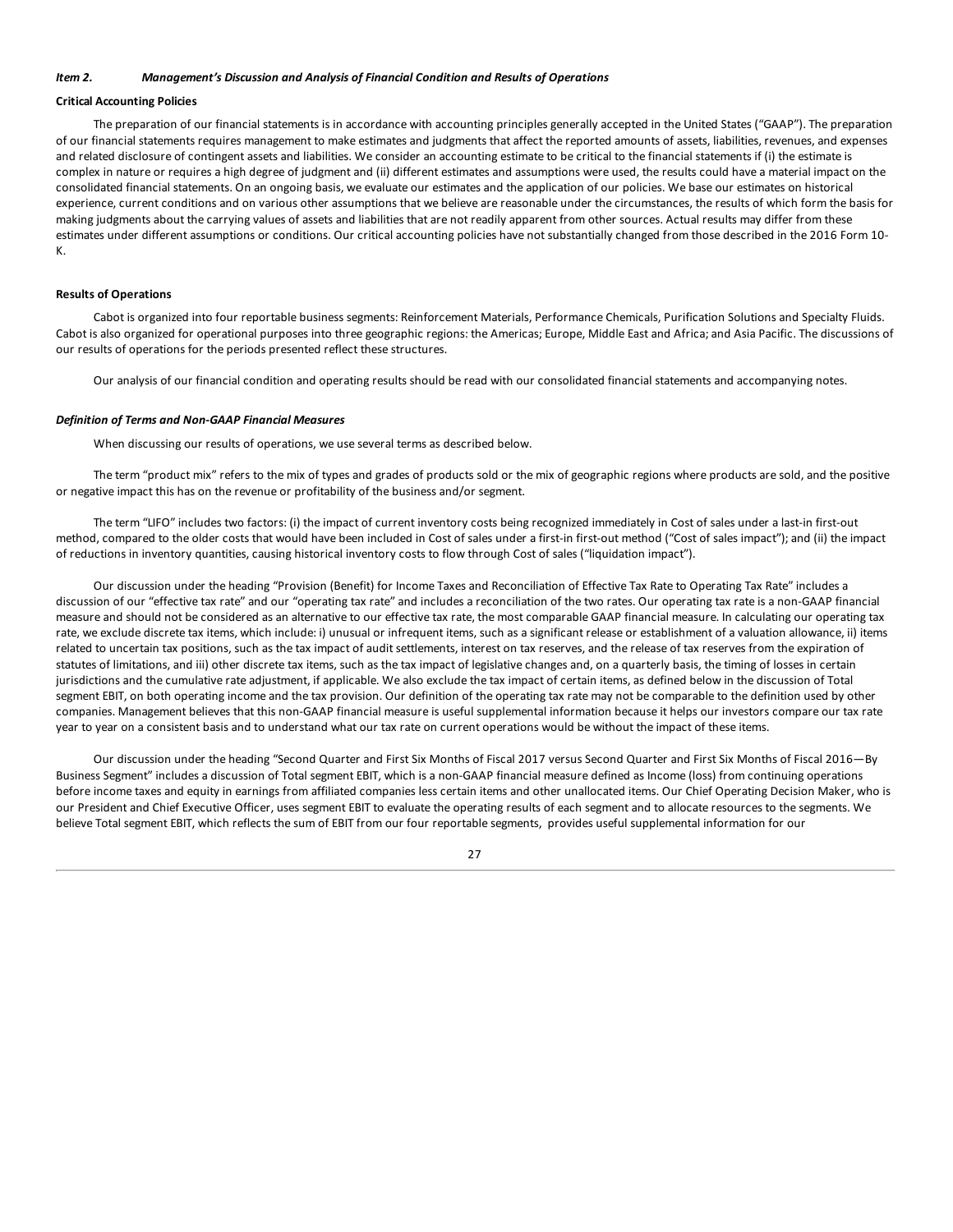investors as it is an important indicator of the Company's operational strength and performance, allows investors to see our results through the eyes of management, and provides context for our discussion of individual business segment performance. Total segment EBIT should not be considered an alternative for Income (loss) from continuing operations before income taxes and equity in earnings of affiliated companies, which is the most directly comparable GAAP financial measure. A reconciliation of Total segment EBIT to Income (loss) from continuing operations before income taxes and equity in earnings of affiliated companies is provided under the heading "Second Quarter and First Six Months of Fiscal 2017 versus Second Quarter and First Six Months of Fiscal 2016—By Business Segment". Investors should consider the limitations associated with this non-GAAP measure, including the potential lack of comparability of this measure from one company to another.

In calculating Total segment EBIT, we exclude from our Income (loss) from continuing operations before income taxes and equity in earnings of affiliated companies (i) items of expense and income that management does not consider representative of our fundamental on-going segment results, which we refer to as "certain items", and (ii) items that, because they are not controlled by the business segments and primarily benefit corporate objectives, are not allocated to our business segments, such as interest expense and other corporate costs, which include unallocated corporate overhead expenses such as certain corporate salaries and headquarter expenses, plus costs related to special projects and initiatives, which we refer to as "other unallocated items". Management believes excluding the items identified as certain items facilitates operating performance comparisons from period to period by eliminating differences caused by the existence and timing of certain expense and income items that would not otherwise be apparent on a GAAP basis and also facilitates an evaluation of the Company's operating performance without the impact of these costs or benefits. The items of income and expense that we have excluded from Total segment EBIT, as applicable, but that are included in our GAAP Income (loss) from continuing operations before income taxes and equity in earnings of affiliated companies, as applicable, are described below.

- Global restructuring activities, which include costs or benefits associated with cost reduction initiatives or plant closures and are primarily related to (i) employee termination costs, (ii) asset impairment charges associated with restructuring actions, (iii) costs to close facilities, including environmental costs and contract termination penalties and (iv) gains realized on the sale of land or equipment associated with restructured plants or locations.
- Foreign currency loss on devaluation, which represents the impact of controlled currency devaluations on our net monetary assets denominated in that currency. In fiscal 2016, this applied to currency exchange rate changes in Argentina and Venezuela.
- Legal and environmental reserves and matters, which consist of costs or benefits for matters typically related to former businesses or that are otherwise incurred outside of the ordinary course of business.
- Executive transition costs, which include incremental charges, including stock compensation charges, associated with the retirement or termination of employment of senior executives of the Company.
- Asset impairment charges, which primarily include charges associated with an impairment of goodwill or other long-lived assets.
- Acquisition and integration-related charges, which include transaction costs, redundant costs incurred during the period of integration, and costs associated with transitioning certain management and business processes to Cabot's processes.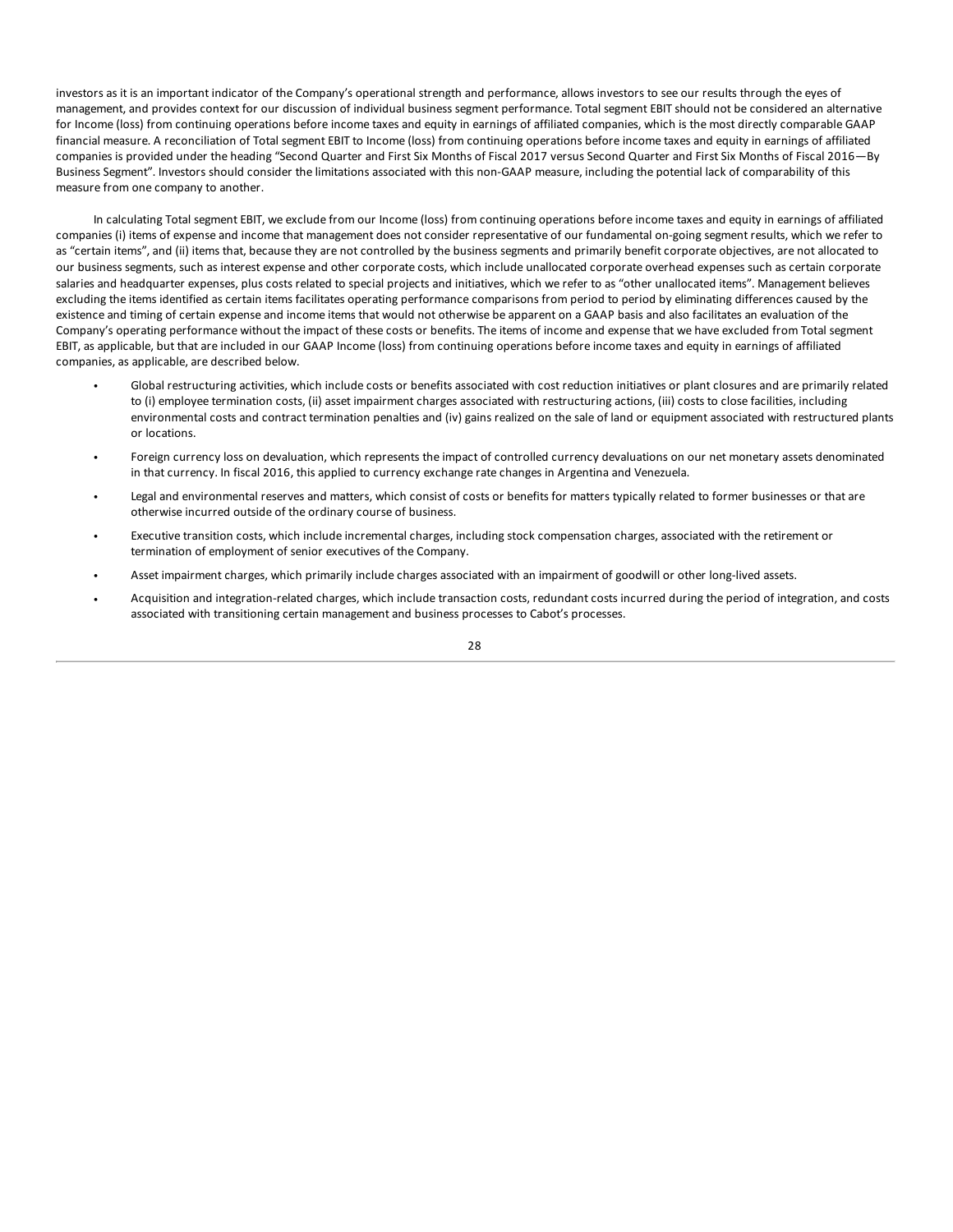#### *Overview*

During the second quarter of fiscal 2017, income (loss) from continuing operations before income taxes and equity in earnings of affiliated companies increased compared to the second quarter of fiscal 2016 primarily due to higher volumes and favorable unit margins, partially offset by higher fixed costs and the negative impact from foreign currency translation. During the first six months of fiscal 2017, income (loss) from continuing operations before income taxes and equity in earnings of affiliated companies increased compared to the first six months of fiscal 2016 primarily due to higher volumes across all segments and higher unit margins in Reinforcement Materials. In addition, in the first six months of 2016, we recorded charges associated with restructuring plans, including costs associated with the closure of our facility in Merak, Indonesia, which did not reoccur in the first six months of 2017.

#### *Second Quarter of Fiscal 2017 versus Second Quarter of Fiscal 2016—Consolidated*

*Net Sales and Other Operating Revenues and Gross Profit*

|                                        | <b>Three Months Ended</b> | March 31. |               | <b>Six Months Ended</b><br>March 31. |       |
|----------------------------------------|---------------------------|-----------|---------------|--------------------------------------|-------|
|                                        | 2017                      |           | 2016          | 2017                                 | 2016  |
|                                        |                           |           | (In millions) |                                      |       |
| Net sales and other operating revenues | 678 S                     |           | 568 S         | 1.289                                | 1.171 |
| Gross profit                           | 169                       |           | 150           | 326                                  | 249   |

The \$110 million increase in net sales in the second quarter of fiscal 2017 compared to the second quarter of fiscal 2016 was primarily driven by higher volumes (\$49 million) across all segments and a more favorable price and product mix (\$68 million). The increase in volumes and more favorable price and product mix was partially offset by the unfavorable impact from foreign currency translation (\$12 million). For the first six months of fiscal 2017, net sales increased \$118 million compared to the first six months of fiscal 2016 primarily due to higher volumes (\$69 million) and a more favorable price and product mix (\$61 million). These increases were partially offset by the unfavorable impact from foreign currency translation (\$15 million).

Gross profit increased by \$19 million in the second quarter of fiscal 2017 compared to the second quarter of fiscal 2016 primarily due to higher volumes in Performance Chemicals and Reinforcement Materials and higher unit margins in Reinforcement Materials. For the first six months of fiscal 2017, gross profit increased by \$77 million primarily due to higher volumes across all segments and higher unit margins in Reinforcement Materials.

#### *Selling and Administrative Expenses*

|                                     | <b>Three Months Ended</b><br>March 31. |               |  | <b>Six Months Ended</b><br>March 31. |  |      |
|-------------------------------------|----------------------------------------|---------------|--|--------------------------------------|--|------|
|                                     | 2017                                   | 2016          |  | 2017                                 |  | 2016 |
|                                     |                                        | (In millions) |  |                                      |  |      |
| Selling and administrative expenses | 65 S                                   | 62            |  | 128                                  |  | 133  |

Selling and administrative expenses increased by \$3 million in the second quarter of fiscal 2017 compared to the same period of fiscal 2016 primarily due to increased spending in support of growth in the business. For the first six months of fiscal 2017, selling and administrative expenses decreased by \$5 million compared to the first six months of fiscal 2016 primarily due to charges recorded in fiscal 2016 for restructuring actions taken to reduce fixed costs across the Company.

#### *Research and Technical Expenses*

|                                 | <b>Three Months Ended</b> | March 31. |               |      | <b>Six Months Ended</b><br>March 31. |      |  |
|---------------------------------|---------------------------|-----------|---------------|------|--------------------------------------|------|--|
|                                 | 2017                      |           | 2016          | 2017 |                                      | 2016 |  |
|                                 |                           |           | (In millions) |      |                                      |      |  |
| Research and technical expenses | 14                        |           | 11S           | 26   |                                      | 27   |  |

Research and technical expenses increased by \$3 million in the second quarter of fiscal 2017 compared to the same period of fiscal 2016 due to higher spending on projects across the segments. For the first six months of fiscal 2017, research and technical

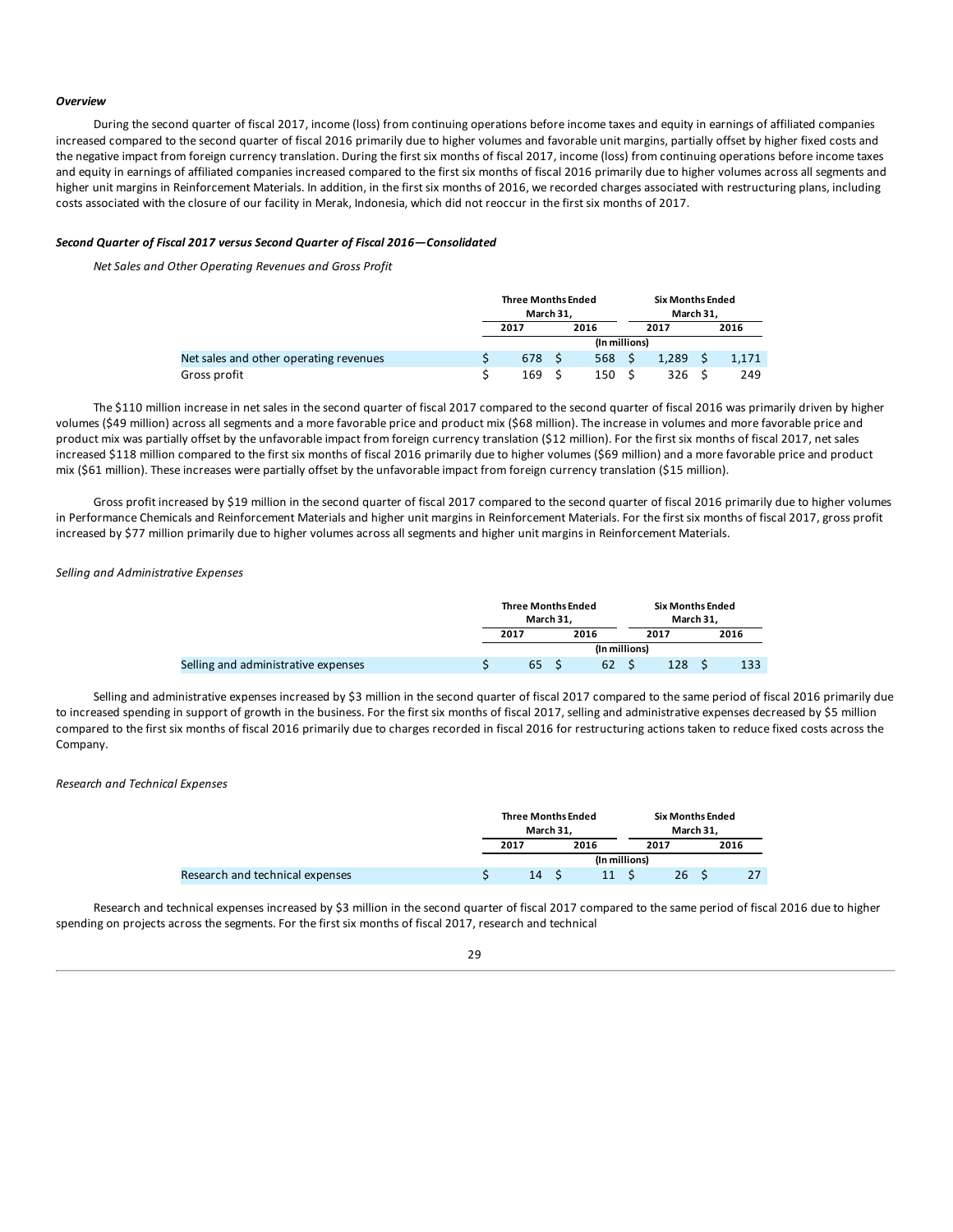expenses decreased by \$1 million compared to the first six months of fiscal 2016 primarily due to charges recorded in fiscal 2016 for restructuring actions taken to reduce fixed costs across the Company.

*Interest and Dividend Income, Interest Expense and Other Income (Expense)*

|                              | <b>Three Months Ended</b><br>March 31, |               | <b>Six Months Ended</b><br>March 31, |      |
|------------------------------|----------------------------------------|---------------|--------------------------------------|------|
|                              | 2017                                   | 2016          | 2017                                 | 2016 |
|                              |                                        | (In millions) |                                      |      |
| Interest and dividend income | 2 S                                    | 2             | 4                                    |      |
| Interest expense             | $(13)$ S                               | $(14)$ \$     | (26) \$                              | (27) |
| Other income (expense)       |                                        | (3) S         |                                      | (11) |

Interest and dividend income was consistent in the second quarter of fiscal 2017 compared to the same period of fiscal 2016. For the first six months of fiscal 2017, interest and dividend income increased by \$1 million due to interest earned on higher cash balances.

Interest expense decreased by \$1 million in the second quarter of fiscal 2017 and the first six months of fiscal 2017 compared to the same periods in fiscal 2016 primarily due to lower debt balances.

Other income (expense) changed by \$2 million in the second quarter of fiscal 2017 compared to the second quarter of fiscal 2016 and by \$12 million in the first six months of fiscal 2017 compared to the same period of fiscal 2016. The change in both periods is due to a favorable comparison of foreign currency movements, primarily the devaluation of the Argentine peso in fiscal 2016.

*Provision (Benefit) for Income Taxes and Reconciliation of Effective Tax Rate to Operating Tax Rate*

|                                          |      | <b>Three Months Ended</b><br>March 31, |     |                       | <b>Six Months Ended</b><br>March 31, |         |
|------------------------------------------|------|----------------------------------------|-----|-----------------------|--------------------------------------|---------|
|                                          | 2017 |                                        |     | 2016                  | 2017                                 | 2016    |
|                                          |      |                                        |     | (Dollars in millions) |                                      |         |
| Provision (benefit) for income taxes     | \$   | (1)                                    | \$. | 11                    | \$<br>16                             | \$<br>6 |
|                                          |      |                                        |     |                       |                                      |         |
| Effective tax rate                       |      | (1)%                                   |     | 20%                   | 11%                                  | 12%     |
| Impact of discrete tax items(a):         |      |                                        |     |                       |                                      |         |
| Unusual or infrequent items              |      | 25%                                    |     | (1)%                  | 12%                                  | 1%      |
| Items related to uncertain tax positions |      | $(1)\%$                                |     | -%                    | 1%                                   | 3%      |
| Other discrete tax items                 |      | 1%                                     |     | 1%                    | $-$ %                                | 1%      |
| Impact of certain items                  |      | $-$ %                                  |     | 5%                    | $-$ %                                | 8%      |
| Operating tax rate                       |      | 24%                                    |     | 25%                   | 24%                                  | 25%     |

During the three and six months ended March 31, 2017, we recorded a tax benefit of \$1 million and a tax provision of \$16 million, resulting in effective tax rates of (1%) and 11%, respectively. For both the three and six months ended March 31, 2017, these amounts included a net discrete tax benefit of \$20 million. The operating tax rate for both the three and six months ended March 31, 2017 was 24%. During the three and six months ended March 31, 2016, we recorded tax provisions of \$11 million and \$6 million, resulting in effective tax rates of 20% and 12%, respectively. For the three and six months ended March 31, 2016, these amounts included a net discrete tax expense of less than \$1 million and a net discrete tax benefit of \$3 million, respectively. The operating tax rate for both the three and six months ended March 31, 2016 was 25%.

- (a) The nature of the discrete tax items for the periods ended March 31, 2017 and 2016 were as follows:
	- (i) Unusual or infrequent items during the three and six months ended March 31, 2017 included a tax benefit associated with the generation of excess foreign tax credits upon repatriation of previously taxed foreign earnings, partially offset by charges for the accrual of U.S. tax on certain foreign earnings of prior years and the tax impact of nontaxable foreign exchange losses in certain jurisdictions. Unusual or infrequent items during the three and six months ended March 31, 2016 included tax benefits from the renewal of the U.S. Research and Experimentation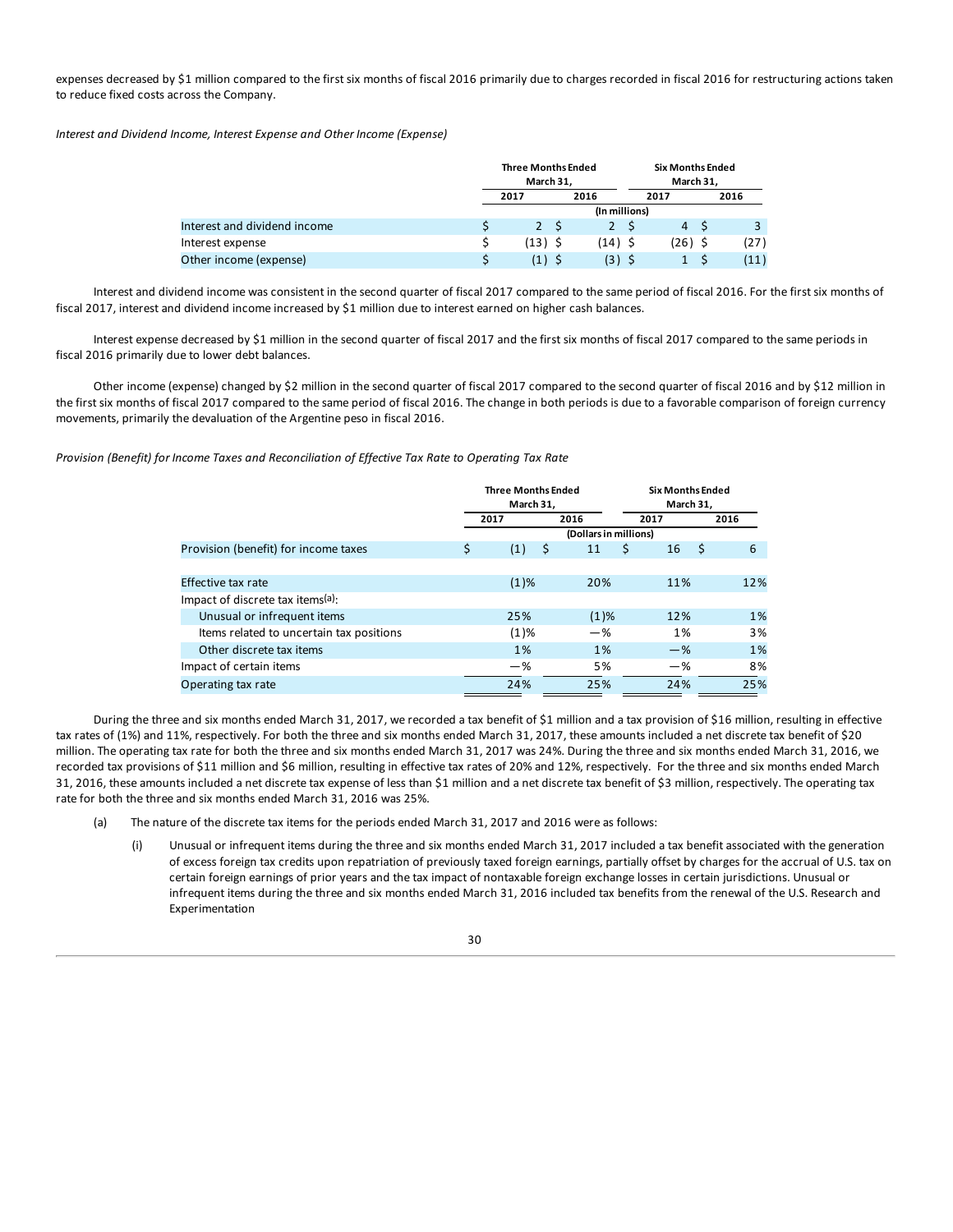credit and extraordinary dividends from subsidiaries, partially offset by a charge for the tax impact of excludible foreign exchange gains and losses in certain jurisdictions;

- (ii) Items related to uncertain tax positions included tax benefits during the three and six months ended March 31, 2017 and 2016 from the reversal of accruals for uncertain tax positions due to the expiration of statutes of limitations and the settlement of tax audits (fiscal 2016 only), partially offset by charges for the accrual of interest on uncertain tax positions and accrual of a prior year uncertain tax position (fiscal 2017 only), and;
- (iii) Other discrete tax items included tax benefits during the three and six months ended March 31, 2017 for various return to provision true ups related to tax return filings. Other discrete tax items during the three and six months ended March 31, 2016 included tax charges for a change in valuation allowance on beginning of year tax balances, partially offset by tax benefits for changes in tax laws.

For fiscal 2017, we expect our effective tax rate to be 17% and our operating tax rate to be 24%. Our expected operating tax rate is reconciled to our expected effective tax rate in the table below.

|                                          | Forecast |
|------------------------------------------|----------|
|                                          | 2017     |
| Effective tax rate                       | 17%      |
| Impact of discrete tax items:            |          |
| Unusual or infrequent items              | 6%       |
| Items related to uncertain tax positions | 1%       |
| Other discrete tax items                 | $-$ %    |
| Impact of certain items                  | $-$ %    |
| Operating tax rate                       | 24%      |

Cabot files U.S. federal and state and non-U.S. income tax returns in jurisdictions with varying statutes of limitations. The 2012 through 2014 tax years generally remain subject to examination by the IRS and various tax years from 2005 through 2014 remain subject to examination by the respective state tax authorities. In significant non-U.S. jurisdictions, various tax years from 2002 through 2015 remain subject to examination by their respective tax authorities. As of March 31, 2017, Cabot's significant non-U.S. jurisdictions include Canada, China, France, Germany, Italy, Japan, and the Netherlands.

*Equity in Earnings of Affiliated Companies and Net Income Attributable to Noncontrolling Interests*

|                                                                           | <b>Three Months Ended</b> | March 31, |      |                | <b>Six Months Ended</b> | March 31. |      |  |
|---------------------------------------------------------------------------|---------------------------|-----------|------|----------------|-------------------------|-----------|------|--|
|                                                                           | 2017                      |           | 2016 |                | 2017                    |           | 2016 |  |
|                                                                           |                           |           |      | (In millions)  |                         |           |      |  |
| Equity in earnings of affiliated companies, net<br>of tax                 | $\mathbf{1}$              | -S        |      | 1 <sup>5</sup> | 3 <sup>5</sup>          |           |      |  |
| Net income (loss) attributable to<br>noncontrolling interests, net of tax |                           | 6 S       |      | 4 S            | 10                      |           | 8    |  |

Equity in earnings of affiliated companies, net of tax, remained consistent in the second quarter fiscal 2017 compared to the same period in fiscal 2016. Equity in earnings of affiliated companies, net of tax, increased \$2 million in the first six months of fiscal 2017 compared to the same period of fiscal 2016 primarily due to higher earnings from our Venezuelan equity affiliate.

Net income attributable to noncontrolling interests, net of tax, increased \$2 million in the second quarter of fiscal 2017 and the first six months of fiscal 2017 as compared to the same periods in fiscal 2016 due to the higher profitability of our China joint ventures.

#### *Net Income Attributable to Cabot Corporation*

In the second quarter and first six months of fiscal 2017, we reported net income (loss) attributable to Cabot Corporation of \$74 million and \$128 million, respectively (\$1.18 and \$2.03 per diluted common share, respectively). This is compared to net income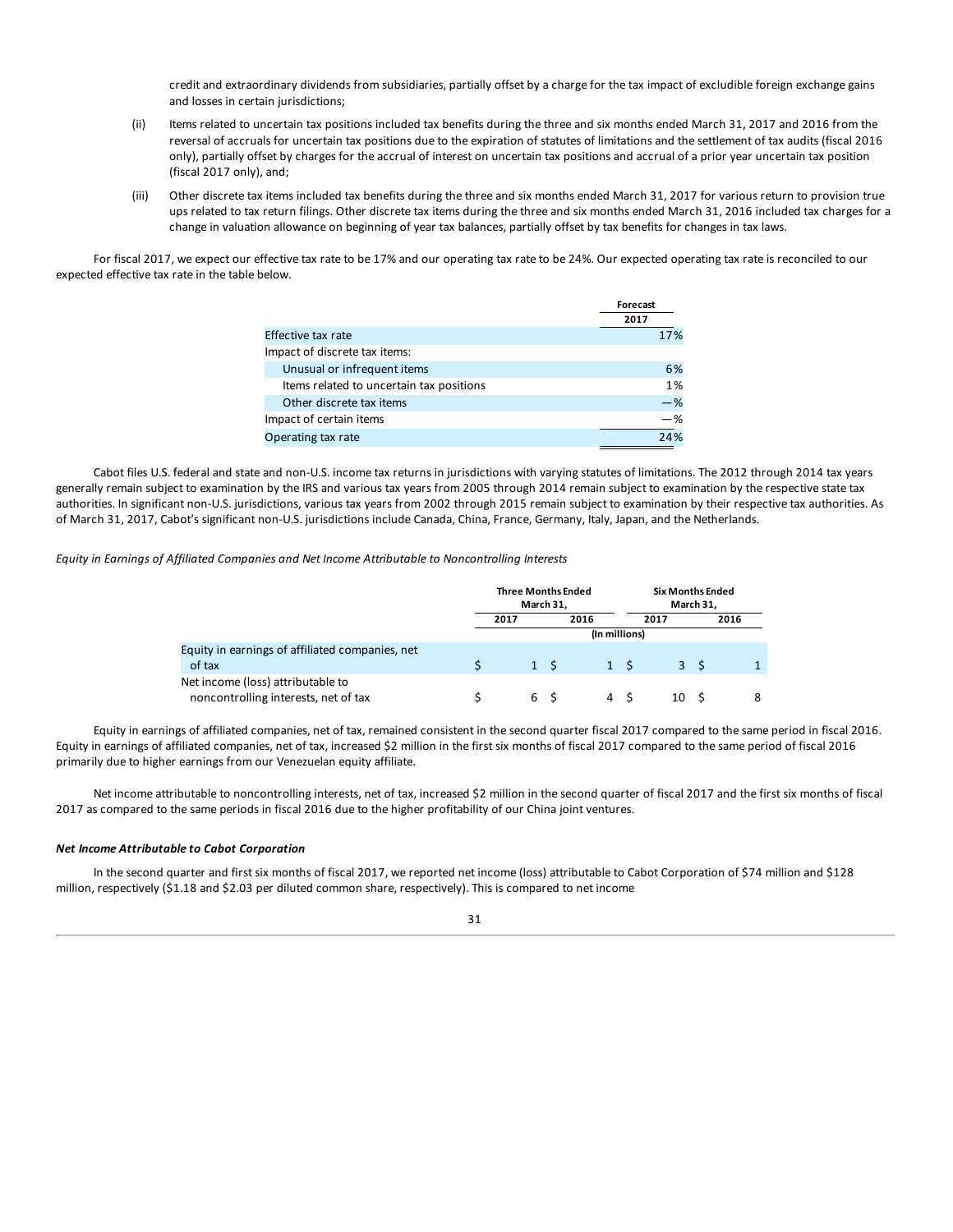(loss) attributable to Cabot Corporation of \$48 million and \$41 million, respectively (\$0.76 and \$0.65 per diluted common share, respectively) in the second quarter and first six months of fiscal 2016.

#### Second Quarter and First Six Months of Fiscal 2017 versus Second Quarter and First Six Months of Fiscal 2016-By Business Segment

Income (loss) from continuing operations before income taxes and equity in earnings of affiliated companies, certain items, other unallocated items, and Total segment EBIT for the three and six months ended March 31, 2017 and 2016 are set forth in the table below. The details of certain items and other unallocated items are shown below and in Note N of our consolidated financial statements.

|                                                                               | <b>Three Months Ended</b><br>March 31. |               | <b>Six Months Ended</b><br>March 31. |      |
|-------------------------------------------------------------------------------|----------------------------------------|---------------|--------------------------------------|------|
|                                                                               | 2017                                   | 2016          | 2017                                 | 2016 |
|                                                                               |                                        | (In millions) |                                      |      |
| Income (loss) from continuing operations<br>before income taxes and equity in |                                        |               |                                      |      |
| earnings of affiliated companies                                              | 78 \$                                  | 62 S          | 151 S                                | 54   |
| Less: Certain items                                                           |                                        |               |                                      | (57) |
| Less: Other unallocated items                                                 | (29)                                   | (27)          | (51)                                 | (48) |
| Total segment EBIT                                                            | 107                                    | 88            | 202                                  | 159  |

In the second quarter of fiscal 2017, Income (loss) from continuing operations before income taxes and equity in earnings of affiliated companies increased by \$16 million and total segment EBIT increased by \$19 million when compared to the same period of fiscal 2016. The increases were primarily driven by higher volumes (\$30 million) across all segments, the favorable impact of increasing inventory levels (\$3 million), and higher unit margins (\$4 million), partially offset by higher fixed costs (\$15 million) and the unfavorable impact of foreign currency translation (\$5 million).

In the first six months of fiscal 2017, Income (loss) from continuing operations before income taxes and equity in earnings of affiliated companies increased by \$97 million and total segment EBIT increased by \$43 when compared to the same period of fiscal 2016. The increases were primarily driven by higher volumes (\$43 million) across all segments, higher unit margins (\$9 million), and the favorable impact from inventory comparison (\$12 million) partially offset by higher fixed costs (\$20 million) and the unfavorable impact of foreign currency translation (\$2 million). In addition, Income (loss) from continuing operations before income taxes and equity in earnings of affiliated companies increased due to lower spending on global restructuring activities (\$41 million) and net foreign currency losses on devaluations (\$11 million) in the first six months of 2016 that did not reoccur in the first six months of 2017.

#### *Certain Items*

Details of the certain items for the second quarter and first six months of fiscal 2017 and 2016 are as follows:

|                                              | <b>Three Months Ended</b><br>March 31, |                |               | March 31, | <b>Six Months Ended</b> |      |
|----------------------------------------------|----------------------------------------|----------------|---------------|-----------|-------------------------|------|
|                                              | 2017                                   | 2016           | 2017          |           | 2016                    |      |
|                                              |                                        |                | (In millions) |           |                         |      |
| Global restructuring activities              | \$<br>$(2)$ \$                         | 5 <sup>1</sup> | -\$           | $(2)$ \$  |                         | (43) |
| Net foreign currency loss on devaluations    |                                        | (3)            |               |           |                         | (11) |
| Legal and environmental matters and reserves |                                        | (1)            |               |           |                         | (3)  |
| Total certain items, pre-tax                 |                                        |                |               |           |                         | (57) |
| Tax-related certain items:                   |                                        |                |               |           |                         |      |
| Tax impact of certain items                  |                                        | 4              |               |           |                         | 19   |
| Discrete tax items                           | 20                                     |                |               | 20        |                         | 3    |
| Total tax-related certain items              | 20                                     | 4              |               | 20        |                         | 22   |
| Total certain items, after tax               | 20                                     | 5              | Ś             | 20        |                         | (35) |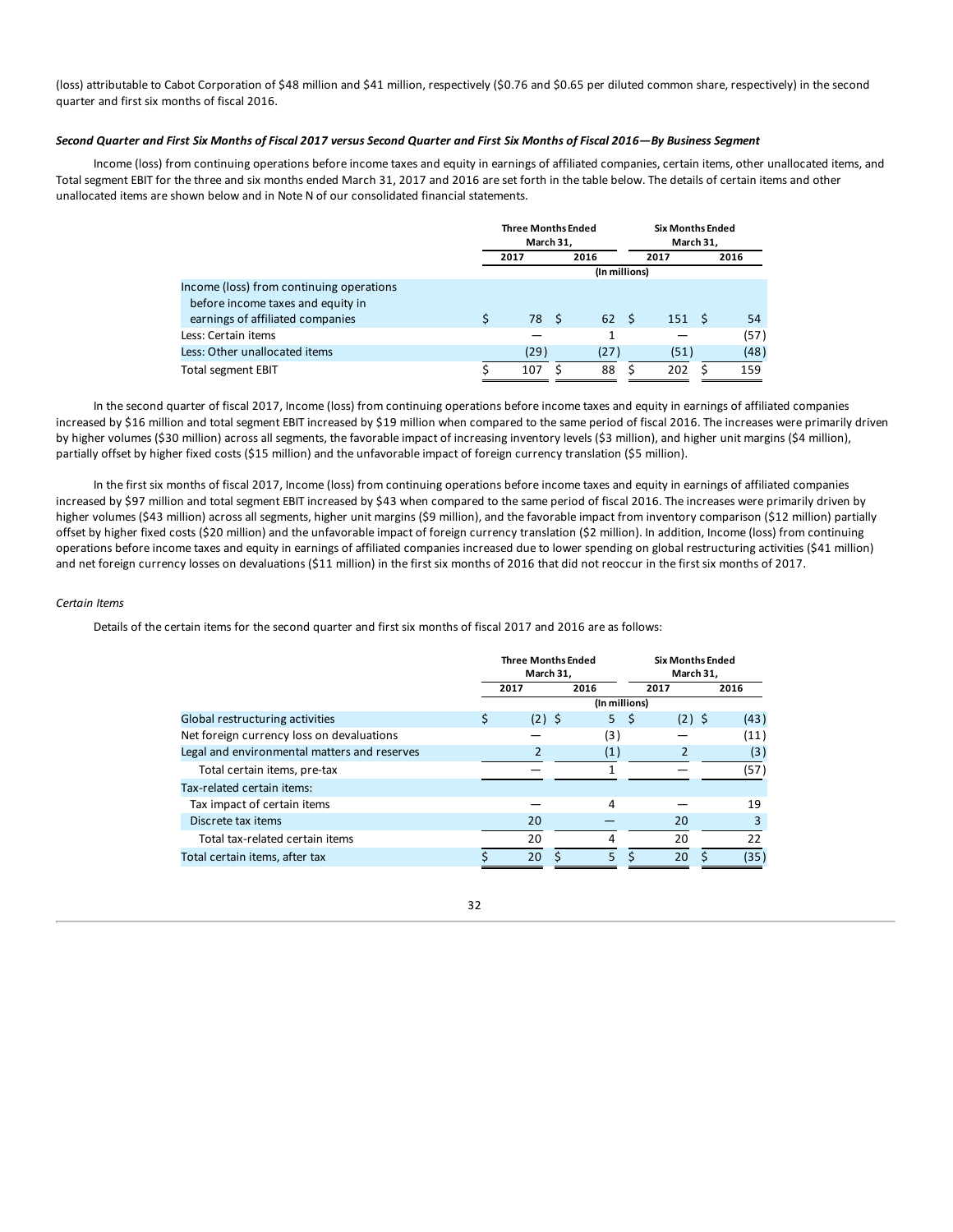Certain items for the second quarter and first six months of fiscal 2017 were primarily comprised of a discrete tax benefit associated with the generation of foreign tax credits upon repatriation of previously taxed foreign earnings. Details of restructuring activities are included in Note J of the consolidated financial statements.

Certain items for the second quarter and first six months of fiscal 2016 include charges primarily related to restructuring activities, tax-related certain items, legal and environmental matters and reserves, and a net foreign currency loss from the devaluation of the Argentine peso, partially offset by a gain on the devaluation of the Venezuelan bolivar. Details of restructuring activities are included in Note J of the consolidated financial statements. Tax-related certain items included discrete tax items, which are unusual and infrequent, and the tax impact of certain foreign exchange losses.

The tax impact of certain items is determined by (1) starting with the current and deferred income tax expense or benefit included in Net income (loss) attributable to Cabot Corporation, and (2) subtracting the tax expense or benefit on "adjusted earnings". Adjusted earnings is defined as the pre-tax income attributable to Cabot Corporation excluding certain items. The tax expense or benefit on adjusted earnings is calculated by applying the operating tax rate, as defined under the section Definition of Terms and Non-GAAP Financial Measures, to adjusted earnings.

#### *Other Unallocated Items*

|                                        | <b>Three Months Ended</b><br>March 31. |               | <b>Six Months Ended</b><br>March 31. |      |  |  |
|----------------------------------------|----------------------------------------|---------------|--------------------------------------|------|--|--|
|                                        | 2017                                   | 2016          | 2017                                 | 2016 |  |  |
|                                        |                                        | (In millions) |                                      |      |  |  |
| Interest expense                       | $(13)$ \$                              | $(14)$ \$     | $(26)$ \$                            | (27) |  |  |
| Unallocated corporate costs            | (14)                                   | (12)          | (26)                                 | (25) |  |  |
| General unallocated income (expense)   | (1)                                    |               | 4                                    | 5    |  |  |
| Less: Equity in earnings of affiliated |                                        |               |                                      |      |  |  |
| companies, net of tax                  |                                        |               | 3                                    |      |  |  |
| Total other unallocated items          | (29)                                   | (27           | (51) \$                              | (48) |  |  |

A discussion of items that we refer to as "other unallocated items" can be found under the heading "Definition of Terms and Non-GAAP Financial Measures". The balances of unallocated corporate costs are primarily comprised of expenditures related to managing a public company that are not allocated to the segments and corporate business development costs related to new technology efforts. The balances of General unallocated income (expense) consist of gains (losses) arising from foreign currency transactions, net of other foreign currency risk management activities, the impact of accounting for certain inventory on a LIFO basis, the profit or loss related to the corporate adjustment for unearned revenue, and the impact of including the full operating results of an equity affiliate in Purification Solutions Segment EBIT.

Costs from Total other unallocated items changed by \$2 million in the second quarter of fiscal 2017 as compared to the same period in fiscal 2016 primarily due to increased costs in support of business growth.

Costs from Total other unallocated items changed by \$3 million in the first six months of fiscal 2017 as compared to the same period in fiscal 2016 primarily due to an increase in earnings from our Venezuelan equity affiliate, which are adjusted out of the calculation of other unallocated items.

#### *Reinforcement Materials*

Sales and EBIT for Reinforcement Materials for the second quarter and first six months of fiscal 2017 and fiscal 2016 were as follows:

|                                      |    | <b>Three Months Ended</b><br>March 31, |     |               |     | <b>Six Months Ended</b><br>March 31, |  |      |
|--------------------------------------|----|----------------------------------------|-----|---------------|-----|--------------------------------------|--|------|
|                                      |    | 2017                                   |     | 2016          |     | 2017                                 |  | 2016 |
|                                      |    |                                        |     | (In millions) |     |                                      |  |      |
| <b>Reinforcement Materials Sales</b> |    | 352                                    | - S | 261S          |     | 647                                  |  | 549  |
| <b>Reinforcement Materials EBIT</b>  |    | 54                                     | -S  | 34            | - S | 94                                   |  | 60   |
|                                      | 33 |                                        |     |               |     |                                      |  |      |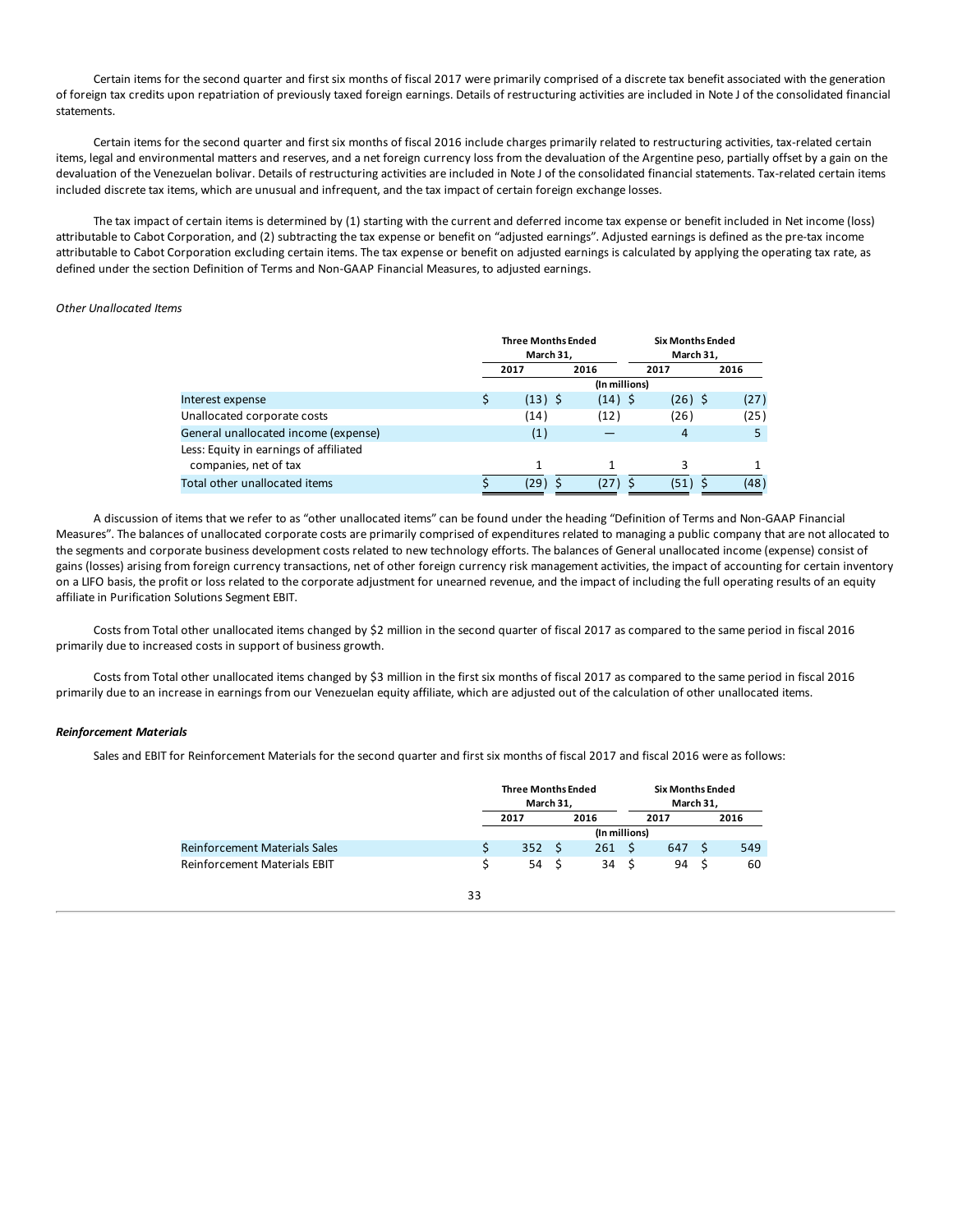In the second quarter of fiscal 2017, sales in Reinforcement Materials increased by \$91 million when compared to the second quarter of fiscal 2016. The increase was principally driven by a more favorable price and product mix (combined \$83 million) and higher volumes (\$15 million). The favorable price and product mix impact was primarily due to higher selling prices in the quarter from price adjustments to customers for increases in raw material costs and higher contract and spot prices. The increases were partially offset by the unfavorable impact of foreign currency translation (\$6 million).

In the first six months of fiscal 2017, sales in Reinforcement Materials increased by \$98 million when compared to the first six months of fiscal 2016. The increase was principally driven by a more favorable price and product mix (combined \$88 million) and higher volumes (\$16 million), partially offset by the unfavorable impact of foreign currency translation (\$6 million). The more favorable price and product mix impact was primarily due to higher selling prices in the quarter from price adjustments to customers for increases in raw material costs and higher contract and spot prices.

EBIT in Reinforcement Materials increased by \$20 million in the second quarter of fiscal 2017 compared to the same period of fiscal 2016. The increase was principally driven by higher unit margins (\$20 million) and higher volumes (\$7 million), partially offset by higher fixed costs (\$5 million) and the unfavorable impact of foreign currency translation (\$4 million). Higher unit margins were driven by price improvements in calendar year 2017 customer agreements, spot pricing in China and energy center revenues.

EBIT in Reinforcement Materials increased by \$34 million in the first six months of fiscal 2017 compared to the same period of fiscal 2016. The increase was principally driven by higher unit margins (\$31 million), higher volumes (\$8 million) and the favorable impact of inventory comparison (\$4 million), partially offset by higher fixed costs (\$6 million) and the unfavorable impact of foreign currency translation (\$2 million). Higher unit margins were driven by price improvements in calendar year 2017 customer agreements and spot pricing in China.

## *Performance Chemicals*

Sales and EBIT for Performance Chemicals for the second quarter and first six months of fiscal 2017 and fiscal 2016 were as follows:

|                                          | <b>Three Months Ended</b><br>March 31. |      |               |      | <b>Six Months Ended</b><br>March 31. |  |      |
|------------------------------------------|----------------------------------------|------|---------------|------|--------------------------------------|--|------|
|                                          | 2017                                   | 2016 |               | 2017 |                                      |  | 2016 |
|                                          |                                        |      | (In millions) |      |                                      |  |      |
| Specialty Carbons and Formulations Sales | 162 <sub>5</sub>                       |      | 145           |      | 300                                  |  | 285  |
| Metal Oxides Sales                       | 66                                     |      | 71            |      | 133                                  |  | 138  |
| <b>Performance Chemicals Sales</b>       | 228                                    |      | 216           |      | 433                                  |  | 423  |
| Performance Chemicals EBIT               | 51                                     |      | 58            |      | 100                                  |  | 108  |

In the second quarter of fiscal 2017, sales in Performance Chemicals increased by \$12 million when compared to the second quarter of fiscal 2016. The increase was due to higher volumes (\$25 million), partially offset by a less favorable price and product mix (combined \$8 million) and the unfavorable impact of foreign currency translation (\$5 million). Higher volumes were primarily related to the Specialty Carbons and Formulations business in both Europe and China. The price and product mix impact was primarily driven by an unfavorable mix of sales by application, with lower Metal Oxides sales into electronics.

In the first six months of fiscal 2017, sales in Performance Chemicals increased by \$10 million when compared to the same period of fiscal 2016. The increase was primarily due to a higher volumes (\$30 million), partially offset by a less favorable price and product mix (combined \$13 million) and the unfavorable impact of foreign currency translation (\$8 million). Higher volumes were primarily related to the Specialty Carbons and Formulations business in both Europe and China.

EBIT in Performance Chemicals decreased by \$7 million in the second quarter of fiscal 2017 when compared to the same quarter of fiscal 2016 principally due to lower unit margins (\$14 million), higher fixed costs (\$6 million) and the unfavorable impact of foreign currency translation (\$2 million), partially offset by higher volumes (\$15 million). Lower unit margins were primarily due to higher raw material costs in Specialty Carbons and Formulations.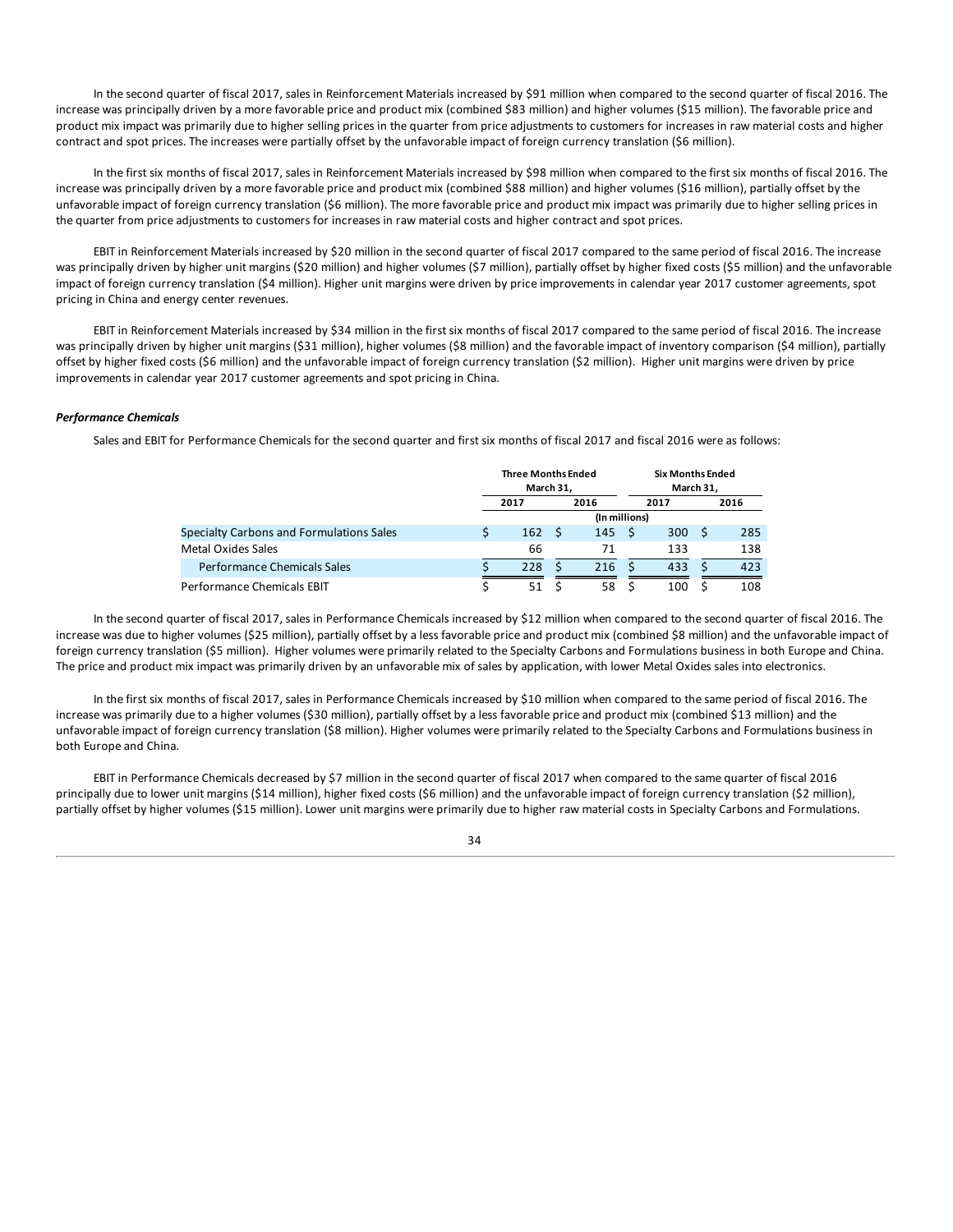EBIT in Performance Chemicals decreased by \$8 million in the first six months of fiscal 2017 when compared to the same period of fiscal 2016 principally due to lower unit margins (\$16 million), higher fixed costs (\$11 million) and the unfavorable impact of foreign currency translation (\$1 million), partially offset by higher volumes (\$19 million). Lower unit margins were primarily due to higher raw material costs in Specialty Carbons and Formulations. Higher fixed costs were primarily due to increased maintenance costs from plant turnarounds.

#### *Purification Solutions*

Sales and EBIT for Purification Solutions for the second quarter and the first six months of fiscal 2017 and fiscal 2016 were as follows:

|                                     | <b>Three Months Ended</b><br>March 31. |      |               |      | <b>Six Months Ended</b><br>March 31, |  |      |
|-------------------------------------|----------------------------------------|------|---------------|------|--------------------------------------|--|------|
|                                     | 2017                                   | 2016 |               | 2017 |                                      |  | 2016 |
|                                     |                                        |      | (In millions) |      |                                      |  |      |
| <b>Purification Solutions Sales</b> | 67 <sup>5</sup>                        |      | 67            |      | 136                                  |  | 133  |
| <b>Purification Solutions EBIT</b>  | 2 S                                    |      | (2)           |      | 6                                    |  |      |

Sales in Purification Solutions remained consistent in the second quarter of fiscal 2017 compared to the same period of fiscal 2016. Sales in Purification Solutions increased by \$3 million in the first six months of fiscal 2017 when compared to the same period of fiscal 2016 due to higher volumes (\$14 million), partially offset by a less favorable price and product mix (combined \$11 million). Higher volumes were driven by higher demand for activated carbon in gas and air applications as coal fired utilities were required to be in compliance with MATS by April 2016. This increase in MATS-related volumes also drove the less favorable price and product mix.

EBIT in Purification Solutions increased by \$4 million in the second quarter of fiscal 2017 when compared to the same quarter of fiscal 2016 due to the favorable impact from higher volumes (\$4 million) and an increase in inventory levels this year compared to a reduction in inventory levels last year (\$2 million), partially offset by higher fixed costs (\$2 million). EBIT in Purification Solutions increased by \$13 million in the first six months of fiscal 2017 when compared to the same period of fiscal 2016 due to higher volumes (\$9 million), the favorable impact of inventory comparisons (\$8 million) and the favorable impact of foreign currency translation (\$1 million), partially offset by lower unit margins (\$4 million) and higher fixed costs (\$2 million).

#### *Specialty Fluids*

Sales and EBIT for Specialty Fluids for the second quarter and the first six months of fiscal 2017 and 2016 were as follows:

|                               | <b>Three Months Ended</b><br>March 31, |       |               |      | <b>Six Months Ended</b><br>March 31, |      |     |  |
|-------------------------------|----------------------------------------|-------|---------------|------|--------------------------------------|------|-----|--|
|                               | 2017                                   |       | 2016          | 2017 |                                      | 2016 |     |  |
|                               |                                        |       | (In millions) |      |                                      |      |     |  |
| <b>Specialty Fluids Sales</b> |                                        | 7 S   | 6             |      | 18                                   |      | 13  |  |
| Specialty Fluid EBIT          |                                        | $- S$ | (2) S         |      |                                      |      | (2) |  |

Sales in Specialty Fluids increased by \$1 million in the second quarter of fiscal 2017 when compared to the same period of fiscal 2016, primarily due to higher volumes (\$4 million), partially offset by a less favorable price and product mix (combined \$2 million). Sales in Specialty Fluids increased by \$5 million in the first six months of fiscal 2017 when compared to the same period of fiscal 2016, primarily due to higher volumes (\$8 million), partially offset by a less favorable price and product mix (combined \$3 million). The increase in volumes for both comparative periods was driven by stronger demand for fine cesium chemicals.

EBIT in Specialty Fluids increased by \$2 million in the second quarter of fiscal 2017 compared to the same period of fiscal 2016. The increase was due to higher volumes (\$4 million), partially offset by lower unit margins (\$1 million). EBIT in Specialty Fluids increased by \$4 million in the first six months of fiscal 2017 when compared to the same period of fiscal 2016 due to higher volumes (\$7 million) partially offset by lower unit margins (\$2 million).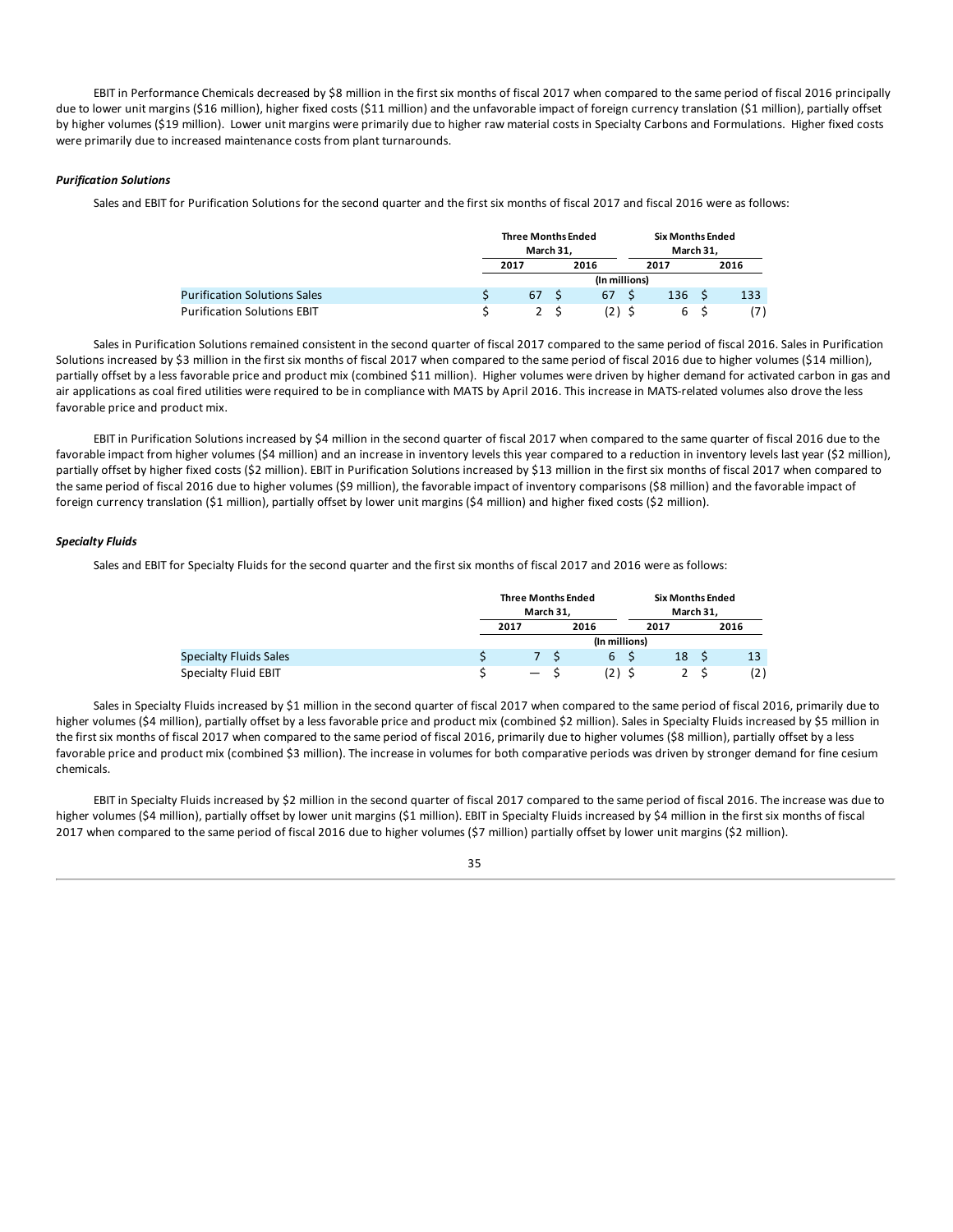#### *Outlook*

We expect Reinforcement Materials volumes in the third quarter to be consistent with the second quarter. The segment's fixed costs are expected to be higher in the third quarter in light of a higher level of planned maintenance activity. While we expect demand in our Performance Chemicals end markets to remain robust, the segment will likely continue to see some year-over-year impact from higher feedstock costs. Further, we expect Purification Solutions will benefit from volume growth in the third quarter, but that this will be offset by the effect of expected inventory drawdowns and expected higher fixed costs associated with planned turnaround activities during the period.

#### **Cash Flows and Liquidity**

#### *Overview*

Our liquidity position, as measured by cash and cash equivalents plus borrowing availability, decreased by \$71 million during the first six months of fiscal 2017 which was primarily attributable to a lower cash balance at March 31, 2017. As of March 31, 2017, we had cash and cash equivalents of \$133 million and borrowing availability under our revolving credit agreement of \$996 million. Borrowings under our revolving credit agreement may be used for working capital, letters of credit and other general corporate purposes. Our outstanding balance of commercial paper was \$4 million as of March 31, 2017. At March 31, 2017, we were in compliance with all covenants under our revolving credit facility, including the total consolidated debt to consolidated EBITDA (earnings before interest, taxes, depreciation and amortization) covenant.

We generally manage our cash and debt on a global basis to provide for working capital requirements as needed by region or site. Cash and debt are generally denominated in the local currency of the subsidiary holding the assets or liabilities, except where there are operational cash flow reasons to hold nonfunctional currency or debt. The vast majority of our cash and cash equivalent holdings tend to be held outside the U.S., as excess cash balances in the U.S. are generally used to repay commercial paper issued during the period.

We anticipate sufficient liquidity from (i) cash on hand; (ii) cash flows from operating activities; and (iii) cash available from our revolving credit agreement and our commercial paper program to meet our operational and capital investment needs and financial obligations for the foreseeable future. The liquidity we derive from cash flows from operations is, to a large degree, predicated on our ability to collect our receivables in a timely manner, the cost of our raw materials, and our ability to manage inventory levels.

We issued \$250 million of 2.55% fixed rate debt in fiscal 2012 that matures on January 15, 2018. Our intention is to refinance these securities prior to their maturity.

The following discussion of the changes in our cash balance refers to the various sections of our Consolidated Statements of Cash Flows.

#### *Cash Flows from Operating Activities*

Cash provided by operating activities, which consists of net income adjusted for the various non-cash items included in income, changes in working capital and changes in certain other balance sheet accounts, totaled \$51 million in the first six months of fiscal 2017 compared to \$188 million during the same period of fiscal 2016.

Cash provided by operating activities in the first six months of fiscal 2017 was driven primarily by net income, excluding the non-cash impact of depreciation and amortization of \$76 million. In addition, there was an increase in accounts payable and accrued liabilities. Partially offsetting these cash inflows was an increase in accounts and notes receivable, inventories, and deferred tax benefits.

Cash provided by operating activities in the first six months of fiscal 2016 was driven primarily by net income excluding the non-cash impact of certain long-lived asset write-offs of \$23 million and depreciation and amortization of \$82 million. In addition, there was a decrease in accounts receivable and inventories, largely driven by lower raw material costs and associated price reductions as well as overall lower volumes. Partially offsetting these cash inflows were lower accounts payable and accrued liabilities.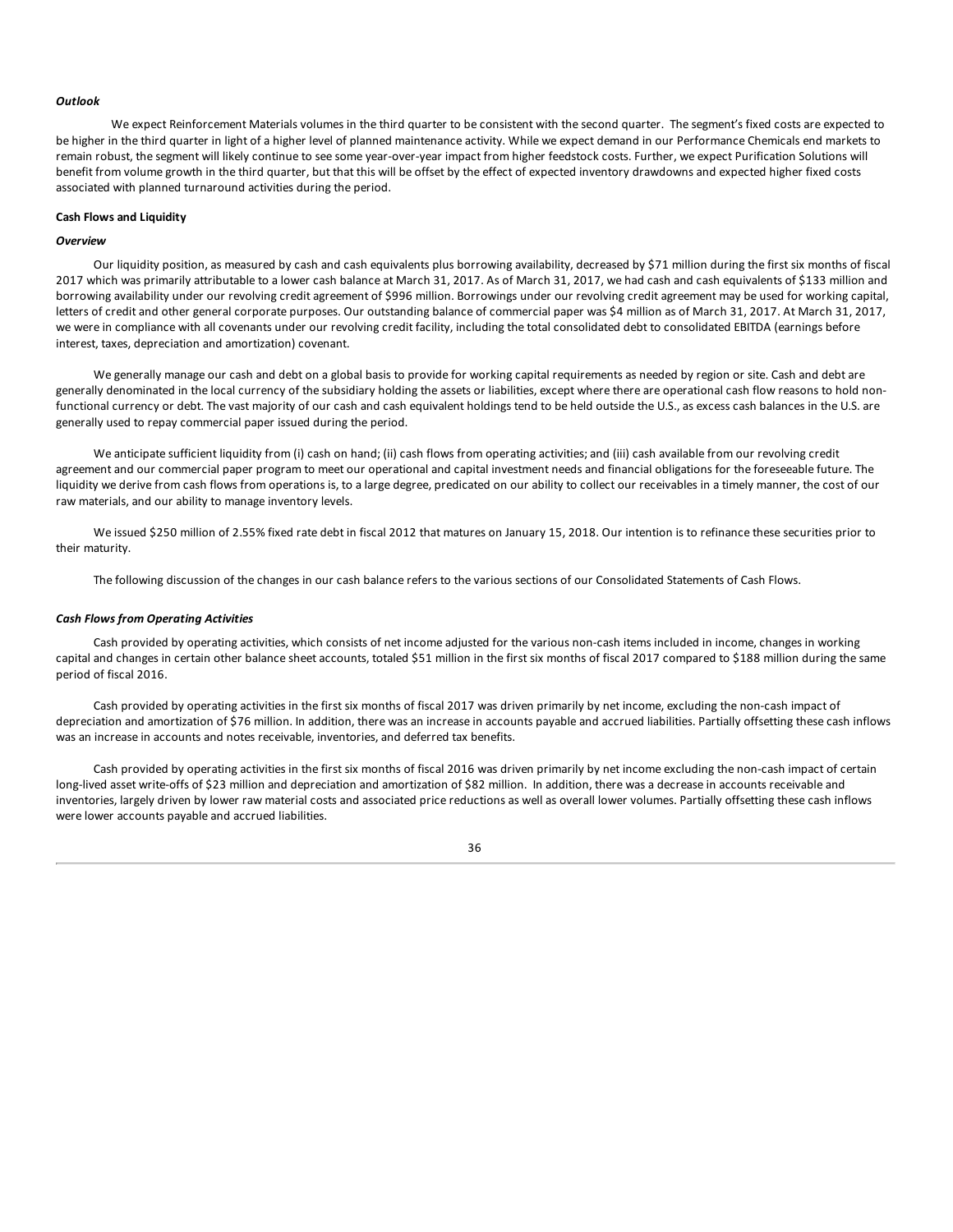#### *Cash Flows from Investing Activities*

In the six months ended March 31, 2017, investing activities consumed \$47 million of cash, which was primarily driven by capital expenditures of \$45 million. These capital expenditures were primarily for sustaining and compliance capital projects at our operating facilities. In the six months ended March 31, 2016, investing activities consumed \$41 million of cash, which was primarily driven by capital expenditures of \$52 million, offset by \$16 million of proceeds from the sale of land.

Capital expenditures for fiscal 2017 are expected to be approximately \$150 million. Our planned capital spending program for fiscal 2017 is primarily for sustaining, compliance, and improvement capital projects at our operating facilities.

#### *Cash Flows from Financing Activities*

Financing activities consumed \$35 million of cash in the first six months of fiscal 2017 compared to \$61 million of cash consumed in the first six months of fiscal 2016. In the first six months of fiscal 2017, we used our cash for share repurchases and dividend distributions. In the first six months of fiscal 2016, we used our cash for share repurchases, dividend distributions and to repay debt.

#### *Purchase Commitments*

We have entered into long-term purchase agreements primarily for the purchase of raw materials. Under certain of these agreements the quantity of material being purchased is fixed, but the price paid changes as market prices change. For those commitments, the amounts included in the table below are based on market prices at March 31, 2017.

|                                | <b>Payments Due by Fiscal Year</b> |                                    |  |      |  |      |  |               |  |      |  |                   |  |       |
|--------------------------------|------------------------------------|------------------------------------|--|------|--|------|--|---------------|--|------|--|-------------------|--|-------|
|                                |                                    | <b>Remainder of</b><br>Fiscal 2017 |  | 2018 |  | 2019 |  | 2020          |  | 2021 |  | <b>Thereafter</b> |  | Total |
|                                |                                    |                                    |  |      |  |      |  | (In millions) |  |      |  |                   |  |       |
| <b>Reinforcement Materials</b> |                                    | 109                                |  | 210  |  | 206  |  | 133           |  | 100  |  | 1.435             |  | 2,193 |
| Performance Chemicals          |                                    | 24                                 |  | 44   |  | 31   |  | 23            |  | 22   |  | 109               |  | 253   |
| <b>Purification Solutions</b>  |                                    | 6                                  |  | 8    |  | 6    |  | 6             |  |      |  |                   |  | 26    |
| Total                          |                                    | 139                                |  | 262  |  | 243  |  | 162           |  | 122  |  | 1.544             |  | 2,472 |

#### *Off-balance sheet arrangements*

We have no material transactions that meet the definition of an off-balance sheet arrangement.

#### *Forward-Looking Information*

This report on Form 10-Q contains "forward-looking statements" under the Federal securities laws. These forward-looking statements address expectations or projections about the future, including our expectations for future financial performance; demand for our products and our overall expectations for segment results in the third quarter of fiscal 2017; the amount and timing of the charge to earnings we will record and the cash outlays we will make in connection with the closing of certain manufacturing facilities and restructuring initiatives; our estimated future amortization expenses for our intangible assets; the sufficiency of our cash on hand, cash provided from operations and cash available under our credit facilities to fund our cash requirements; our plans to refinance our 2.55% fixed rate debt prior to its maturity; uses of available cash including anticipated capital spending and future cash outlays associated with long-term contractual obligations; our expected tax rate for fiscal 2017; and the possible outcome of legal and environmental proceedings. From time to time, we also provide forward-looking statements in other materials we release to the public and in oral statements made by authorized officers.

Forward-looking statements are not guarantees of future performance and are subject to risks, uncertainties, potentially inaccurate assumptions, and other factors, some of which are beyond our control or difficult to predict. If known or unknown risks materialize, our actual results could differ materially from those expressed in the forward-looking statements.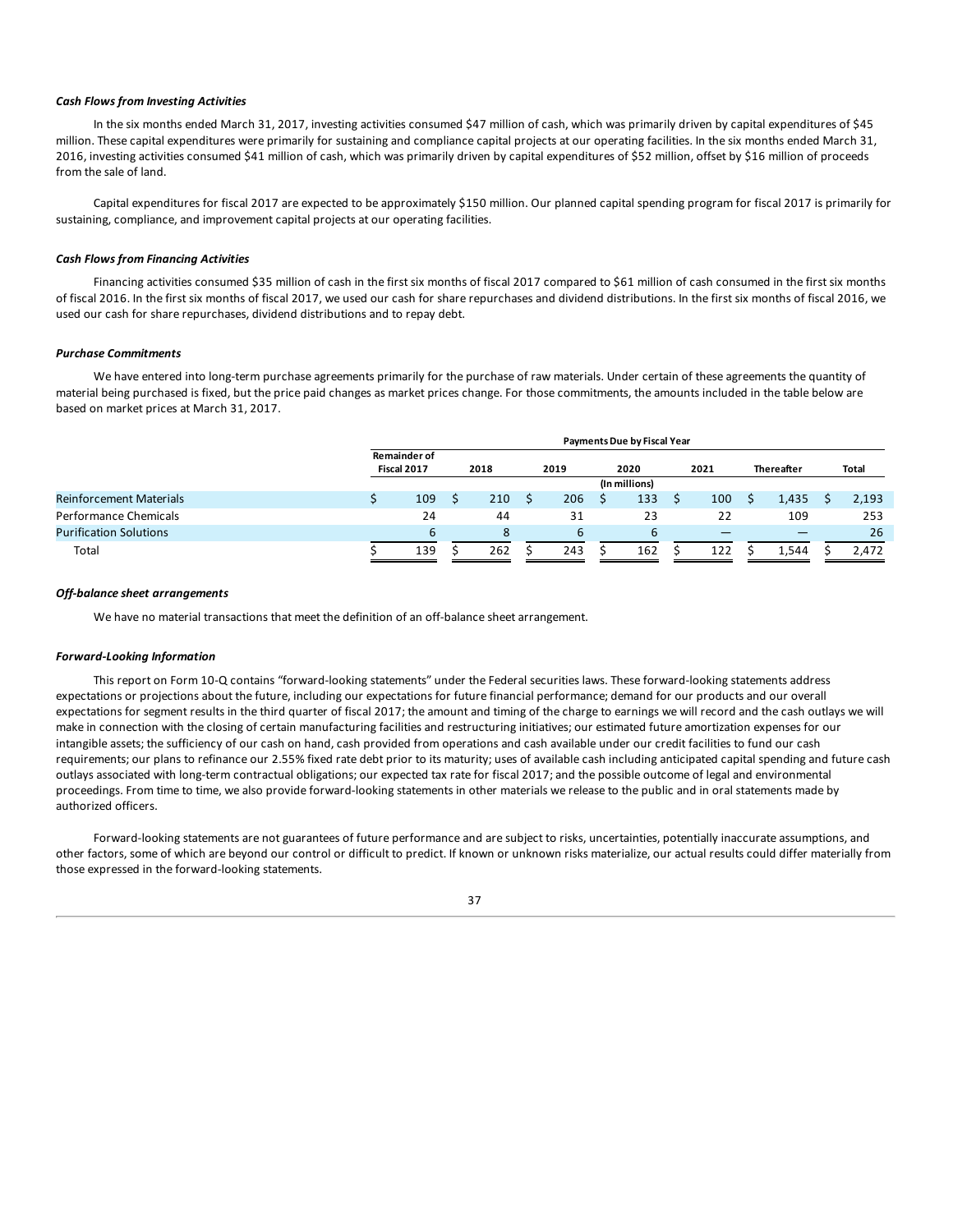In addition to factors described elsewhere in this report, the following are some of the factors that could cause our actual results to differ materially from those expressed in the forward-looking statements: changes in raw material costs; lower than expected demand for our products; changes in environmental requirements in the U.S.; the loss of one or more of our important customers; our inability to complete capacity expansions or other development projects; the availability of raw materials; our failure to develop new products or to keep pace with technological developments; fluctuations in currency exchange rates; patent rights of others; stock and credit market conditions; the timely commercialization of products under development (which may be disrupted or delayed by technical difficulties, market acceptance, competitors' new products, as well as difficulties in moving from the experimental stage to the production stage); demand for our customers' products; competitors' reactions to market conditions; delays in the successful integration of structural changes, including acquisitions or joint ventures; severe weather events that cause business interruptions, including plant and power outages or disruptions in supplier or customer operations; the accuracy of the assumptions we used in establishing reserves for environmental matters and for our share of liability for respirator claims; and the outcome of pending litigation. Other factors and risks are discussed in our 2016 10-K.

#### **Recently Issued Accounting Pronouncements**

In May 2014, the FASB issued a new standard, the "Revenue from Contracts with Customers", which amends the existing accounting standards for revenue recognition. The standard requires entities to recognize revenue when they transfer promised goods or services to customers in an amount that reflects the consideration the entity expects to be entitled to in exchange for those goods or services. This standard is applicable for fiscal years beginning after December 15, 2017 and for interim periods within those years, and early adoption is permitted for the fiscal years beginning after December 15, 2016. We expect to adopt this standard on October 1, 2018. We are currently evaluating the impact the adoption of this standard may have on our consolidated financial statements.

In February 2016, the FASB issued a new standard for the accounting for leases. This new standard requires lessees to recognize assets and liabilities for most leases, but recognize expenses on their income statements in a manner that is similar to the current accounting treatment for leases. The standard is applicable for fiscal years beginning after December 15, 2018 and for interim periods within those years, and early adoption is permitted. We expect to adopt the standard on October 1, 2019. We are currently evaluating the impact of the adoption of this standard on our consolidated financial statements.

In March 2016, the FASB issued a new standard that amends the accounting standard for stock compensation by simplifying several aspects of the accounting for employee share-based payment transactions, including the related accounting for income taxes, forfeitures, and the withholding of shares to satisfy the employer's tax withholding requirements, as well as classification in the statements of cash flows. The new standard is effective for fiscal years beginning after December 15, 2016, including interim periods within those years, and early adoption is permitted. We are evaluating this standard and the timing of its adoption. The adoption of this standard is not expected to materially impact our consolidated financial statements.

In August 2016, the FASB issued final amendments to clarify how entities should classify certain cash receipts and cash payments on the statement of cash flows such as distributions received from equity method investees, proceeds from settlement of insurance claims, and proceeds from the settlement of corporate-owned life insurance policies. The new standard is effective for fiscal years beginning after December 15, 2017, including interim periods within those years, and early adoption is permitted. The Company is evaluating this standard and the timing of its adoption. The adoption of this standard is not expected to materially impact the Company's consolidated financial statements.

In January 2017, the FASB issued a new standard that amends and simplifies the accounting standard for goodwill impairment. The new standard removes Step 2 of the goodwill impairment test, which requires a hypothetical purchase price allocation. A goodwill impairment will now be the amount by which a reporting unit's carrying value exceeds its fair value, limited to the total amount of goodwill allocated to that reporting unit. The new standard is effective for annual and any interim impairment tests for periods beginning after December 15, 2019, and early adoption is permitted for any impairment tests performed after January 1, 2017. We adopted this standard on January 1, 2017. The adoption of this standard did not have any impact on our consolidated financial statements.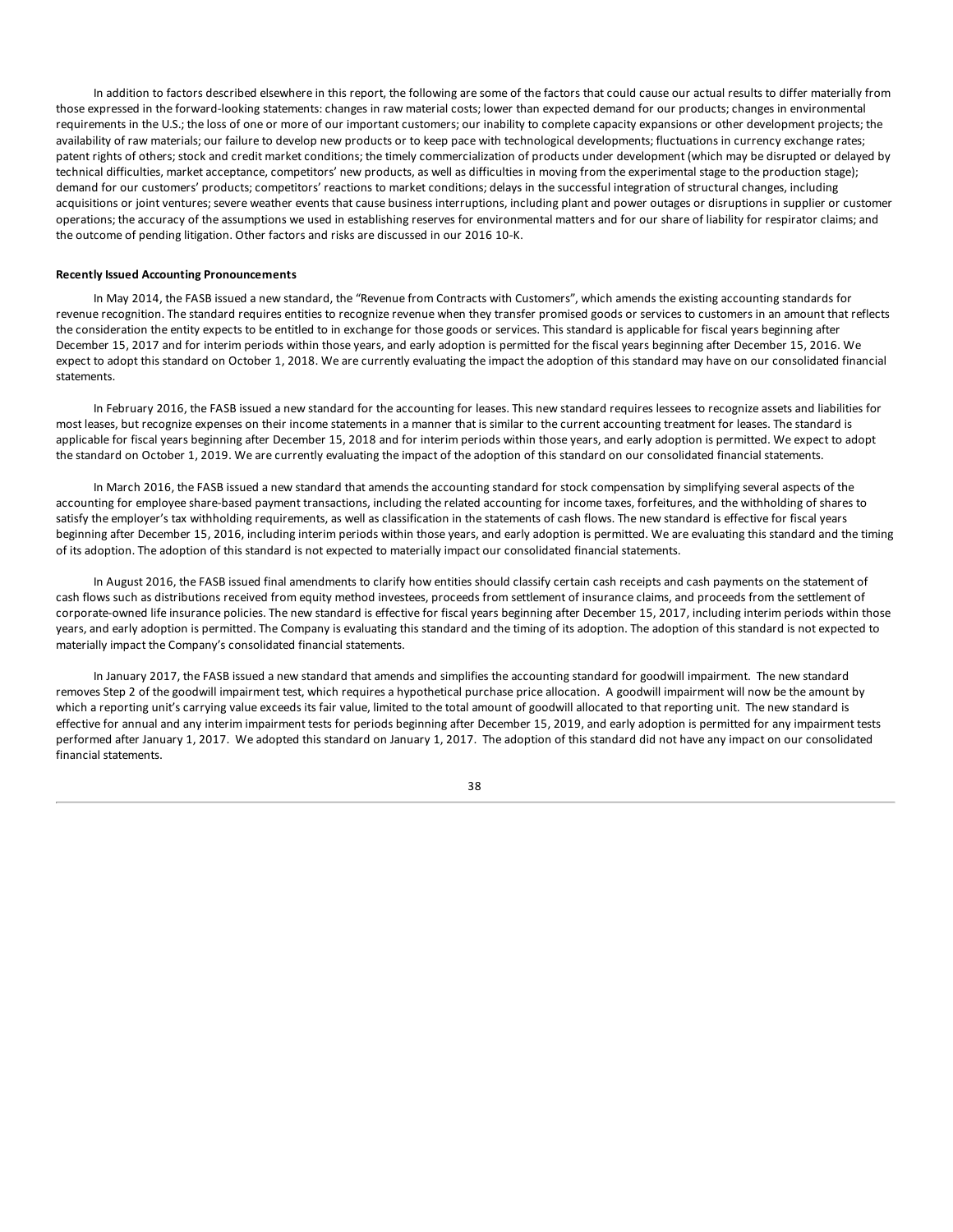<span id="page-38-0"></span>In March 2017, the FASB issued a new standard that amends the requirements on the presentation of net periodic pension and postretirement benefit cost. Currently, net benefit costs are reported as employee costs within operating income. The new standard requires the service cost component to be presented with other employee compensation costs. The other components will be reported separately outside of operations. The new standard is effective for fiscal years beginning after December 15, 2017, including interim periods within those years, and early adoption is permitted as of the beginning of any annual period for which an entity's financial statements (interim or annual) have not been issued. The adoption of this standard is not expected to materially impact our consolidated financial statements.

#### *Item 3. Quantitative and Qualitative Disclosures About Market Risk*

Information about market risks for the period ended March 31, 2017 does not differ materially from that discussed under Item 7A of our 2016 10-K.

#### *Item 4. Controls and Procedures*

As of March 31, 2017, we carried out an evaluation, under the supervision and with the participation of our management, including our Principal Executive Officer and our Executive Vice President and Chief Financial Officer, of the effectiveness of our disclosure controls and procedures pursuant to Rule 13a-15 under the Securities Exchange Act of 1934, as amended (the "Exchange Act"). Based upon that evaluation, our Principal Executive Officer and our Executive Vice President and Chief Financial Officer concluded that our disclosure controls and procedures were effective as of that date.

There were no changes in our internal control over financial reporting that occurred during our fiscal quarter ended March 31, 2017 that have materially affected, or are reasonably likely to materially affect, our internal control over financial reporting.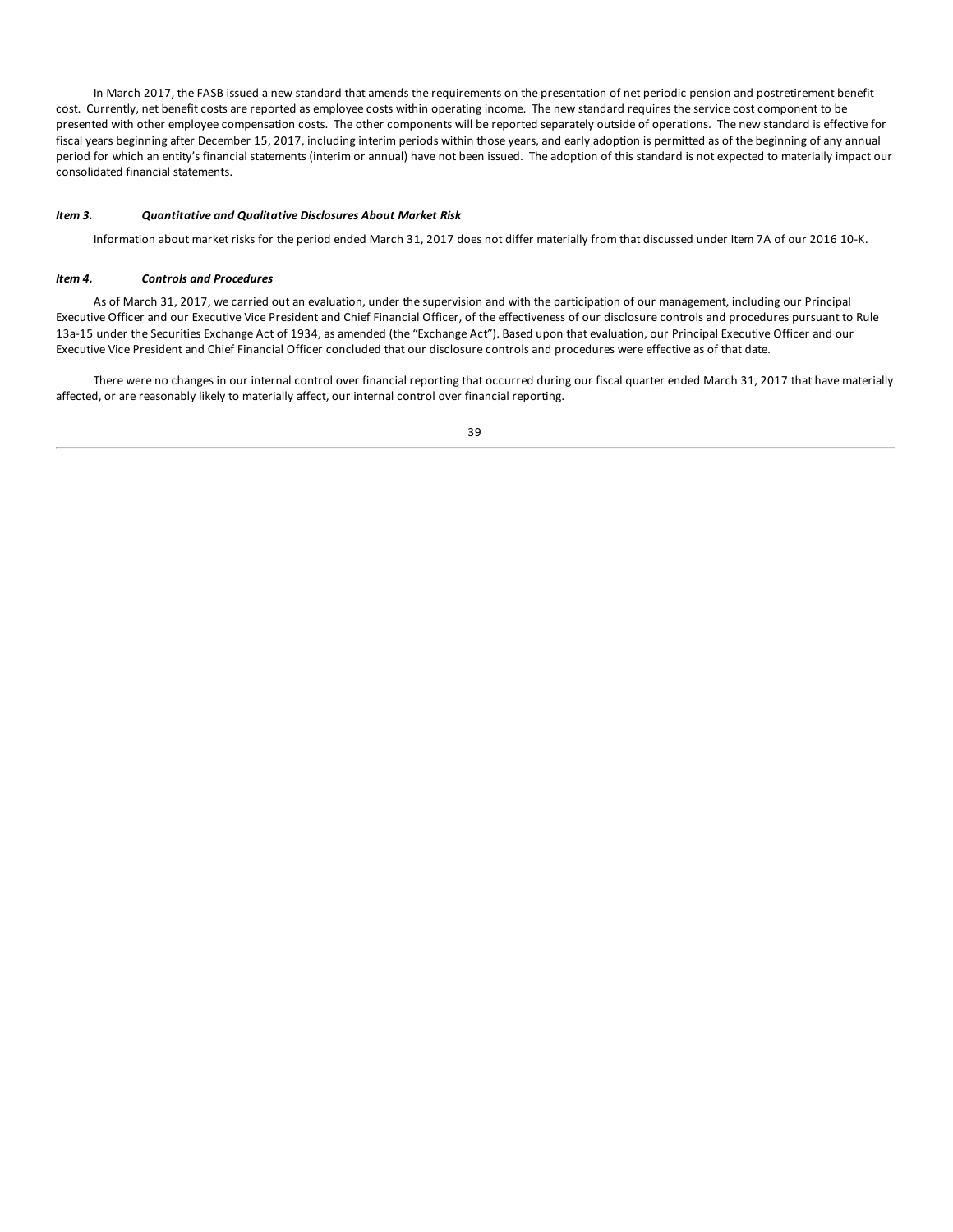#### <span id="page-39-0"></span>*Part II. Other Information*

## *Item I. Legal Proceedings*

#### *Respirator Liabilities*

We have exposure in connection with a safety respiratory products business that a subsidiary acquired from American Optical Corporation ("AO") in an April 1990 asset purchase transaction. The subsidiary manufactured respirators under the AO brand and disposed of that business in July 1995. In connection with its acquisition of the business, the subsidiary agreed, in certain circumstances, to assume a portion of AO's liabilities, including costs of legal fees together with amounts paid in settlements and judgments, allocable to AO respiratory products used prior to the 1990 purchase by the Cabot subsidiary. In exchange for the subsidiary's assumption of certain of AO's respirator liabilities, AO agreed to provide to the subsidiary the benefits of: (i) AO's insurance coverage for the period prior to the 1990 acquisition and (ii) a former owner's indemnity of AO holding it harmless from any liability allocable to AO respiratory products used prior to May 1982. As more fully described in our 2016 10-K, the respirator liabilities generally involve claims for personal injury, including asbestosis, silicosis and coal worker's pneumoconiosis, allegedly resulting from the use of respirators that are alleged to have been negligently designed and/or labeled. Neither Cabot, nor its past or present subsidiaries, at any time manufactured asbestos or asbestos-containing products. At no time did this respiratory product line represent a significant portion of the respirator market.

As of March 31, 2017 and September 30, 2016, there were approximately 37,000 and 38,000 claimants, respectively, in pending cases asserting claims against AO in connection with respiratory products. We have a reserve to cover our expected share of liability for existing and future respirator liability claims. At March 31, 2017 and September 30, 2016, the reserve was \$19 million and \$21 million, respectively. Cash payments related to this liability were approximately \$2 million in the first six months of both fiscal 2017 and 2016.

Our current estimate of the cost of our share of existing and future respirator liability claims is based on facts and circumstances existing at this time. Developments that could affect our estimate include, but are not limited to, (i) significant changes in the number of future claims, (ii) changes in the rate of dismissals without payment of pending claims, (iii) significant changes in the average cost of resolving claims, (iv) significant changes in the legal costs of defending these claims, (v) changes in the nature of claims received, (vi) changes in the law and procedure applicable to these claims, (vii) the financial viability of other parties which contribute to the settlement of respirator claims, (viii) a change in the availability of insurance coverage maintained by certain of the other parties which contribute to the settlement of respirator claims, or the indemnity provided by a former owner of the business, (ix) changes in the allocation of costs among the various parties paying legal and settlement costs, and (x) a determination that the assumptions that were used to estimate our share of liability are no longer reasonable. We cannot determine the impact of these potential developments on our current estimate of our share of liability for existing and future claims. Accordingly, the actual amount of these liabilities for existing and future claims could be different than the reserved amount.

#### *Other Matters*

We are subject to various other lawsuits, claims and contingent liabilities arising in the ordinary course of our business and with respect to our divested businesses. We do not believe that any of these matters will have a material adverse effect on our financial position; however, litigation is inherently unpredictable. We could incur judgments, enter into settlements or revise our expectations regarding the outcome of certain matters, and such developments could have a material impact on our results of operations in the period in which the amounts are accrued or our cash flows in the period in which the amounts are paid.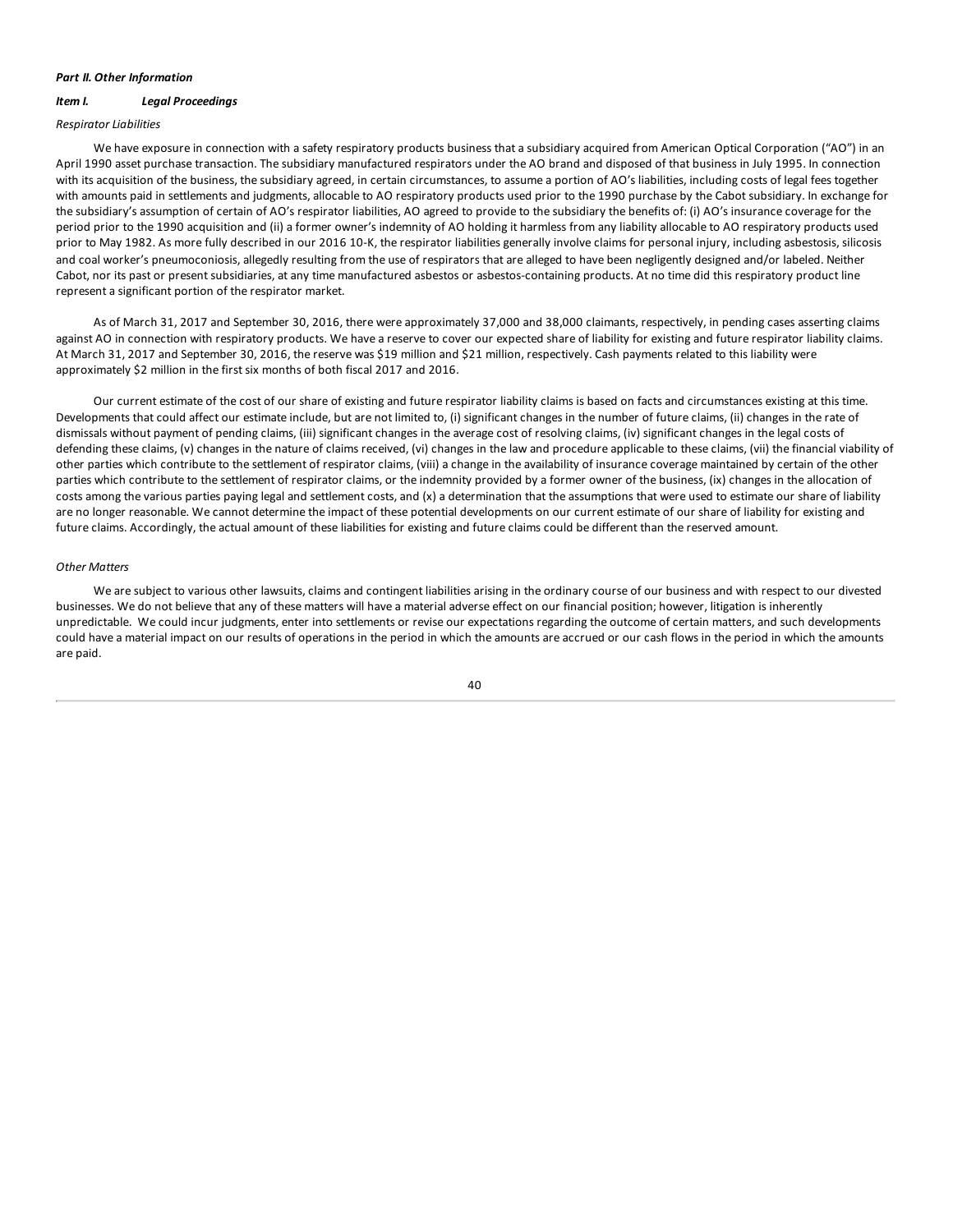## <span id="page-40-0"></span>*Item 2. Unregistered Sales of Equity Securities and Use of Proceeds*

The table below sets forth information regarding Cabot's purchases of its equity securities during the quarter ended March 31, 2017:

## **Issuer Purchases of Equity Securities**

| Period                               | <b>Total Number of</b><br><b>Shares</b><br>Purchased <sup>(1)</sup> | <b>Average Price</b><br>Paid per Share | <b>Total Number of</b><br><b>Shares Purchased</b><br>as Part of Publicly<br><b>Announced Plans or</b><br>Programs <sup>(1)</sup> | <b>Maximum Number (or</b><br><b>Approximate Dollar</b><br>Value) of Shares that<br>May Yet Be Purchased<br>Under the Plans or<br>Programs <sup>(1)</sup> |
|--------------------------------------|---------------------------------------------------------------------|----------------------------------------|----------------------------------------------------------------------------------------------------------------------------------|----------------------------------------------------------------------------------------------------------------------------------------------------------|
| January 1, 2017 - January 31, 2017   | -                                                                   |                                        |                                                                                                                                  | 2,570,824                                                                                                                                                |
| February 1, 2017 - February 28, 2017 | 105.000                                                             | 58.05                                  | 105,000                                                                                                                          | 2,465,824                                                                                                                                                |
| March 1, 2017 - March 31, 2017       | 150.000                                                             | 58.53                                  | 150,000                                                                                                                          | 2,315,824                                                                                                                                                |
| Total                                | 255,000                                                             |                                        | 255.000                                                                                                                          |                                                                                                                                                          |

 $(1)$  On January 13, 2015, the Company announced that the Board of Directors authorized us to repurchase up to five million shares of our common stock on the open market or in privately negotiated transactions. This authorization does not have a set expiration date.

## *Item 6. Exhibits*

The following Exhibits are filed herewith:

| Exhibit<br>No.             | Description                                                                                                                                                                                                                                                                                            |
|----------------------------|--------------------------------------------------------------------------------------------------------------------------------------------------------------------------------------------------------------------------------------------------------------------------------------------------------|
| Exhibit 3.1                | Restated Certificate of Incorporation of Cabot Corporation effective January 9, 2009 (incorporated herein by reference to Exhibit 3.1<br>of Cabot's Quarterly Report on Form 10-Q for the quarterly period ended December 31, 2008, file reference 1-5667, filed with the SEC<br>on February 9, 2009). |
| Exhibit 3.2                | The By-laws of Cabot Corporation as amended January 8, 2016 (incorporated herein by reference to Exhibit 3.1 of Cabot<br>Corporation's Quarterly Report on Form 10-Q for the quarterly period ended December 31, 2015, file reference 1-5667, filed with<br>the SEC on February 5, 2016).              |
| Exhibit 10.1* <sup>+</sup> | 2017 Long-Term Incentive Plan.                                                                                                                                                                                                                                                                         |
| Exhibit 10.2* <sup>+</sup> | Amendment, dated February 28, 2017, to the Assignment Letter between Nicholas Stewart Cross and Cabot Corporation, effective May<br>15, 2015, modifying the Employment Agreement between Nicholas Stewart Cross and Cabot Switzerland GmbH effective April 1, 2010.                                    |
| Exhibit 31.1*              | Certification of Principal Executive Officer required by Rule 13a-14(a) or Rule 15d-14(a) of the Exchange Act.                                                                                                                                                                                         |
| Exhibit 31.2*              | Certification of Principal Financial Officer required by Rule 13a-14(a) or Rule 15d-14(a) of the Exchange Act.                                                                                                                                                                                         |
| Exhibit 32**               | Certifications of the Principal Executive Officer and the Principal Financial Officer pursuant to 18 U.S.C. Section 1350.                                                                                                                                                                              |
| Exhibit 101.INS*           | <b>XBRL Instance Document.</b>                                                                                                                                                                                                                                                                         |
| Exhibit 101.SCH*           | XBRL Taxonomy Extension Schema Document.                                                                                                                                                                                                                                                               |
| Exhibit 101.CAL*           | XBRL Taxonomy Extension Calculation Linkbase Document.                                                                                                                                                                                                                                                 |
| Exhibit 101.DEF*           | XBRL Taxonomy Extension Definition Linkbase Document.                                                                                                                                                                                                                                                  |
| Exhibit 101.LAB*           | XBRL Taxonomy Extension Label Linkbase Document.                                                                                                                                                                                                                                                       |
| Exhibit 101.PRE*           | XBRL Taxonomy Extension Presentation Linkbase Document.                                                                                                                                                                                                                                                |
| $\ast$<br>Filed herewith.  |                                                                                                                                                                                                                                                                                                        |

\*\* Furnished herewith.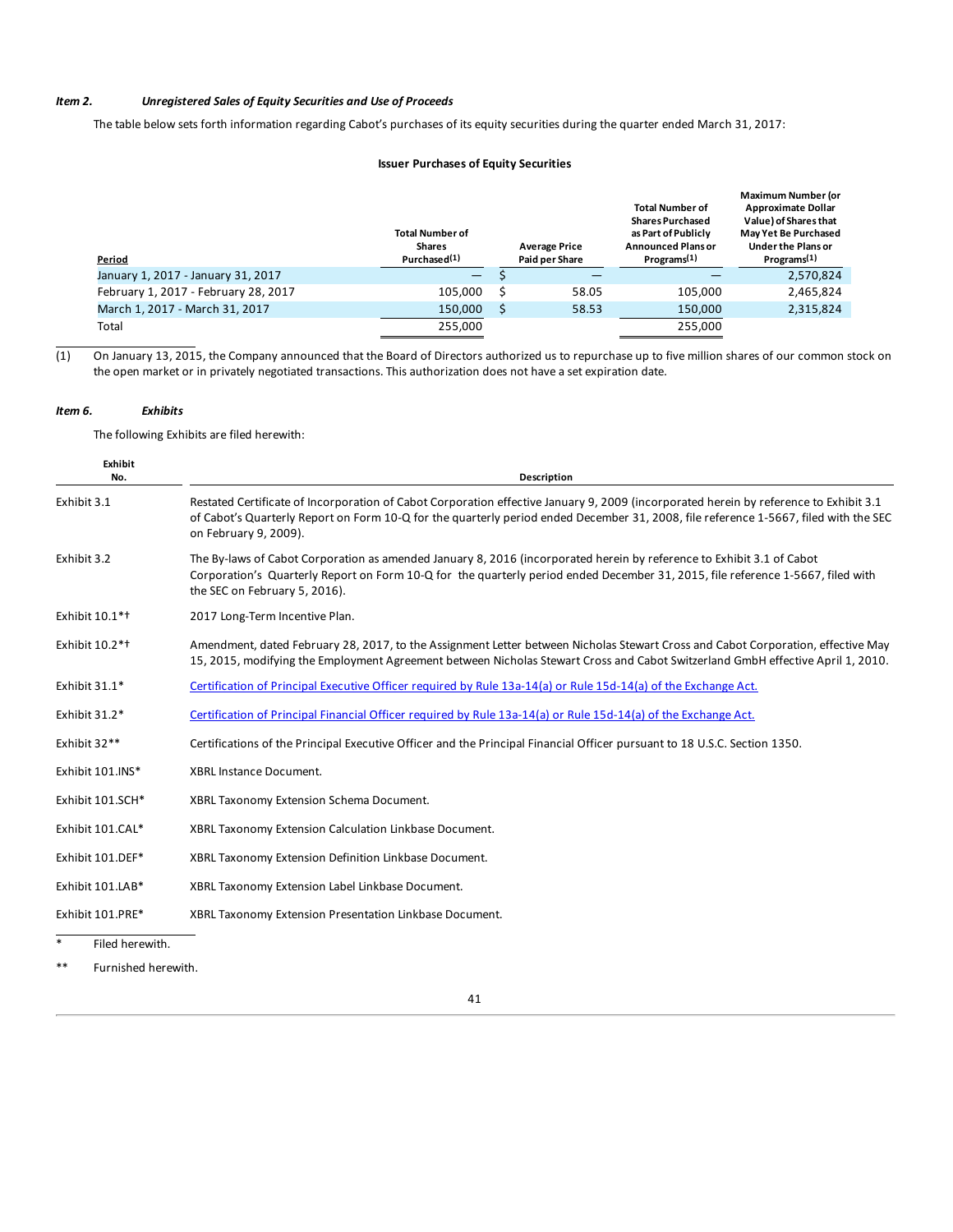## † Management contract or compensatory plan or arrangement.

Attached as Exhibit 101 to this report are the following documents formatted in XBRL (Extensible Business Reporting Language): (i) the Consolidated Statements of Operations for the three and six months ended March 31, 2017 and 2016; (ii) the Consolidated Statements of Comprehensive Income for the three and six months ended March 31, 2017 and 2016; (iii) the Consolidated Balance Sheets as of March 31, 2017 and September 30, 2016; (iv) the Consolidated Statements of Cash Flows for the six months ended March 31, 2017 and 2016; and (v) Notes to Consolidated Financial Statements, March 31, 2017.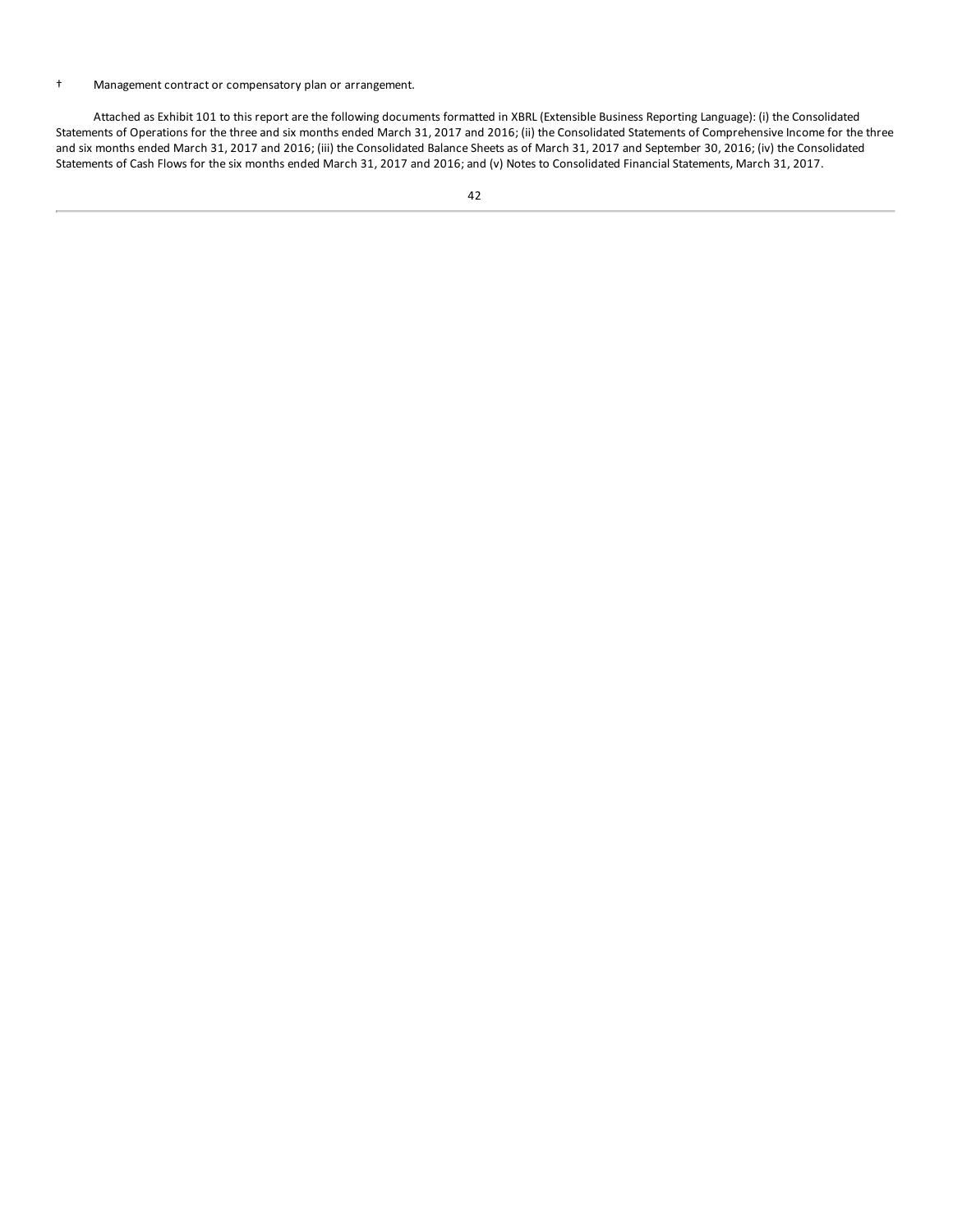## **SIGNATURES**

Pursuant to the requirements of the Securities Exchange Act of 1934, the registrant has duly caused this report to be signed on its behalf by the undersigned thereunto duly authorized.

*Cabot Corporation* 

Date: May 8, 2017 <br>
By: /s/ Eduardo E. Cordeiro **Eduardo E. Cordeiro Executive Vice President and Chief Financial Officer (Duly Authorized Officer)** Date: May 8, 2017 **By:** All 2017 **By:** All 2017 **By:** All 2017 **By:** All 2017 **By:** All 2017 **By:** All 2017 **By:** All 2017 **By:** All 2017 **By:** All 2017 **By:** All 2017 **By:** All 2018 **By:** All 2018 **By:** All 2018 **By:** All **James P. Kelly Vice President and Controller (Chief Accounting Officer)** 43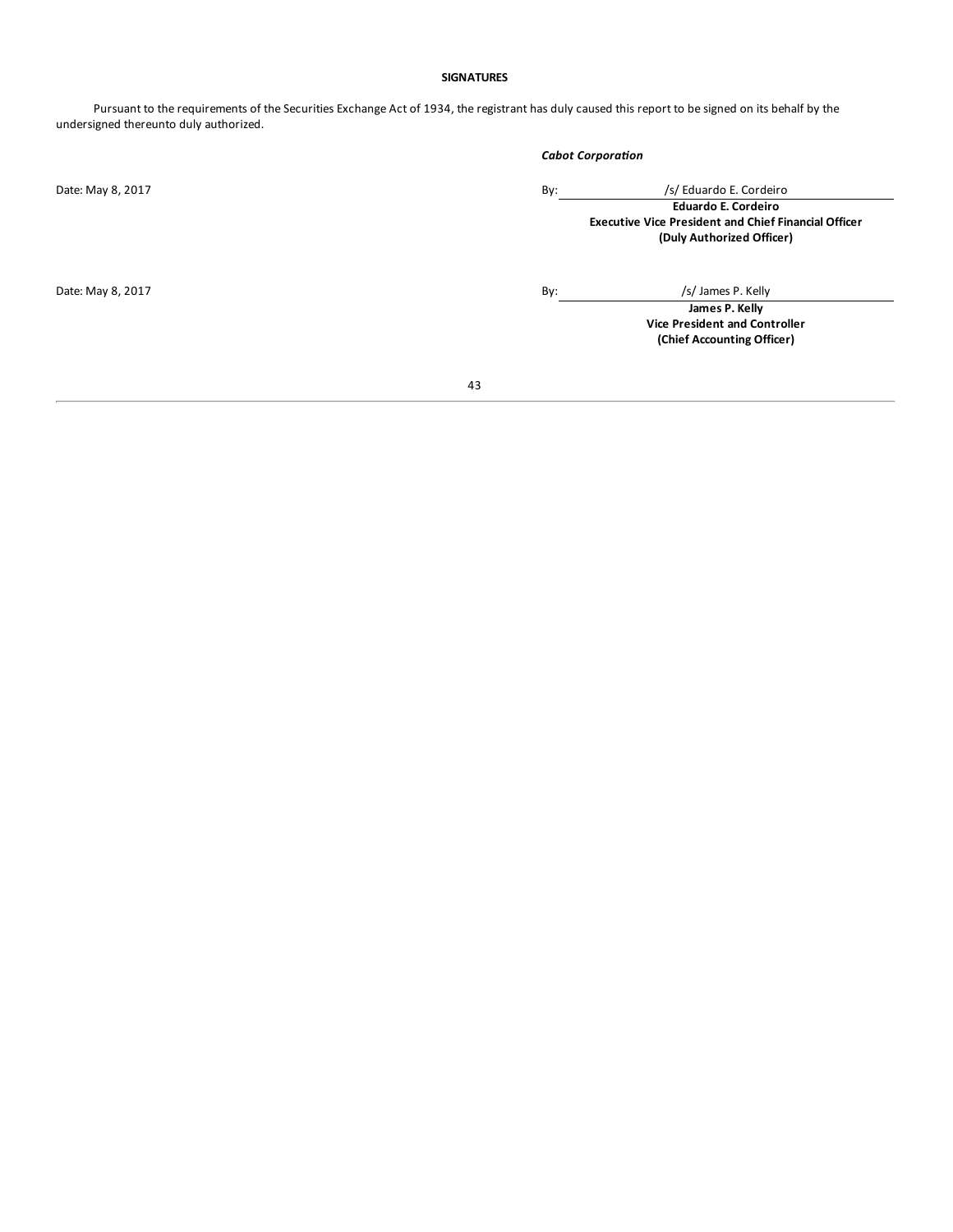## **Exhibit Index**

| Exhibit<br>No.             | <b>Description</b>                                                                                                                                                                                                                                                                                     |
|----------------------------|--------------------------------------------------------------------------------------------------------------------------------------------------------------------------------------------------------------------------------------------------------------------------------------------------------|
| Exhibit 3.1                | Restated Certificate of Incorporation of Cabot Corporation effective January 9, 2009 (incorporated herein by reference to Exhibit 3.1<br>of Cabot's Quarterly Report on Form 10-Q for the quarterly period ended December 31, 2008, file reference 1-5667, filed with the SEC<br>on February 9, 2009). |
| Exhibit 3.2                | The By-laws of Cabot Corporation as amended January 8, 2016 (incorporated herein by reference to Exhibit 3.1 of Cabot<br>Corporation's Quarterly Report on Form 10-Q for the quarterly period ended December 31, 2015, file reference 1-5667, filed with<br>the SEC on February 5, 2016).              |
| Exhibit 10.1* <sup>†</sup> | 2017 Long-Term Incentive Plan.                                                                                                                                                                                                                                                                         |
| Exhibit 10.2* <sup>+</sup> | Amendment, dated February 28, 2017, to the Assignment Letter between Nicholas Stewart Cross and Cabot Corporation, effective May<br>15, 2015, modifying the Employment Agreement between Nicholas Stewart Cross and Cabot Switzerland GmbH effective April 1, 2010.                                    |
| Exhibit 31.1*              | Certification of Principal Executive Officer required by Rule 13a-14(a) or Rule 15d-14(a) of the Exchange Act.                                                                                                                                                                                         |
| Exhibit 31.2*              | Certification of Principal Financial Officer required by Rule 13a-14(a) or Rule 15d-14(a) of the Exchange Act.                                                                                                                                                                                         |
| Exhibit 32**               | Certifications of the Principal Executive Officer and the Principal Financial Officer pursuant to 18 U.S.C. Section 1350.                                                                                                                                                                              |
| Exhibit 101.INS*           | <b>XBRL Instance Document.</b>                                                                                                                                                                                                                                                                         |
| Exhibit 101.SCH*           | XBRL Taxonomy Extension Schema Document.                                                                                                                                                                                                                                                               |
| Exhibit 101.CAL*           | XBRL Taxonomy Extension Calculation Linkbase Document.                                                                                                                                                                                                                                                 |
| Exhibit 101.DEF*           | XBRL Taxonomy Extension Definition Linkbase Document.                                                                                                                                                                                                                                                  |
| Exhibit 101.LAB*           | XBRL Taxonomy Extension Label Linkbase Document.                                                                                                                                                                                                                                                       |
| Exhibit 101.PRE*           | XBRL Taxonomy Extension Presentation Linkbase Document.                                                                                                                                                                                                                                                |

\* Filed herewith.

Attached as Exhibit 101 to this report are the following documents formatted in XBRL (Extensible Business Reporting Language): (i) the Consolidated Statements of Operations for the three and six months ended March 31, 2017 and 2016; (ii) the Consolidated Statements of Comprehensive Income for the three and six months ended March 31, 2017 and 2016; (iii) the Consolidated Balance Sheets as of March 31, 2017 and September 30, 2016; (iv) the Consolidated Statements of Cash Flows for the six months ended March 31, 2017 and 2016; and (v) Notes to Consolidated Financial Statements, March 31, 2017.

<sup>\*\*</sup> Furnished herewith.

<sup>†</sup> Management contract or compensatory plan or arrangement.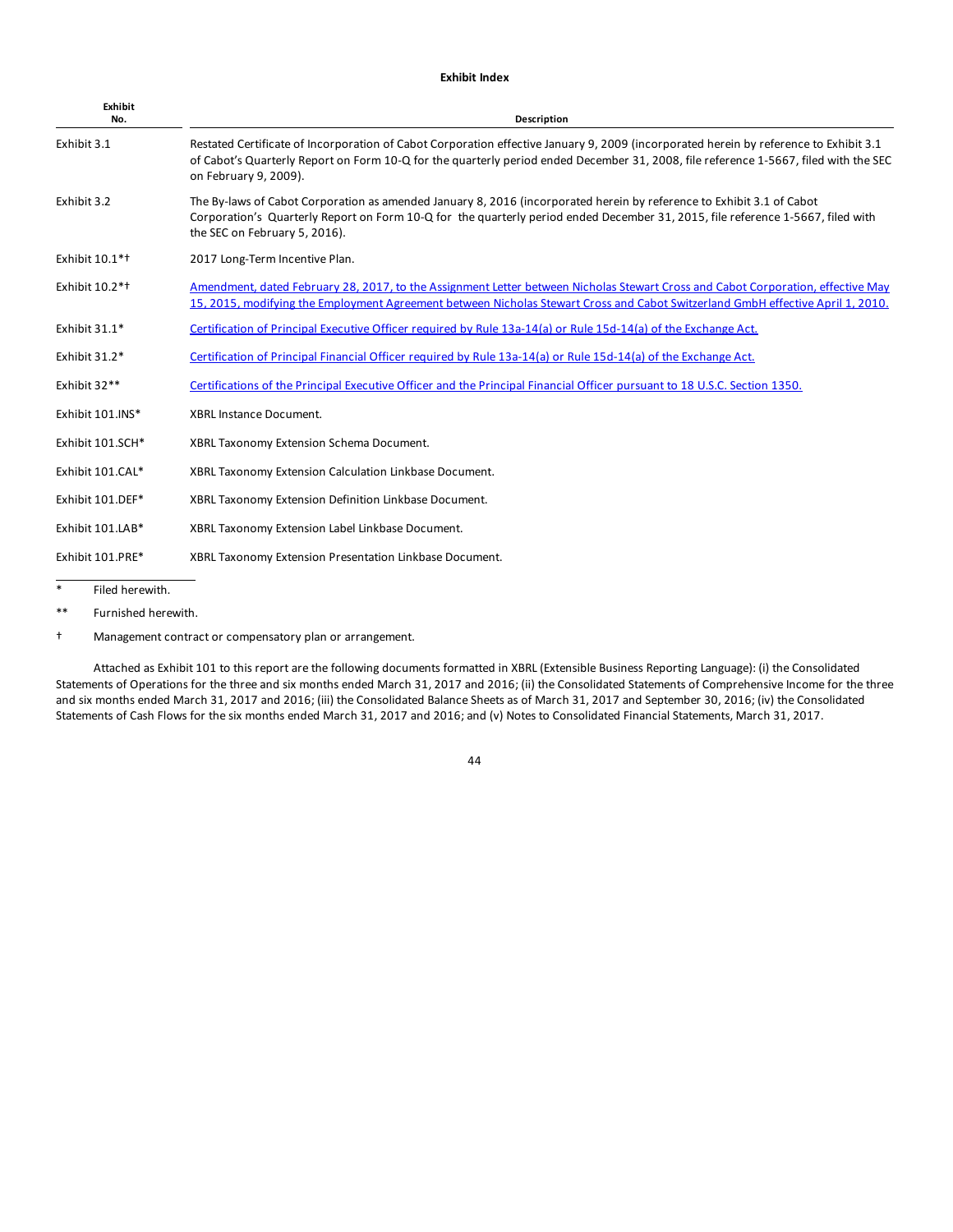## **Cabot Corporation**

## **2017 LONG-TERM INCENTIVE PLAN (effective March 9, 2017)**

#### 1. DEFINED TERMS

Exhibit A, which is incorporated by reference, defines the terms used in the Plan and sets forth certain operational rules related to those terms.

#### 2. PURPOSE

The Plan has been established to advance the interests of the Company and its stockholders by providing for the grant to Participants of Stock-based and other incentive Awards to (i) enhance the Company's ability to attract and retain employees, consultants, advisors and others who are in a position to make significant contributions to the success of the Company and its subsidiaries and (ii) encourage Participants to take into account the long-term interests of the Company and its stockholders through ownership of shares of Stock.

#### 3. ADMINISTRATION

The Administrator has discretionary authority, subject only to the express provisions of the Plan, to interpret the Plan; determine eligibility for and grant Awards; determine, modify or waive the terms and conditions of any Award; determine the form of settlement of Awards (whether in cash, shares of Stock or other property); prescribe forms, rules and procedures under the Plan and for Awards; and otherwise do all things necessary to carry out the purposes of the Plan. Determinations of the Administrator made under the Plan will be conclusive and will bind all parties.

## 4. LIMITS ON AWARDS UNDER THE PLAN

(a) Number of Shares Subject to the provisions of Section 7(b), the maximum number of shares of Stock that may be delivered in satisfaction of Awards under the Plan shall be 5,375,000, plus the number of shares of Stock that as of the effective date of the Plan are subject to awards under the Company's 2009 Long-Term Incentive Plan (the "2009 Plan") (which shall not exceed 2,769,538 shares) and that on or after the effective date of the Plan expire or are terminated, surrendered or canceled without the delivery of any shares of Stock, or are forfeited or reacquired by the Company, in accordance with the terms of such plan. Up to 5,375,000 shares of Stock set forth in the preceding sentence may be issued in satisfaction of ISOs, but nothing in this Section 4(a) will be construed as requiring that any, or any fixed number of, ISOs be awarded under the Plan. For purposes of this Section 4(a), the number of shares of Stock delivered in satisfaction of Equity Awards will be determined (i) by including shares of Stock withheld by the Company in payment of the exercise price or purchase price of the Award or an award granted under the 2009 Plan or in satisfaction of tax withholding requirements with respect to the Award or an award granted under the 2009 Plan, (ii) by including the full number of shares covered by a SAR any portion of which is settled in Stock (and not only the number of shares of Stock delivered in settlement of such Award), and (iii) by excluding any shares of Stock underlying Awards settled in cash or that otherwise expire or become unexercisable without having been exercised or that terminate or are forfeited to or repurchased by the Company due to failure to vest. For the avoidance of doubt, the number of shares of Stock available for delivery under the Plan will not be increased by any shares of Stock subject to Equity Awards that are withheld by the Company in payment of the exercise price or purchase price of the Award or in satisfaction of tax withholding requirements with respect to the Award, any shares of Stock covered by a SAR any portion of which is settled in stock, or any shares of Stock that have been delivered under the Plan and that are subsequently repurchased using proceeds directly attributable to Stock Option exercises. The limits set forth in this Section 4(a) shall be construed to comply with Section 422. To the extent consistent with the requirements of Section 422 and the regulations thereunder, and other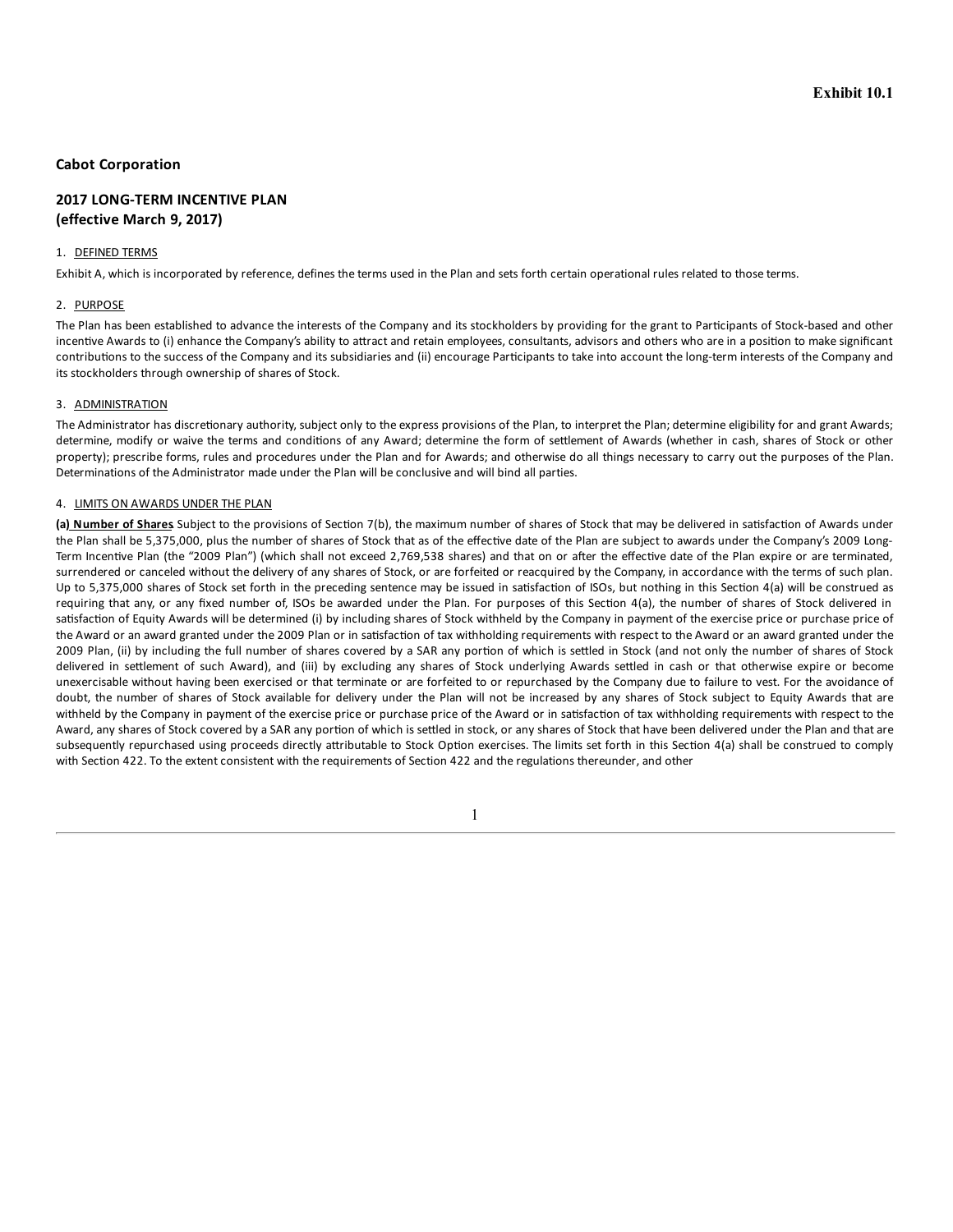applicable legal requirements (including applicable stock exchange requirements), Stock issued under Substitute Awards will not reduce the number of shares available for Awards under the Plan. The number of shares of Stock that may be delivered under Substitute Awards will be in addition to the limitations set forth in this Section 4(a) on the number of shares available for issuance under the Plan, and such Substitute Awards will not be subject to the per-Participant Award limits described in Section 4(c) below.

(b) **Fungible Share Plan**. Each share of Stock [subject](#page-2-0) to an Award consisting of Stock Options and/or SARs shall be counted against the limits set forth in Section 4(a) as one share. Each share of Stock [subject](#page-3-0) to any other Award to be settled in Stock shall be counted against the limits set forth in Section 4(a) as 2.4 shares.

**(c) Type of Shares**. Stock [delivered](#page-4-0) by the Company under the Plan may be authorized but unissued Stock or previously issued Stock acquired by the Company. No fractional shares of Stock will be [delivered](#page-6-0) under the Plan.

(d) Individual Limits. The following additional limits will apply to Awards of the specified type granted or, in the case of Cash Awards, payable to any person in any fiscal year:

**(1)** Stock Options: 500,000 [shares](#page-26-0) of Stock.

**(2)** SARS: 500,000 shares of [Stock.](#page-38-0)

**(3)** Awards [other](#page-39-0) than Stock Options, SARS or Cash Awards: 500,000 shares of Stock.

**(4)** Cash Awards: \$10 [million.](#page-39-0)

In applying the foregoing limits, (i) all Awards of the [specified](#page-40-0) type granted to the same person in the same fiscal year will be aggregated and made subject to one limit; (ii) the limits a[pplicable](#page-40-0) to Stock Options and SARs refer to the number of shares of Stock underlying such Awards; (iii) the share limit under clause (3) refers to the maximum number of shares of Stock (determined without regard to Section 4(b)) that may be delivered, or the value of which could be paid in cash or other property, under an Equity Award or Awards of the type specified in clause (3) assuming a maximum payout; (iv) Awards other than Cash Awards that are settled in cash will count against the applicable share limit under clause  $(1)$ ,  $(2)$  or  $(3)$  and not against the dollar limit under clause  $(4)$ ; and  $(v)$  the dollar limit under clause (4) refers to the maximum dollar amount payable under an Award or Awards of the type specified in clause (4) assuming a maximum payout. The foregoing provisions will be construed in a manner consistent with Section  $162(m)$ , including, without limitation, where applicable, the rules under Section 162(m) pertaining to permissible deferrals of exempt awards.

#### 5. ELIGIBILITY AND PARTICIPATION

The Administrator will select Participants from among those key Employees, consultants and advisors to the Company or its Affiliates who, in the opinion of the Administrator, are in a position to make a significant contribution to the success of the Company and its Affiliates, or to other individuals who would otherwise meet the eligibility conditions set forth above in this Section 5 but for the fact that they are not yet an Employee, consultant or advisor if the Company reasonably anticipates that such individuals will begin providing direct services to the Company or its Affiliates within twelve (12) months after the date of grant of the Award to such individual (and such individuals do in fact begin providing such services within that time period); *provided*, that for so long as the Company's 2015 Directors' Stock Compensation Plan (or any successor plan) (the "Directors' Plan") is in effect, non-employee members of the Board shall not be eligible to participate in this Plan and instead shall participate in the Directors' Plan. Eligibility for ISOs is limited to employees of the Company or of a "parent corporation" or "subsidiary corporation" of the Company as those terms are defined in Section 424 of the Code.

#### 6. RULES APPLICABLE TO AWARDS

#### **(a) All Awards**

(1) Award Provisions. The Administrator will determine the terms of all Awards, subject to the limitations provided herein. By accepting (or, under such rules as the Administrator may prescribe, being deemed to have accepted) an Award, the Participant agrees to the terms of the Award and the Plan. Notwithstanding any provision of this Plan to the contrary, Substitute Awards may contain terms and conditions that are inconsistent with the terms and conditions specified herein, as determined by the Administrator.

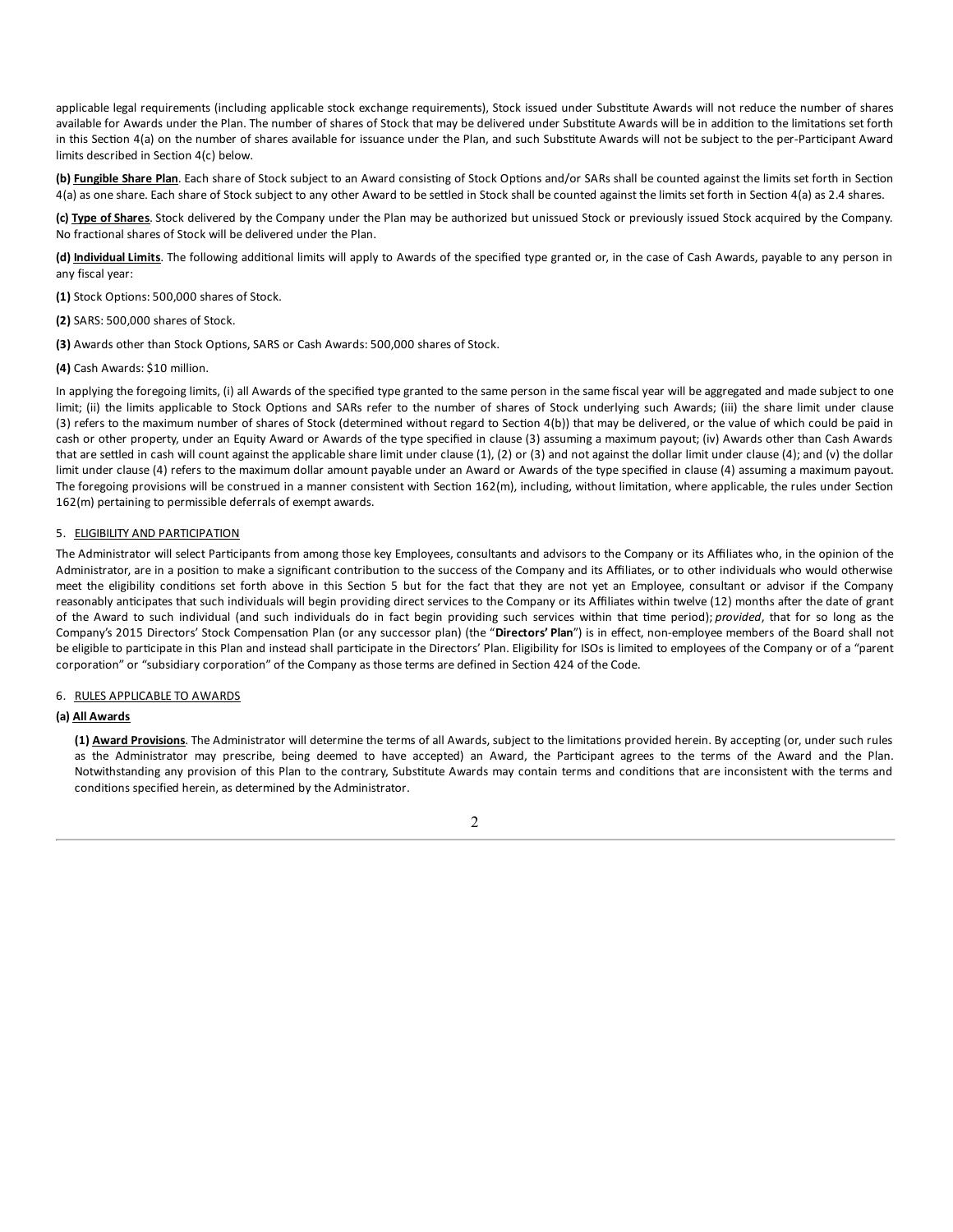(2) Term of Plan. No Awards may be made after the tenth anniversary of the date the Plan is approved by the Company's stockholders, but previously granted Awards may continue beyond that date in accordance with their terms.

(3) **Transferability**. Neither ISOs nor, except as the Administrator otherwise expressly provides in accordance with the second sentence of this Section 6(a) (3), other Awards may be transferred other than by will or by the laws of descent and distribution, and during a Participant's lifetime ISOs (and, except as the Administrator otherwise expressly provides in accordance with the second sentence of this Section  $6(a)(3)$ , other Awards requiring exercise) may be exercised only by the Participant. The Administrator may permit Awards other than ISOs to be transferred by gift, subject to applicable securities and other laws and such limitations as the Administrator may impose.

(4) Vesting; Termination of Employment. The Administrator may determine the time or times at which an Award will vest or become exercisable, the terms on which an Award requiring exercise will remain exercisable and the effect of a termination of a Participant's Employment on Awards then held by the Participant. Without limiting the foregoing, the Administrator may at any time accelerate the vesting or exercisability of an Award, regardless of any adverse or potentially adverse tax consequences resulting from such acceleration. Unless the Administrator expressly provides otherwise, however, the following rules will apply: immediately upon the cessation of the Participant's Employment, each Award requiring exercise that is then held by the Participant or by the Participant's permitted transferees, if any, that is then not vested and/or exercisable will terminate, and all other Awards that are then held by the Participant or by the Participant's permitted transferees, if any, to the extent not already vested will be forfeited.

**(5) Taxes**. The Administrator will make such provision for the withholding of taxes as it deems necessary. The Administrator may, but need not, hold back shares of Stock from an Award (but not in excess of the maximum withholding amount consistent with the Award being subject to equity accounting treatment under applicable accounting rules (including FASB ASC Topic 718 (or any successor provision))) or permit a Participant to tender previously owned shares of Stock in satisfaction of tax withholding requirements, in each case, to the extent and in such amounts as determined by the Administrator.

(6) Dividend Equivalents, Etc. The Administrator may provide for the payment of amounts (on terms and subject to conditions established by the Administrator) in lieu of cash dividends or other cash distributions with respect to Stock subject to an Award whether or not the holder of such Award is otherwise entitled to share in the actual dividend or distribution in respect of such Award. Any entitlement to dividend equivalents or similar entitlements will be established and administered either consistent with an exemption from, or in compliance with, the requirements of Section 409A. Dividends or dividend equivalent amounts payable in respect of Awards that are subject to restrictions may be subject to such limits or restrictions as the Administrator may impose.

**(7) Rights Limited**. Nothing in the Plan will be construed as giving any person the right to continued employment or service with the Company or its Affiliates, or any rights as a stockholder except as to shares of Stock actually issued under the Plan. The loss of existing or potential profit in Awards will not constitute an element of damages in the event of termination of Employment for any reason, even if the termination is in violation of an obligation of the Company or any Affiliate to the Participant.

**(8)** Section 162(m). This Section 6(a)(8) applies to any Performance Award intended to qualify as performance-based for the purposes of Section 162(m) other than a Stock Option or SAR. In the case of any Performance Award to which this Section 6(a)(8) applies, the Plan and such Award shall be construed and administered in a manner consistent with the exemption of such Award as performance-based compensation under Section 162(m). With respect to such Performance Awards, the Administrator will establish, in writing, one or more specific Performance Criteria no later than 90 days after the commencement of the period of service to which the performance relates (or at such earlier time as is required to qualify the Award as performance-based under Section 162(m)). Prior to grant, vesting or payment of the Performance Award, as the case may be, the Administrator shall take such steps as are sufficient to satisfy the certification requirement of the regulations under Section 162(m) as to whether and to what extent, if at all, the Performance Criterion or Criteria applicable to such Performance Award have been satisfied. The Administrator shall then determine the actual payment, if any, under each Performance Award. Notwithstanding the foregoing, the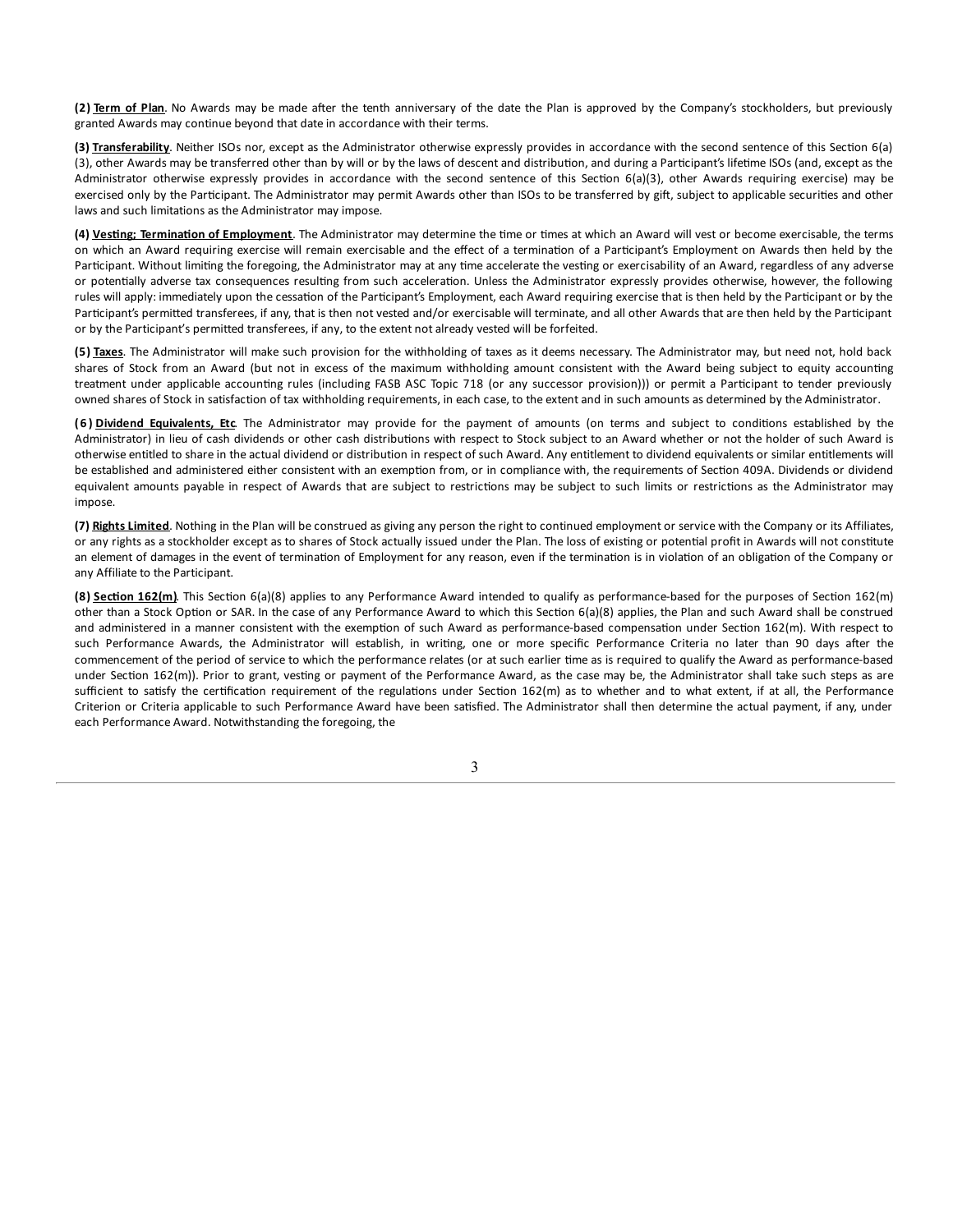Administrator may, subject to the other terms of the Plan, amend a previously granted Performance Award or take any other action that disqualifies such Award from the performance-based compensation exception under Section 162(m).

(9) **Coordination with Other Plans** Awards under the Plan may be granted in tandem with, or in satisfaction of or substitution for, other Awards under the Plan or awards made under other compensatory plans or programs of the Company or its Affiliates. For example, but without limiting the generality of the foregoing, awards under other compensatory plans or programs of the Company or its Affiliates may be settled in Stock (including, without limitation, Unrestricted Stock) if the Administrator so determines, in which case the shares delivered shall be treated as awarded under the Plan (and shall reduce the number of shares thereafter available under the Plan in accordance with the rules set forth in Section 4). In any case where an award is made under another plan or program of the Company or its Affiliates and such award is intended to qualify for the performance-based compensation exception under Section 162(m), and such award is settled by the delivery of Stock or another Award under the Plan, the applicable Section 162(m) limitations under both the other plan or program and under the Plan shall be applied to the Plan as necessary (as determined by the Administrator) to preserve the availability of the Section 162(m) performance-based compensation exception with respect thereto.

**(10)** Additional Restrictions. The Administrator may cancel, rescind, withhold or otherwise limit or restrict any Award at any time if the Participant is not in compliance with all applicable provisions of the Award agreement and the Plan, or if the Participant breaches any agreement with the Company or its Affiliates with respect to non-competition, non-solicitation, confidentiality or other restrictive covenants. Without limiting the generality of the foregoing, the Administrator may recover Awards made under the Plan and payments or shares of Stock delivered under or gain in respect of any Award in accordance with any applicable Company clawback or recoupment policy, as such policy may be amended and in effect from time to time, or as otherwise required by applicable law or applicable stock exchange listing standards, including, without limitation, Section 10D of the Securities Exchange Act of 1934, as amended.

#### **(b) Awards Requiring Exercise**

**(1) Time and Manner of Exercise**. Unless the Administrator expressly provides otherwise, an Award requiring exercise by the holder will not be deemed to have been exercised until the Administrator receives a notice of exercise (in form acceptable to the Administrator), which may be an electronic notice, signed (including electronic signature in a form acceptable to the Administrator) by the appropriate person and accompanied by any payment required under the Award. Any attempt to exercise a Stock Option or SAR by any person other than the Participant will not be given effect unless the Administrator has received such evidence as it may require that the person exercising the Stock Option or SAR has the right to do so.

(2) **Exercise Price**. The exercise price (or the base value from which appreciation is to be measured) of each Award requiring exercise shall be 100% (in the case of an ISO granted to a ten-percent shareholder within the meaning of subsection  $(b)(6)$  of Section 422, 110%) of the Fair Market Value of the Stock subject to the Award, determined as of the date of grant, or such higher amount as the Administrator may determine in connection with the grant. Except in connection with a corporate transaction involving the Company (including, without limitation, any stock dividend, stock split, extraordinary cash dividend, recapitalization, reorganization, merger, consolidation, split-up, spin-off, combination, or exchange of shares) or as otherwise contemplated by Section 7 below, the Company may not, without obtaining stockholder approval, (A) amend the terms of outstanding Stock Options or SARs to reduce the exercise price or base value of such Stock Options or SARs, (B) cancel outstanding Stock Options or SARs in exchange for Stock Options or SARs with an exercise price or base value that is less than the exercise price or base value of the original Stock Options or SARs, or (C) cancel outstanding Stock Options or SARs that have a per-share exercise price or base value greater than the Fair Market Value of a share of Stock on the date of such cancellation in exchange for cash or other consideration.

**(3) Payment of Exercise Price**. Where the exercise of an Award is to be accompanied by payment, payment of the exercise price shall be by cash or check acceptable to the Administrator, or, if so permitted by the Administrator and if legally permissible, (i) through the delivery of shares of Stock that have a Fair Market Value equal to the exercise price, (ii) through a broker-assisted exercise program acceptable to the Administrator, (iii) by other means acceptable to the Administrator, or (iv) by any combination of the foregoing permissible forms of payment. The delivery of shares

A-4 CABOT CORPORATION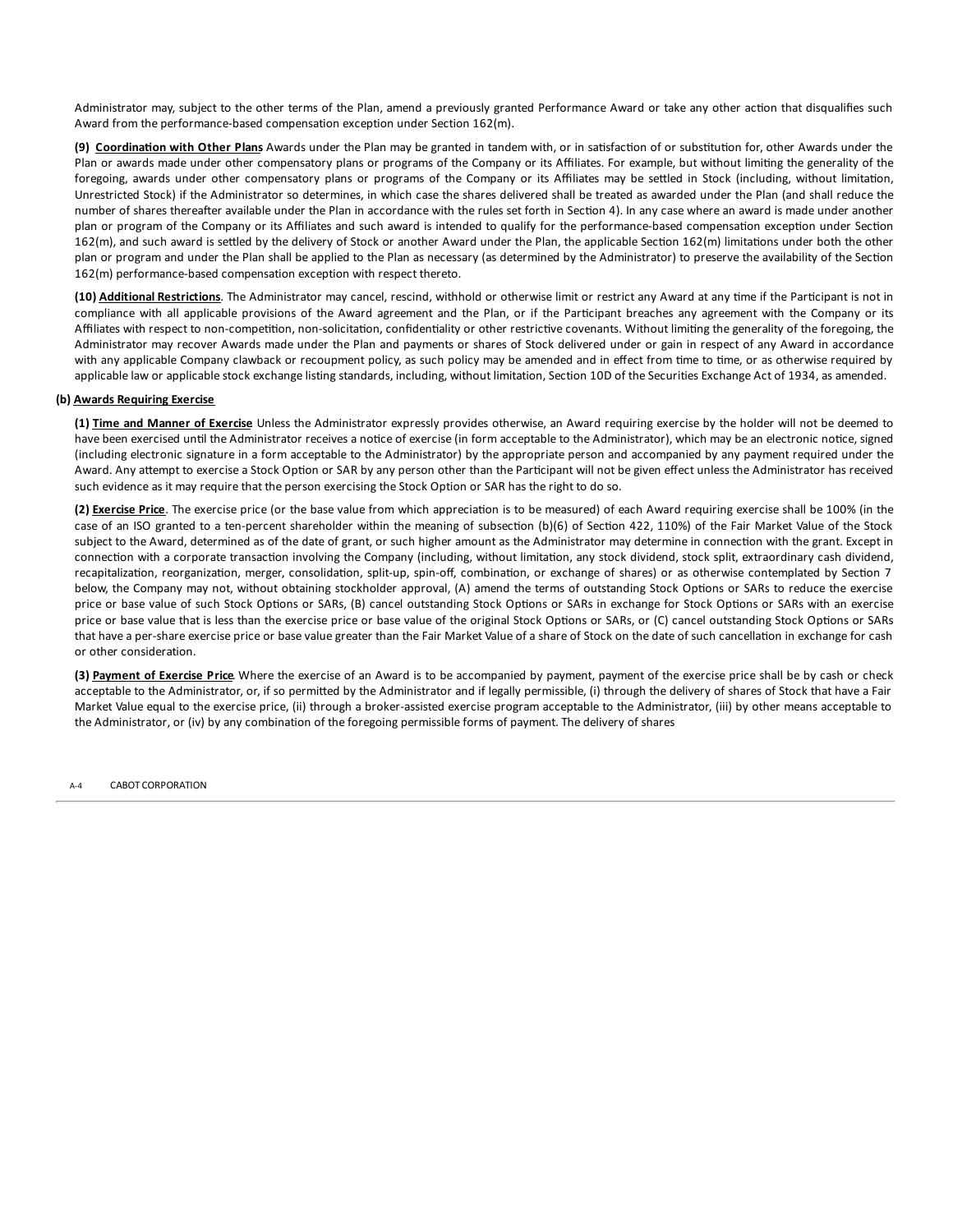in payment of the exercise price under clause (i) above may be accomplished either by actual delivery or by constructive delivery through attestation of ownership, subject to such rules as the Administrator may prescribe.

**(4) Maximum Term**. Awards requiring exercise will have a maximum term not to exceed ten (10) years from the date of grant (or five years from the date of grant in the case of an ISO granted to a 10-percent stockholder described in Section 6(b)(2) above).

#### 7. EFFECT OF CERTAIN TRANSACTIONS

(a) Mergers, Etc. Except as otherwise provided in an Award or by the Administrator, the following provisions shall apply in the event of a Covered Transaction and Awards may be treated as set forth in subsections (1), (2) and/or (3) below, in the discretion of the Administrator:

(1) **Assumption or Substitution** If the Covered Transaction is one in which there is an acquiring or surviving entity, the Administrator may provide (A) for the assumption or continuation of some or all outstanding Awards or any portion thereof or (B) for the grant of new awards in substitution therefor by the acquiror or survivor or an affiliate of the acquiror or survivor.

(2) Cash-Out of Awards Subject to Section 7(a)(5), the Administrator may provide for payment (a "cash-out"), with respect to some or all Awards or any portion thereof, equal in the case of each affected Award or portion thereof to the excess, if any, of (A) the Fair Market Value of one share of Stock times the number of shares of Stock subject to the Award or such portion, over (B) the aggregate exercise or purchase price, if any, under the Award or such portion (in the case of an SAR, the aggregate base value above which appreciation is measured), in each case on such payment terms (which need not be the same as the terms of payment to holders of Stock) and other terms, and subject to such conditions, as the Administrator determines; it being understood that if the exercise or purchase price (or base value) of an Award is equal to or greater than the Fair Market Value of one share of Stock, the Award may be cancelled with no payment due hereunder in respect of such Award.

(3) **Acceleration of Certain Awards** Subject to Section 7(a)(5), the Administrator may provide that some or all Awards requiring exercise will become fully exercisable and/or that the delivery of any shares of Stock remaining deliverable under some or all outstanding Awards of Stock Units (including Restricted Stock Units and Performance Awards to the extent consisting of Stock Units) will be accelerated in full and such shares will be delivered, prior to the Covered Transaction, in each case on a basis that gives the holder of the Award a reasonable opportunity, as determined by the Administrator, following exercise of such Award or the delivery of the shares underlying such Award, as the case may be, to participate as a stockholder in the Covered Transaction.

(4) **Termination of Awards Upon Consummation of Covered Transaction Each Award will terminate upon consummation of the Covered Transaction, other** than the following: (i) Awards assumed pursuant to Section 7(a)(1) above; (ii) outstanding shares of Restricted Stock (which shall be treated in the same manner as other shares of Stock, subject to Section 7(a)(5) below) and (iii) Cash Awards that by their terms, or as a result of action taken by the Administrator, continue following such Covered Transaction.

(5) **Additional Limitations**. Any share of Stock and any cash or other property delivered pursuant to Section 7(a)(2) or Section 7(a) (3) above with respect to an Award may, in the discretion of the Administrator, contain such restrictions, if any, as the Administrator deems appropriate to reflect any performance or other vesting conditions to which the Award was subject and that did not lapse (and were not satisfied) in connection with the Covered Transaction. For purposes of the immediately preceding sentence, a cash-out under Section 7(a)(2) or Section 7(a)(3) will not, in and of itself, be treated as the lapsing (or satisfaction) of a performance or other vesting condition. In the case of Restricted Stock that does not vest in connection with the Covered Transaction, the Administrator may require that any amounts delivered, exchanged or otherwise paid in respect of such Stock in connection with the Covered Transaction be placed in escrow or otherwise made subject to such restrictions as the Administrator deems appropriate to carry out the intent of the Plan.

## **(b**) **Changes in and Distributions With Respect to Stock**

**(1)** Basic Adjustment Provisions In the event of a stock dividend, stock split or combination of shares (including a reverse stock split), recapitalization or other change in the Company's capital structure that constitutes an equity

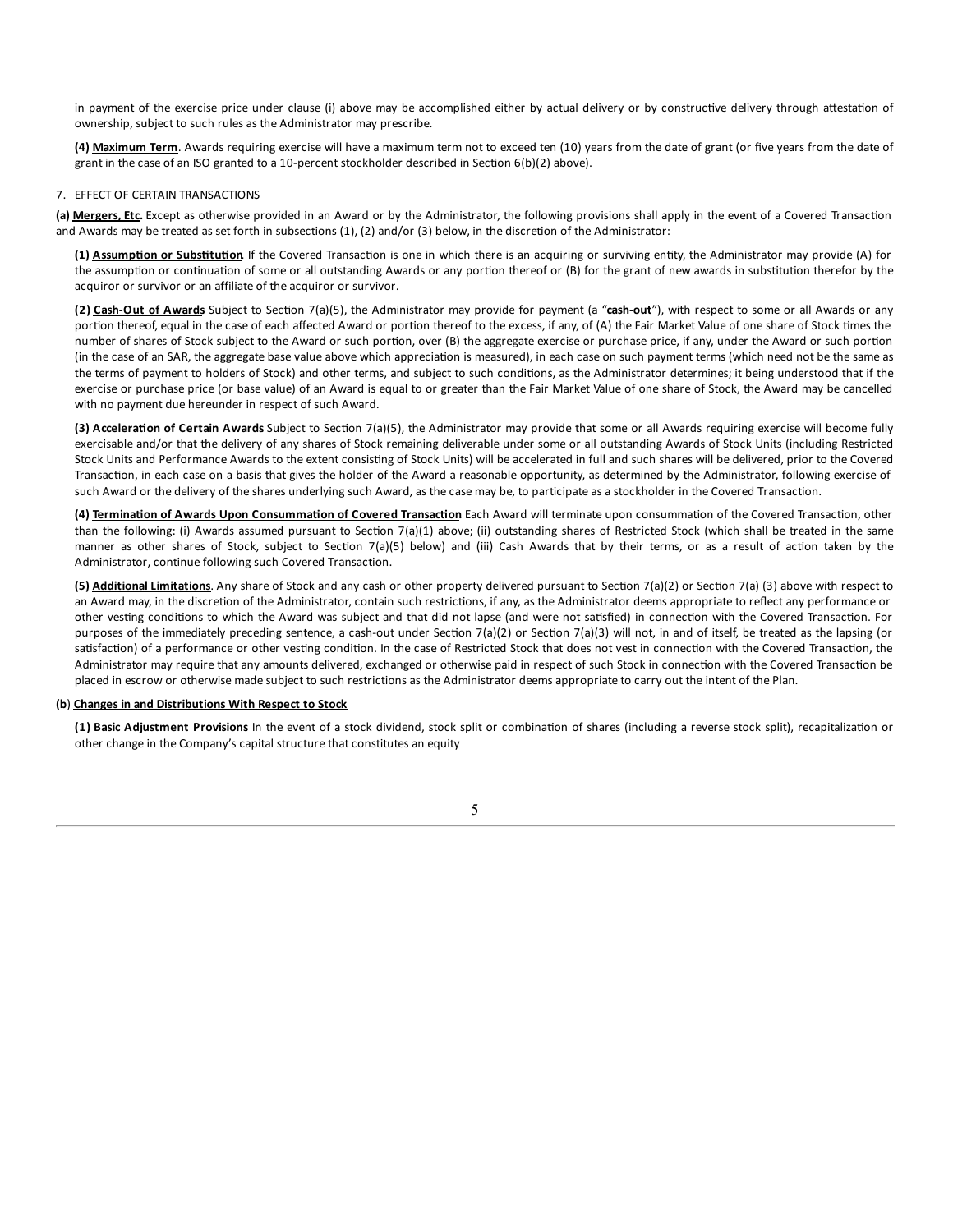restructuring within the meaning of FASB ASC Topic 718 (or any successor provision), the Administrator shall make appropriate adjustments to the maximum number of shares specified in Section 4(a) that may be delivered under the Plan and to the maximum share limits described in Section 4(d), and shall also make appropriate adjustments to the number and kind of shares of stock or securities subject to Awards then outstanding or subsequently granted, any exercise prices relating to Awards and any other provision of Awards affected by such change.

(2) Certain Other Adjustments The Administrator may also make adjustments of the type described in Section 7(b)(1) above to take into account distributions to stockholders other than those provided for in Section 7(a) and 7(b)(1), or any other event, if the Administrator determines that adjustments are appropriate to avoid distortion in the operation of the Plan and to preserve the value of Awards made hereunder.

(3) Continuing Application of Plan Terms References in the Plan to shares of Stock will be construed to include any stock or securities resulting from an adjustment pursuant to this Section 7.

## 8. LEGAL CONDITIONS ON DELIVERY OF STOCK

The Company will not be obligated to deliver any shares of Stock pursuant to the Plan or to remove any restriction from shares of Stock previously delivered under the Plan until: (i) the Company is satisfied that all legal matters in connection with the issuance and delivery of such shares have been addressed and resolved; (ii) if the outstanding Stock is at the time of delivery listed on any stock exchange or national market system, the shares to be delivered have been listed or authorized to be listed on such exchange or system upon official notice of issuance; and (iii) all conditions of the Award have been satisfied or waived. If the sale of Stock has not been registered under the Securities Act of 1933, as amended, the Company may require, as a condition to the exercise or settlement of the Award, such representations or agreements as counsel for the Company may consider appropriate to avoid violation of such Act. The Company may require that certificates evidencing Stock issued under the Plan bear an appropriate legend reflecting any restriction on transfer applicable to such Stock, and the Company may hold the certificates pending lapse of the applicable restrictions.

#### 9. AMENDMENT AND TERMINATION

The Administrator may at any time or times amend the Plan or any outstanding Award for any purpose which may at the time be permitted by law, and may at any time terminate the Plan as to any future grants of Awards; *provided*, that except as otherwise expressly provided in the Plan the Administrator may not, without the Participant's consent, alter the terms of an Award so as to affect materially and adversely the Participant's rights under the Award, unless the Administrator expressly reserved the right to do so at the time of the Award. Any amendments to the Plan shall be conditioned upon stockholder approval only to the extent, if any, such approval is required by law (including the Code and applicable stock exchange requirements), as determined by the Administrator.

#### 10. OTHER COMPENSATION ARRANGEMENTS

The existence of the Plan or the grant of any Award will not in any way affect the Company's right to award a person bonuses or other compensation in addition to Awards under the Plan.

#### 11. MISCELLANEOUS

(a) Waiver of Jury Trial. By accepting an Award under the Plan, each Participant waives any right to a trial by jury in any action, proceeding or counterclaim concerning any rights under the Plan and any Award, or under any amendment, waiver, consent, instrument, document or other agreement delivered or which in the future may be delivered in connection therewith, and agrees that any such action, proceedings or counterclaim shall be tried before a court and not before a jury. By accepting an Award under the Plan, each Participant certifies that no officer, representative, or attorney of the Company has represented, expressly or otherwise, that the Company would not, in the event of any action, proceeding or counterclaim, seek to enforce the foregoing waivers.

(b) Limitation of Liability. Notwithstanding anything to the contrary in the Plan, neither the Company, nor any Affiliate, nor the Administrator, nor any person acting on behalf of the Company, any Affiliate, or the Administrator, shall be liable to any Participant or to the estate or beneficiary of any Participant or to any other holder of an Award by reason of any acceleration of income, or any additional tax, asserted by reason of the failure of an Award to satisfy the requirements of Section 422 or Section 409A or by reason of Section 4999 of the Code.

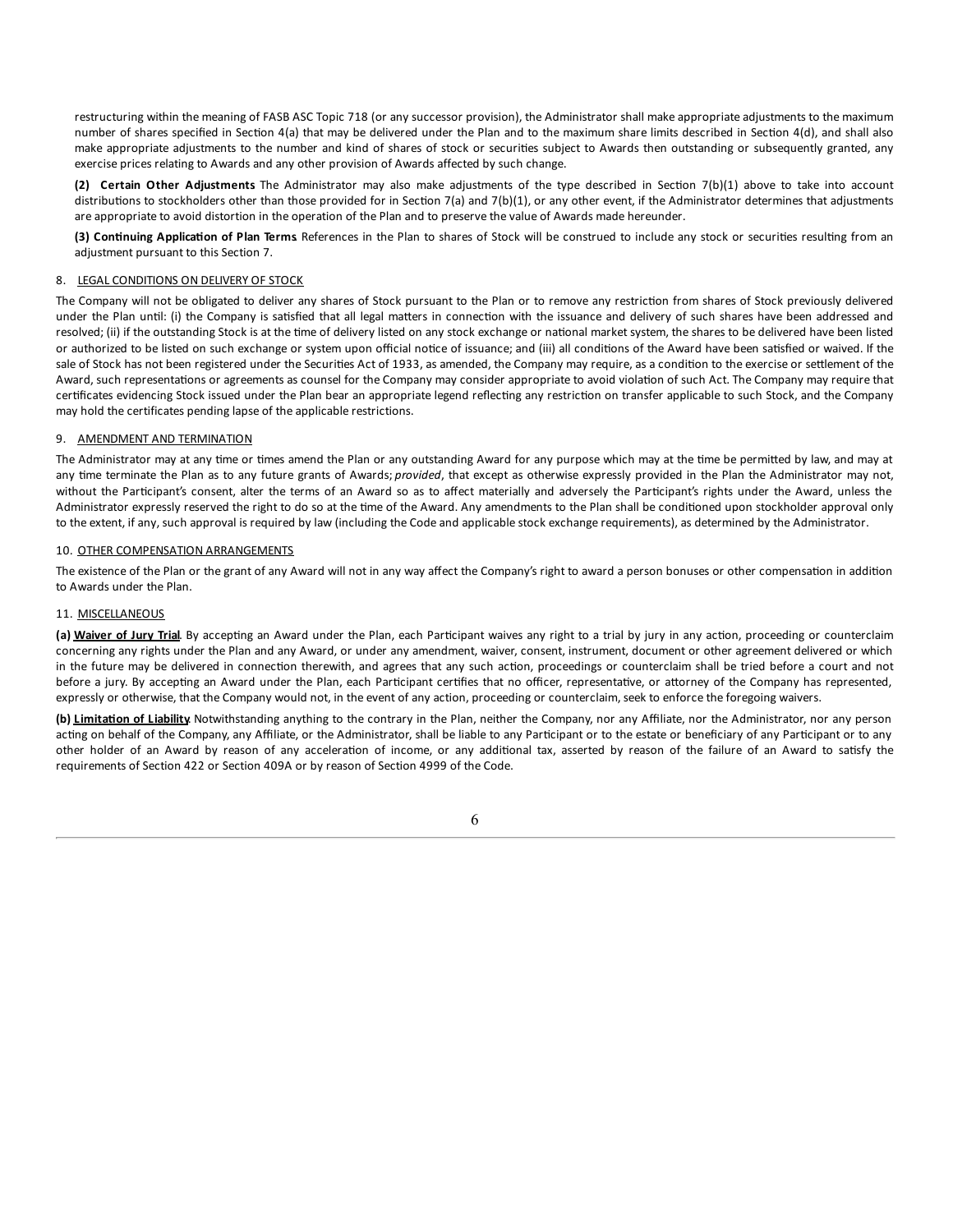(c) Section 409A of the Code The Plan as well as payments and benefits under the Plan are intended either to be exempt from or, to the extent subject thereto, to comply with, the requirements under Section 409A, and, accordingly, to the maximum extent permitted, the Plan shall be interpreted in accordance therewith. Notwithstanding anything contained herein to the contrary, to the extent required in order to avoid accelerated taxation and/or tax penalties under Section 409A, the Participant shall not be considered to have terminated employment or service with the Company or any Affiliate for purposes of the Plan until the Participant would be considered to have incurred a "separation from service" from the Company and its Affiliates within the meaning of Section 409A (after giving effect to the presumptions contained therein). Notwithstanding anything to the contrary in the Plan, to the extent that any Awards (or any other amounts payable under any plan, program or arrangement of the Company or any of its Affiliates) are payable upon a separation from service and such payment would result in the imposition of any individual tax and penalty interest charges imposed under Section 409A, the settlement and payment of such Awards (or other amounts) shall instead be made on the first business day after the date that is six (6) months following such separation from service (or death, if earlier). Each amount to be paid or benefit to be provided under the Plan shall be construed as a separate identified payment for purposes of Section 409A and the right to a series of installment payments under the Plan is to be treated as a right to a series of separate payments. The Company makes no representation that any or all of the payments or benefits described in the Plan will be exempt from or comply with Section 409A and makes no undertaking to preclude Section 409A from applying to any such payment. The Participant shall be solely responsible for the payment of any taxes and penalties incurred under Section 409A or any corresponding state or local law.

#### 12. ESTABLISHMENT OF SUB-PLANS

The Administrator may from time to time establish one or more sub-plans under the Plan for purposes of satisfying applicable blue sky, securities or tax laws of various jurisdictions. The Administrator will establish such sub-plans by adopting supplements to the Plan setting forth (i) such limitations on the Administrator's discretion under the Plan as it deems necessary or desirable and (ii) such additional terms and conditions not otherwise inconsistent with the Plan as it deems necessary or desirable. All supplements so established will be deemed to be part of the Plan, but each supplement will apply only to Participants within the affected jurisdiction (as determined by the Administrator).

#### 13. GOVERNING LAW

**(a) Certain Requirements of Corporate Law**. Equity Awards shall be granted and administered consistent with the requirements of applicable Delaware law relating to the issuance of stock and the consideration to be received therefor, and with the applicable requirements of the stock exchanges or other trading systems on which the Stock is listed or entered for trading, in each case as determined by the Administrator.

(b) Other Matters. Except as otherwise provided by the express terms of an Award agreement, under a sub-plan described in Section 12 or as provided in Section 13(a) above, the provisions of the Plan and of Awards under the Plan and all claims or disputes arising out of our based upon the Plan or any Award under the Plan or relating to the subject matter hereof or thereof will be governed by and construed in accordance with the domestic substantive laws of the Commonwealth of Massachusetts without giving effect to any choice or conflict of laws provision or rule that would cause the application of the domestic substantive laws of any other jurisdiction.

(c) **Jurisdiction**. By accepting an Award, each Participant will be deemed to (a) have submitted irrevocably and unconditionally to the jurisdiction of the federal and state courts located within the geographic boundaries of the United States District Court for the District of Massachusetts for the purpose of any suit, action or other proceeding arising out of or based upon the Plan or any Award; (b) agree not to commence any suit, action or other proceeding arising out of or based upon the Plan or an Award, except in the federal and state courts located within the geographic boundaries of the United States District Court for the District of Massachusetts; and (c) waive, and agree not to assert, by way of motion as a defense or otherwise, in any such suit, action or proceeding, any claim that he or she is not subject personally to the jurisdiction of the above-named courts, that his or her property is exempt or immune from attachment or execution, that the suit, action or proceeding is brought in an inconvenient forum, that the venue of the suit, action or proceeding is improper or that the Plan or an Award or the subject matter thereof may not be enforced in or by such court.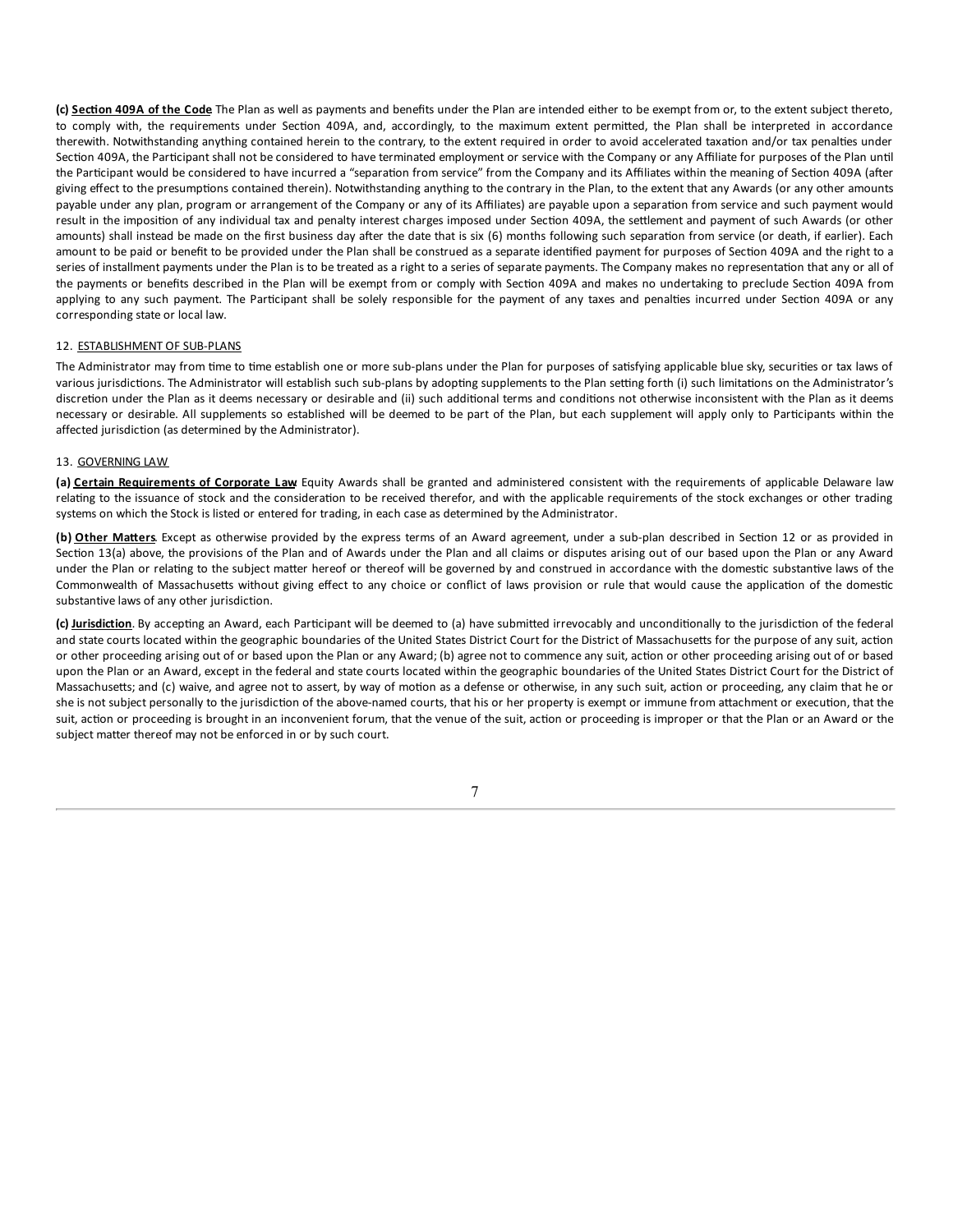## **EXHIBIT A**

## **Definition of Terms**

The following terms, when used in the Plan, will have the meanings and be subject to the provisions set forth below:

"Administrator": The Compensation Committee; *provided*, that the Compensation Committee may delegate (i) to one or more of its members or to one or more members of the Board such of its duties, powers and responsibilities as it may determine; (ii) to one or more officers of the Company the power to grant rights or options to the extent permitted by Section 157(c) of the Delaware General Corporation Law; (iii) to one or more officers of the Company the authority to allocate other Awards among such persons eligible to receive Awards under the Plan as such delegated officer or officers determine consistent with such delegation; provided, that with respect to any delegation described in this clause (iii) the Compensation Committee (or a properly delegated member or members of such Committee) shall have specified the class of persons eligible under the Plan to receive such Awards, the number of shares of Stock under such Awards and the consideration, if any, to be paid therefor; and (iv) to such Employees or other persons as it determines such ministerial tasks as it deems appropriate. In the event of any delegation described in the preceding sentence, the term "Administrator" shall include the person or persons so delegated to the extent of such delegation.

"Affiliate": Any corporation or other entity that stands in a relationship to the Company that would result in the Company and such corporation or other entity being treated as a single employer under Sections 414(b) or 414(c) of the Code, except that such Sections shall be applied by substituting "at least 50%" for "at least 80%" wherever applicable; *provided*, *however*, that in determining eligibility for the grant of a Stock Option or SAR by reason of service for an Affiliate, "Affiliate" shall mean any corporation or other entity in a chain of corporations all of which have a controlling interest in another corporation or other entity in the chain, beginning with the parent entity and ending with the entity for which the Award recipient was providing (or was expected to provide, in accordance with Section 5 of the Plan) services on the grant date of the Award (defining the term "controlling interest" based on "at least 50 percent" rather than "at least 80 percent"). The Company may at any time by amendment provide that different ownership thresholds apply (consistent with Section 409A, where applicable).

**"Award":** Any or a combination of the following:

- (i) Stock Options.
- (ii) SARs.
- (iii) Restricted Stock.
- (iv) Unrestricted Stock.
- (v) Stock Units, including Restricted Stock Units.
- (vi) Performance Awards.
- (vii) Cash Awards.
- (viii) Awards (other than Awards described in (i) through (vii) above) that are convertible into or otherwise based on Stock.

**"Board":** The Board of Directors of the Company.

**"Cash Award":** An Award denominated in cash.

**"Change in Control":** Upon the following event or events:

(A) an event in which any "person" as such term is used in Sections 13(d) and 14(d) of the Securities Exchange Act of 1934 (the "1934 Act") (other than (i) the Company, (ii) any subsidiary of the Company, (iii) any trustee or other fiduciary holding securities under an employee benefit plan of the Company or of any subsidiary of the Company, or (iv) any company owned, directly or indirectly, by the stockholders of the Company in substantially the same proportions as their ownership of stock of the Company), is or becomes the "beneficial owner" (as defined in Section 13(d) of the 1934 Act), together with all affiliates and Associates (as such terms are used in Rule 12b-2 of the General Rules and Regulations under the 1934 Act) of such person, directly or indirectly, of securities of the Company representing 25% or more of the combined voting power of the Company's then outstanding securities;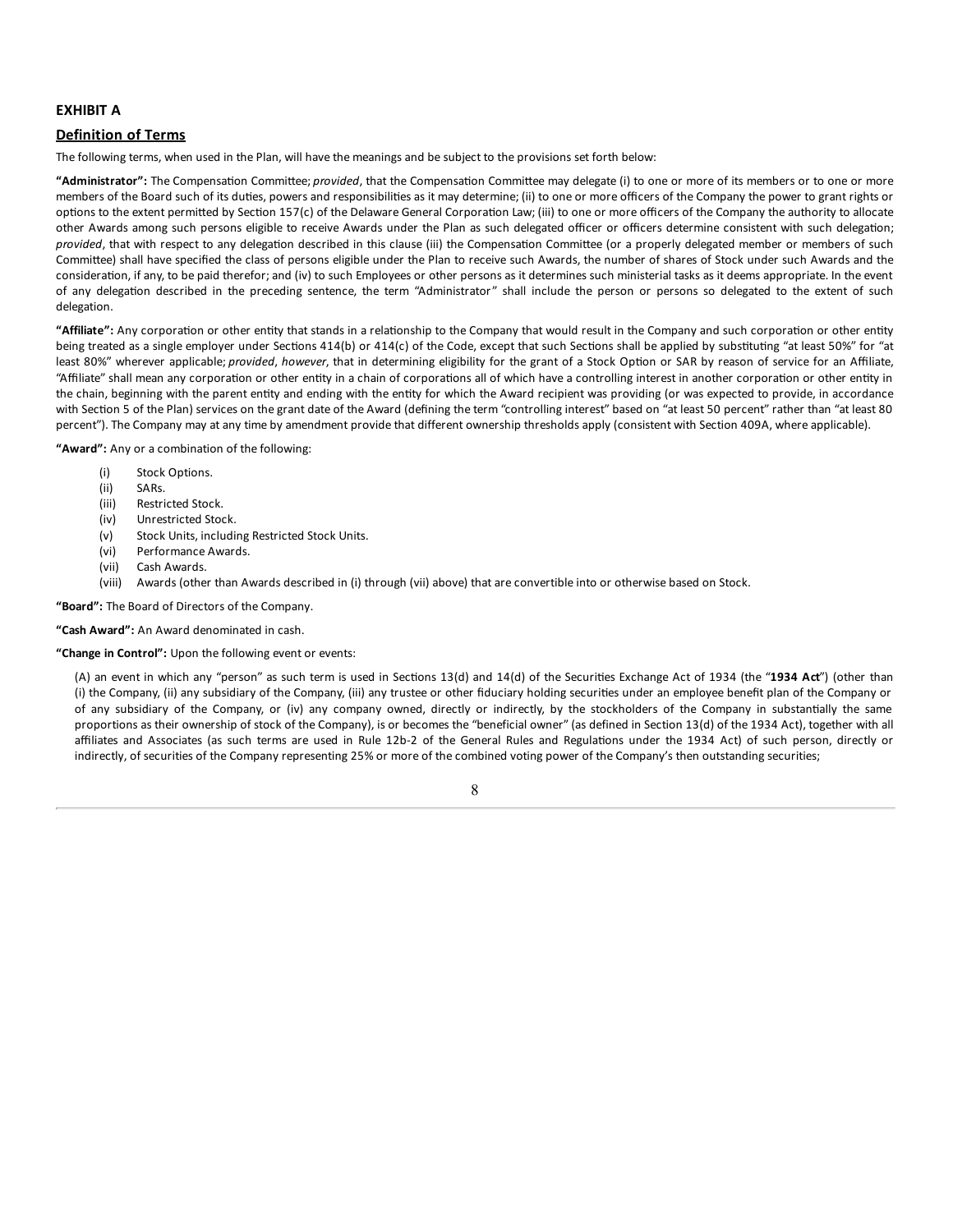(B) the consummation of the merger or consolidation of the Company with any other company, other than (i) a merger or consolidation which would result in the voting securities of the Company outstanding immediately prior thereto continuing to represent (either by remaining outstanding or by being converted into voting securities of the surviving entity), in combination with the ownership of any trustee or other fiduciary holding securities under an employee benefit plan of the Company or any subsidiary of the Company, at least 65% of the combined voting power of the voting securities of the Company or such surviving entity outstanding immediately after such merger or consolidation or (ii) a merger or consolidation effected to implement a recapitalization of the Company (or similar transaction) after which no "person" (with the method of determining "beneficial ownership" used in clause (A) of this definition) owns more than 25% of the combined voting power of the securities of the Company or the surviving entity of such merger or consolidation;

(C) if during any period of two consecutive years (not including any period prior to the execution of the Plan), individuals who at the beginning of such period constitute the Board, and any new director (other than a director designated by a person who has conducted or threatened a proxy contest, or has entered into an agreement with the Company to effect a transaction described in clause (A), (B) or (D) of this definition) whose election by the Board or nomination for election by the Company's stockholders was approved by a vote of at least two-thirds (2/3) of the directors then still in office, who either were directors at the beginning of the period or whose election or nomination for election was previously so approved cease for any reason to constitute at least a majority thereof; or

(D) the complete liquidation of the Company or the sale or disposition by the Company of all or substantially all of the Company's assets.

Notwithstanding the foregoing, in any case where the occurrence of a Change in Control could affect the vesting of or payment under an Award subject to the requirements of Section 409A, to the extent required to comply with Section 409A, the term "Change of Control" shall mean an occurrence that both (i) satisfies the requirements set forth above in this definition and (ii) is a "change in control event" as that term is defined in the regulations under Section 409A. If all or a portion of any Award constitutes deferred compensation under Section 409A and such Award (or portion thereof) is to be settled, distributed or paid on an accelerated basis due to a Change in Control that is not a "change in control event" under Section 409A, if such settlement, distribution or payment would result in additional tax under Section 409A, such Award (or portion thereof) shall vest at the time of the Change of Control (provided such accelerated vesting will not result in additional tax under Section 409A), but settlement, distribution or payment, as the case may be, shall only be accelerated to the maximum extent possible without resulting in a violation of Section 409A.

**"Code":** The U.S. Internal Revenue Code of 1986 as from time to time amended and in effect, or any successor statute as from time to time in effect.

**"Compensation Committee":** The Compensation Committee of the Board.

#### **"Company":** Cabot Corporation.

"Covered Transaction": Any of (i) a consolidation, merger, or similar transaction or series of related transactions, including a sale or other disposition of stock, in which the Company is not the surviving corporation or which results in the acquisition of all or substantially all of the Company's then outstanding common stock by a single person or entity or by a group of persons and/or entities acting in concert, (ii) a sale or transfer of all or substantially all the Company's assets, or (iii) a dissolution or liquidation of the Company. Where a Covered Transaction involves a tender offer that is reasonably expected to be followed by a merger described in clause (i) (as determined by the Administrator), the Covered Transaction shall be deemed to have occurred upon consummation of the tender offer.

Notwithstanding the foregoing, in any case where the occurrence of a Covered Transaction could affect the vesting of or payment under an Award subject to the requirements of Section 409A, to the extent required to comply with Section 409A, the term "Covered Transaction" shall mean an occurrence that both (i) satisfies the requirements set forth above in this definition and (ii) is a "change in control event" as that term is defined in the regulations under Section 409A. If all or a portion of any Award constitutes deferred compensation under Section 409A and such Award (or portion thereof) is to be settled, distributed or paid on an accelerated basis due to a Covered Transaction that is not a "change in control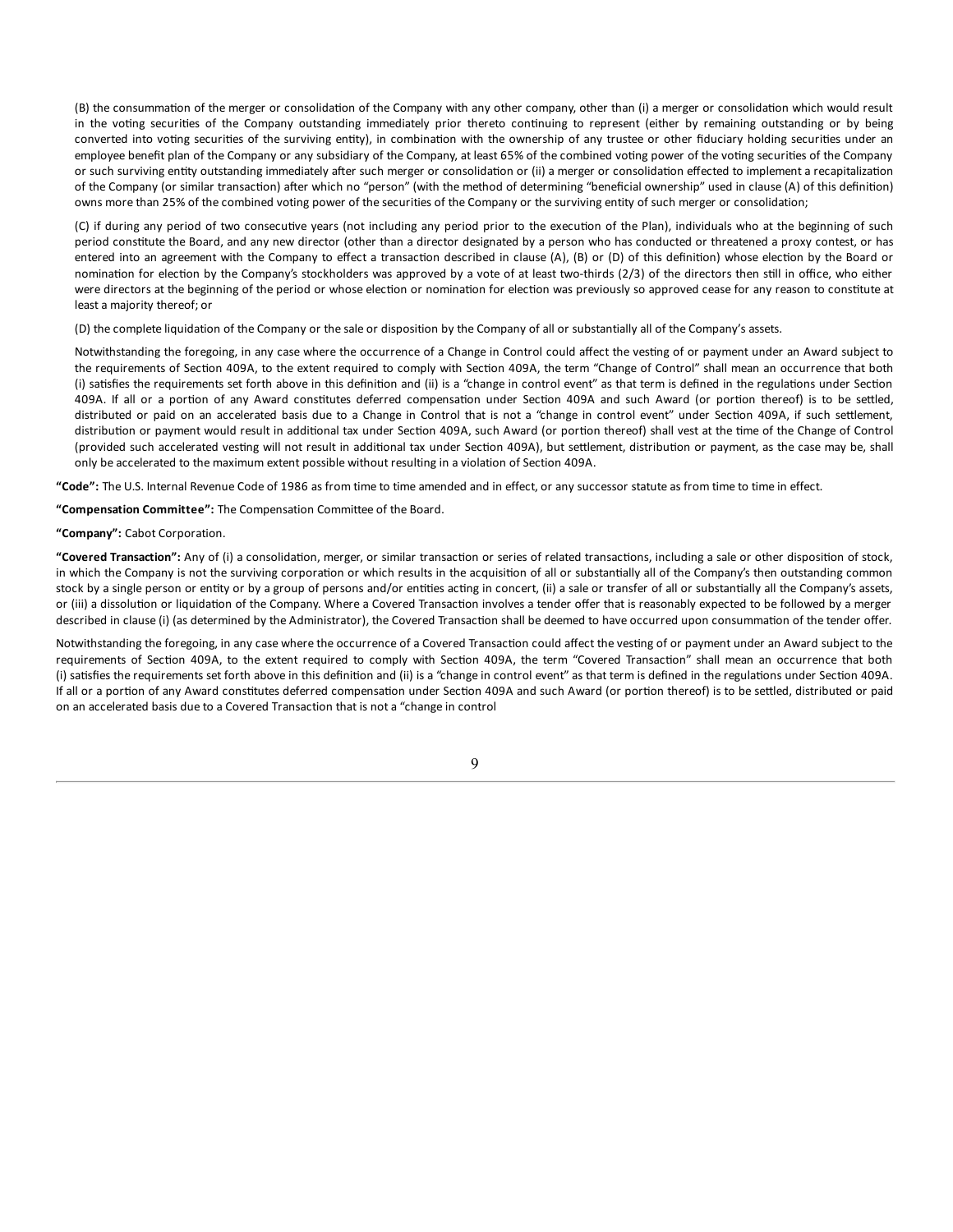event" under Section 409A, if such settlement, distribution or payment would result in additional tax under Section 409A, such Award (or portion thereof) shall vest at the time of the Covered Transaction (provided such accelerated vesting will not result in additional tax under Section 409A), but settlement, distribution or payment, as the case may be, shall only be accelerated to the maximum extent possible without resulting in a violation of Section 409A.

"Disability": means the Participant meets one of the following requirements: (1) the Award recipient is unable to engage in any substantial gainful activity by reason of any medically determinable physical or mental impairment that can be expected to result in death or can be expected to last for a continuous period of not less than 12 months, (2) the Award recipient is, by reason of any medically determinable physical or mental impairment that can be expected to result in death or can be expected to last for a continuous period of not less than 12 months, receiving income replacement benefits under a disability plan of the Company, or (3) the Award recipient has been determined by the Social Security Administration to be totally disabled.

**"Employee":** Any person who is employed by the Company or an Affiliate.

"Employment": A Participant's employment or other service relationship with the Company and its Affiliates. Employment will be deemed to continue, unless the Administrator expressly provides otherwise, so long as the Participant is employed by, or otherwise is providing services in a capacity described in Section 5 to, the Company or an Affiliate. If a Participant's employment or other service relationship is with an Affiliate and that entity ceases to be an Affiliate, the Participant's Employment will be deemed to have terminated when the entity ceases to be an Affiliate unless the Participant transfers Employment to the Company or its remaining Affiliates or the Administrator expressly determines otherwise.

**"Equity Award":** An Award other than a Cash Award.

"Fair Market Value": As of a particular date, (i) the closing price for a share of Stock as reported on the New York Stock Exchange (or on any other national securities exchange on which the Stock is then listed) for that date or, if no closing price is reported for that date, the closing price on the next preceding date for which a closing price was reported or (ii) in the event that the Stock is not traded on a national securities exchange or as otherwise determined by the Administrator, the fair market value of a share of Stock determined by the Administrator consistent with the rules of Section 422 and Section 409A to the extent applicable.

"ISO": A Stock Option intended to be an "incentive stock option" within the meaning of Section 422. Each option granted pursuant to the Plan will be treated as providing by its terms that it is to be a non-incentive stock option unless, as of the date of grant, it is expressly designated as an ISO.

**"Participant":** A person who is granted an Award under the Plan.

"Performance Award": An Award subject to Performance Criteria. The Committee in its discretion may grant Performance Awards that are intended to qualify for the performance-based compensation exception under Section 162(m) and Performance Awards that are not intended so to qualify.

"Performance Criteria": Specified criteria, other than the mere continuation of Employment or the mere passage of time, the satisfaction of which is a condition for the grant, exercisability, vesting or full enjoyment of an Award. For purposes of Awards that are intended to qualify for the performance-based compensation exception under Section 162(m), a Performance Criterion will mean an objectively determinable measure of performance relating to any or any combination of the following (measured either absolutely or by reference to an index or indices or a peer group or select group of companies and determined either on a consolidated basis or, as the context permits, on a divisional, subsidiary, line of business, project or geographical basis or in combinations thereof and subject to such adjustments, if any, as the Administrator specifies, consistent with the requirements of 162(m)): sales; revenues; assets; costs; earnings before or after deduction for all or any portion of interest, taxes, depreciation or amortization, whether or not on a continuing operations or an aggregate or per share basis; return on equity, investment, capital or assets; one or more operating ratios or metrics; borrowing levels, leverage ratios or credit rating; market share; capital expenditures; cash flow; productivity measures; one or more working capital measures; stock price; or stockholder return or shareholder value; sales of particular products or services; customer acquisition or retention; collection of outstanding accounts or debts; safety,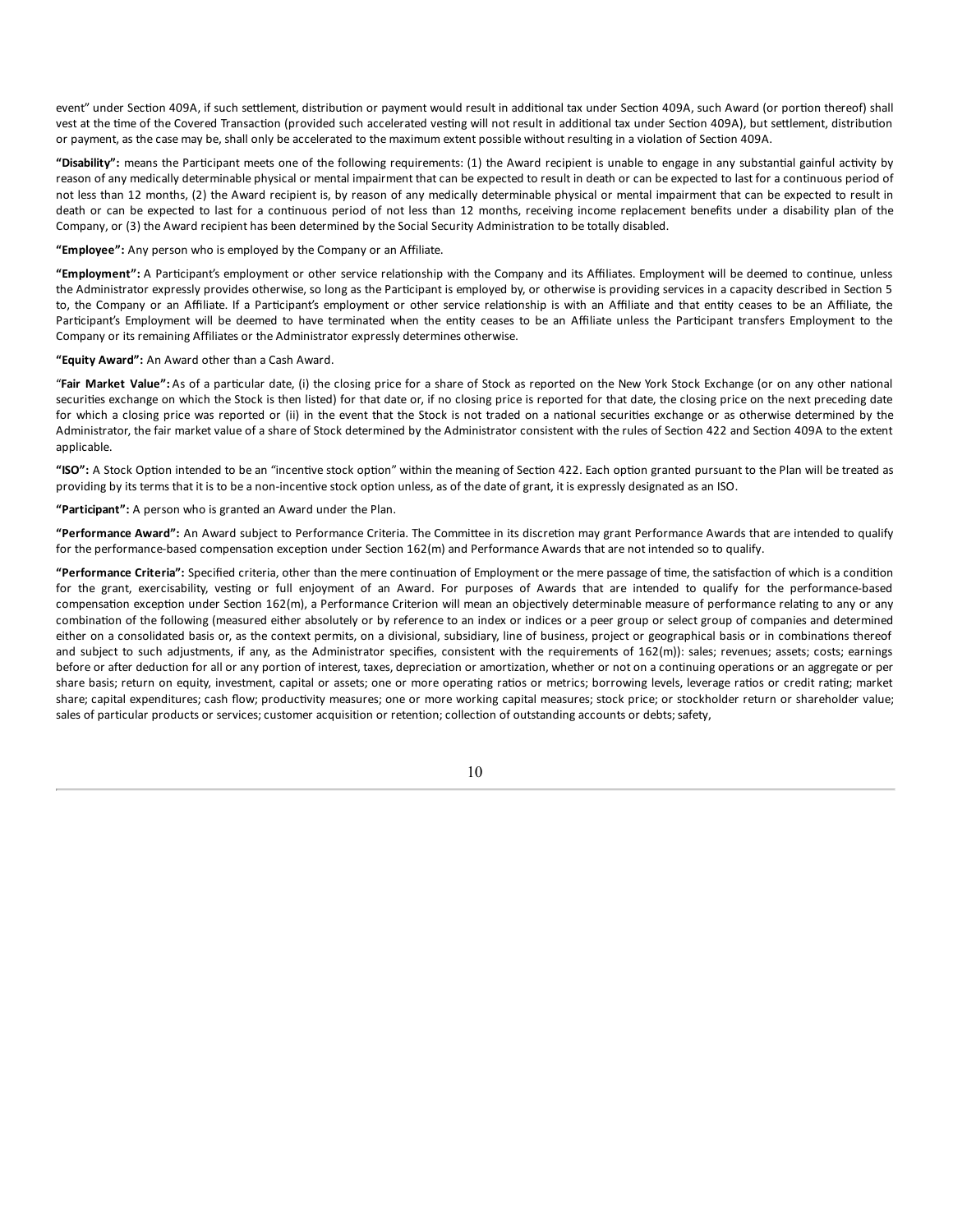health or environmental affairs performance; compliance; acquisitions and divestitures (in whole or in part); joint ventures and strategic alliances; spin-offs, splitups and the like; reorganizations; recapitalizations, restructurings, financings (issuance of debt or equity); or refinancings. A Performance Criterion and any targets with respect thereto need not be based on an increase, a positive or improved result or avoidance of loss. An Award may specify more than one Performance Goal and, with respect to any Performance Goal, may specify levels of achievement at which different levels of payment may be earned. To the extent consistent with the requirements of Section 162(m), the Administrator may establish, by the deadline that otherwise applies to the establishment of the terms of an Award, that one or more of the Performance Criteria applicable to such Award will be adjusted in an objectively determinable manner to reflect events (for example, the impact of charges for restructurings, discontinued operations, mergers, acquisitions, other unusual or infrequently occurring items, and the cumulative effects of tax or accounting changes, each as defined by U.S. generally accepted accounting principles) occurring during the applicable performance period that affect the applicable Performance Criterion or Criteria.

**"Plan":** The Cabot Corporation 2017 Long-Term Incentive Plan as from time to time amended and in effect.

**"Restricted Stock":** Stock subject to restrictions requiring that it be redelivered or offered for sale to the Company if specified conditions are not satisfied.

"Restricted Stock Unit": A Stock Unit that is, or as to which the delivery of Stock or cash in lieu of Stock is, subject to the satisfaction of specified performance or other vesting conditions.

"SAR": A right entitling the holder upon exercise to receive an amount (payable in cash or in shares of Stock of equivalent value) equal to the excess of the Fair Market Value of the shares of Stock subject to the right over the base value from which appreciation under the SAR is to be measured.

**"Section 409A":** Section 409A of the Code.

**"Section 422":** Section 422 of the Code.

**"Section 162(m)":** Section 162(m) of the Code.

**"Stock":** Common Stock of the Company, par value \$1.00 per share.

**"Stock Option":** An option entitling the holder to acquire shares of Stock upon payment of the exercise price.

**"Stock Unit":** An unfunded and unsecured promise, denominated in shares of Stock, to deliver Stock or cash measured by the value of Stock in the future.

"Substitute Awards": Equity Awards issued under the Plan in substitution for equity awards of an acquired company that are converted, replaced or adjusted in connection with the acquisition.

**"Unrestricted Stock":** Stock not subject to any restrictions under the terms of the Award.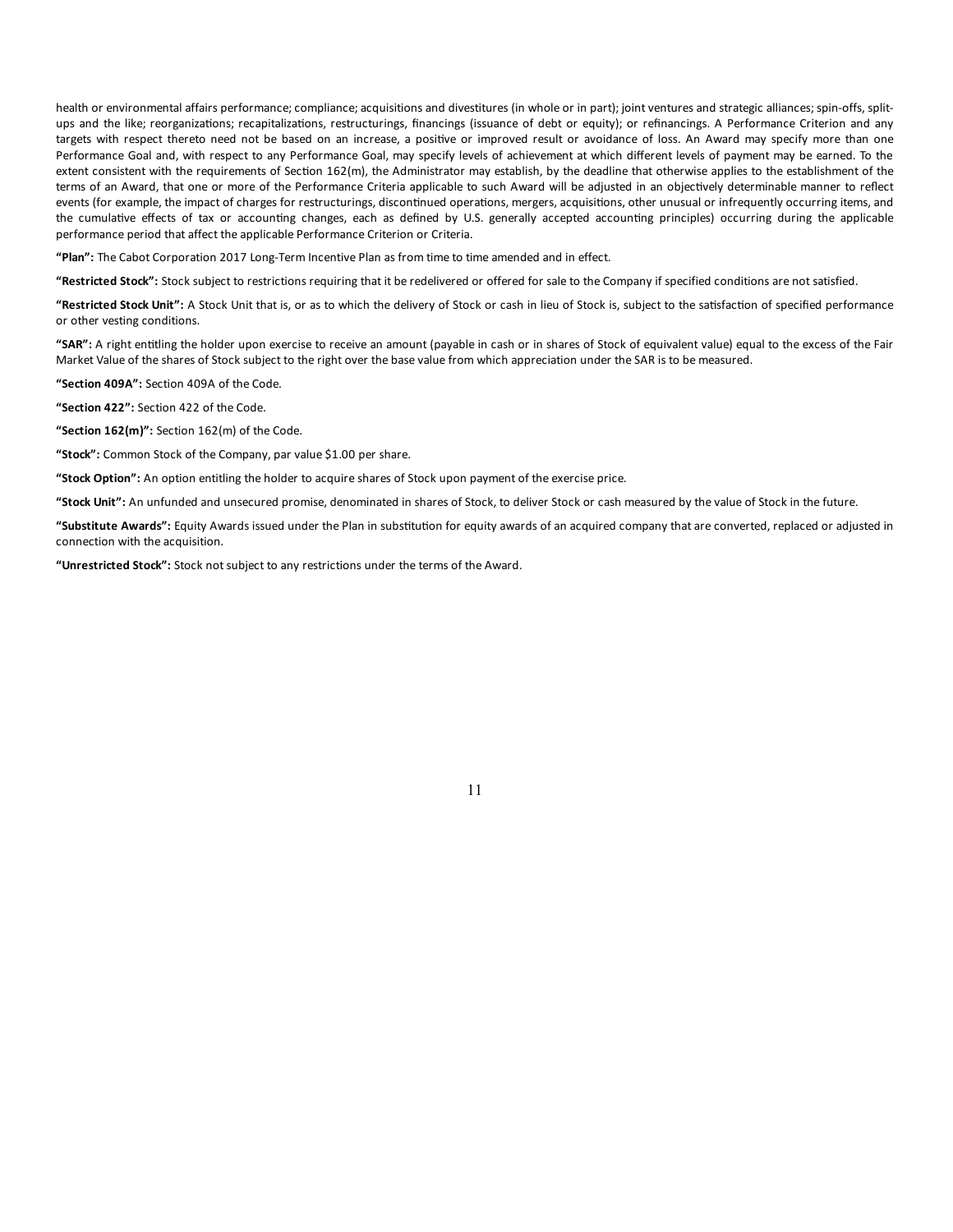

P: +1978 663 3455 F: +1.978.663.5471 W: cabotcorp.com

Cabot Cornoration 157 Concord Road P.O. Box 7001 Billerica, MA 01821-7001 **USA** 

February 28, 2017

Nicholas Stewart Cross [Address]

Dear Nick,

We are pleased to confirm your transfer back to Schaffhausen from the United States effective January 1, 2017 in the position of EVP and President of Performance Chemicals and President, EMEA Region, reporting to me.

This agreement outlines the terms of your repatriation and the end of your assignment in the United States under the terms set forth in the assignment letter between you and Cabot effective May 15, 2015. To the extent the terms of this repatriation letter differ from the terms of the employment agreement between you and Cabot Switzerland GmbH dated April 1, 2010 (the "Employment Agreement"), the terms of this repatriation agreement will apply. All other provisions of the Employment Agreement shallremain in full force and effect.

## **Compensation and Taxes**

Your salary will be 442,900 CHF annually (paid monthly). You will continue to participate in the Cabot Short Term Incentive Plan (STI) and Long Term Incentive plan (LTI). Your STI target will be 65% of your base pay. Your LTI range will be \$600,000 to \$900,000.

As your job willrequire travel to the United States, you will be expected to keep track of all days in the U.S. (including those for non-work days). Cabot will provide individual income tax protection (tax protection) related to your required U.S. travel and subsequent U.S. individual income tax filings. The purpose of providing you with tax protection is to protect you from paying more individual income tax as a result of your U.S. required travel than you would have paid if no U.S. travel occurred. Any tax protection payments provided will not result in any additional individual income tax burden to you.

## **Relocation**

Your repatriation and related relocation will be managed under the repatriation section of the Cabot Corporation International Assignment Policy. Under the terms of this policy, you will receive an allowance equal to one-month's base salary less appropriate taxes and applicable social security deductions. This allowance is made to compensate for any unusual expenses incurred during relocation.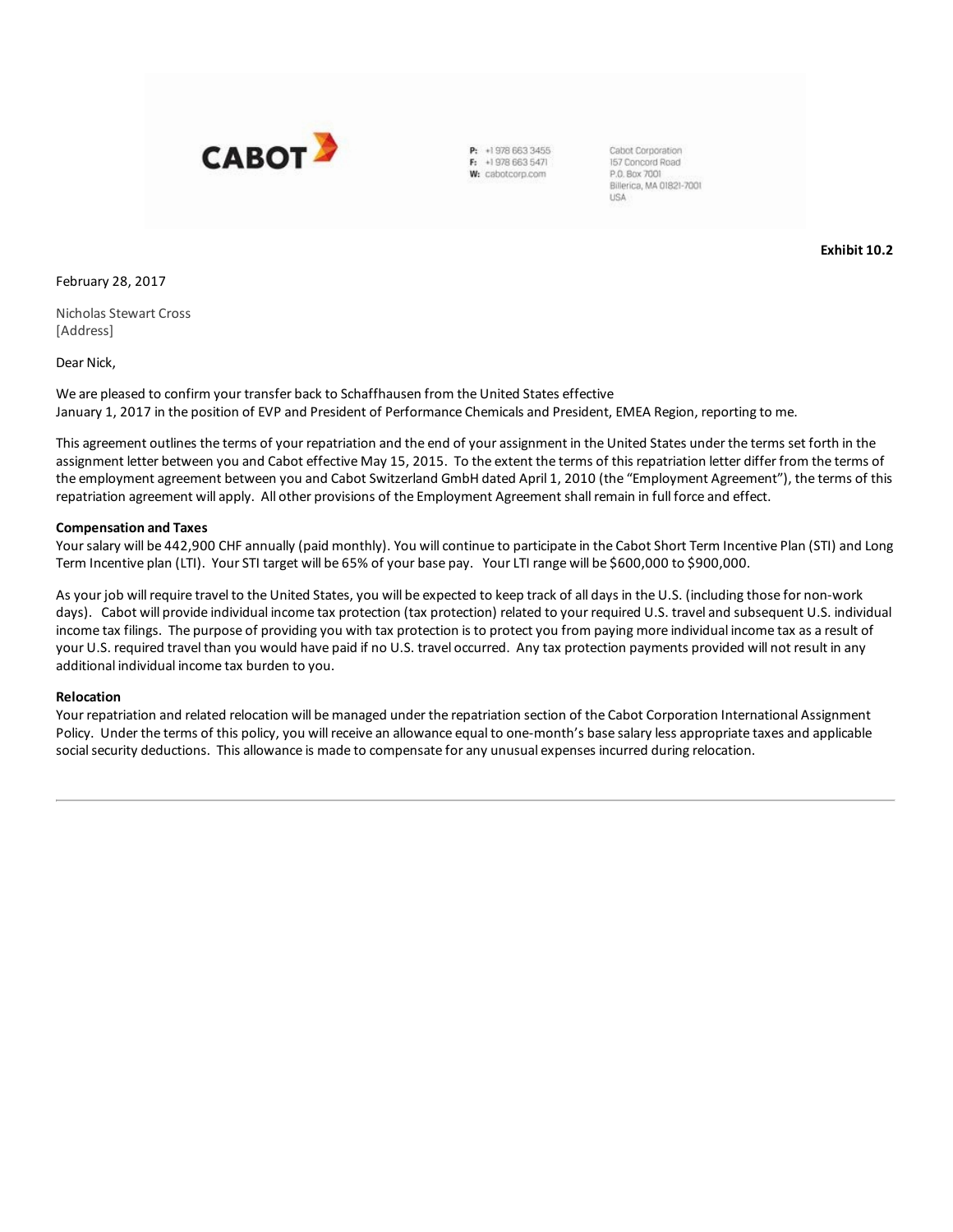

P: +1978 663 3455 F: +1978 663 5471 W: cabotcorp.com

Cabot Corporation 157 Concord Road P.O. Box 7001 Billerica, MA 01821-7001 **USA** 

## **Benefits**

As of January 1, 2017 all payments and benefits associated with your [international](#page-26-0) assignment will end (i.e. housing allowance, goods and service allowance, home support [allowance,](#page-38-0) expatriate health insurance etc.).

You will however c[ontinue](#page-38-0) to be eligible for the Executive Financial Planning/ Tax Preparation and Executive Physical benefits.

If you s[hould](#page-39-0) have any questions, please do not hesitate to contact Jessica Jones at [Phone Number]. Nick, we wish you the best and will work to ensure that your [transition](#page-39-0) back to Switzerland goes smoothly.

This letter superse[des](#page-40-0) all [communications,](#page-40-0) oral and written, between you and Cabot on this subject. Notwithstanding anything in this assignment letter to the contrary, Cabot shall have the right to amend, modify, change, discontinue, or terminate health and welfare benefits at any time and for any reason.

Sincerely,

/s/ Sean D. Keohane

Sean Keohane CEO and President, Cabot Corporation

I understand and accept this repatriation and agree to the terms outlined in this letter. I am not relying on any representations in accepting this offer of repatriation.

/s/ Nicholas S. Cross

Nicholas Cross EVP and President of Performance Chemicals and President, EMEA Region

cc: Brian Berube, SVP and General Counsel, Interim CHRO Virginia Leonard, HR Shared Services Director Jessica Jones, Global Mobility Program Manager Wes Perry, Sr. HR Manager, Billerica Nuno Cunha, HR Director, EMEA Simone Potyka, Sr. HR Manager, EMEA Dora Unger, HR Manager US Benefits Team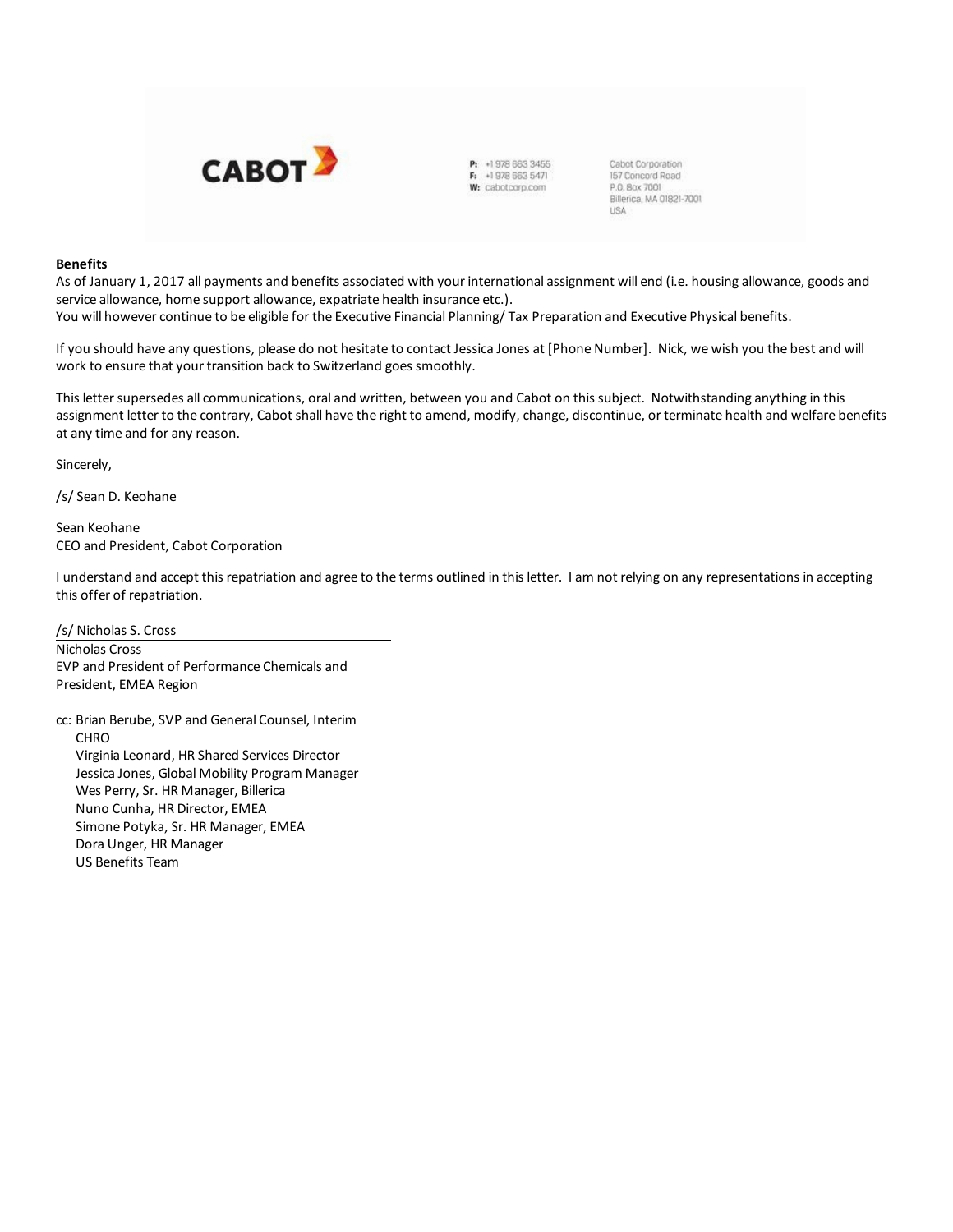#### **Principal Executive Officer Certification**

I, Sean D. Keohane, certify that:

- 1. I have reviewed this quarterly report on Form 10-Q of Cabot Corporation;
- 2. Based on my knowledge, this report does not contain any untrue statement of a material fact or omit to state a material fact necessary to make the statements made, in light of the circumstances under which such statements were made, not misleading with respect to the period covered by this report;
- 3. Based on my knowledge, the financial statements, and other financial information included in this report, fairly present in all material respects the financial condition, results of operations and cash flows of the registrant as of, and for, the periods presented in this report;
- 4. The registrant's other certifying officer(s) and I are responsible for establishing and maintaining disclosure controls and procedures (as defined in Exchange Act Rules 13a-15(e) and 15d-15(e)) and internal control over financial reporting (as defined in Exchange Act Rules 13a-15(f) and 15d-15(f)) for the registrant and have:
	- a) designed such disclosure controls and procedures, or caused such disclosure controls and procedures to be designed under our supervision, to ensure that material information relating to the registrant, including its consolidated subsidiaries, is made known to us by others within those entities, particularly during the period in which this report is being prepared;
	- b) designed such internal control over financial reporting, or caused such internal control over financial reporting to be designed under our supervision, to provide reasonable assurance regarding the reliability of financial reporting and the preparation of financial statements for external purposes in accordance with generally accepted accounting principles;
	- c) evaluated the effectiveness of the registrant's disclosure controls and procedures and presented in this report our conclusions about the effectiveness of the disclosure controls and procedures, as of the end of the period covered by this report based on such evaluation; and
	- d) disclosed in this report any change in the registrant's internal control over financial reporting that occurred during the registrant's most recent fiscal quarter (the registrant's fourth fiscal quarter in the case of an annual report) that has materially affected, or is reasonably likely to materially affect, the registrant's internal control over financial reporting; and
- 5. The registrant's other certifying officer(s) and I have disclosed, based on our most recent evaluation of internal control over financial reporting, to the registrant's auditors and the audit committee of the registrant's board of directors (or persons performing the equivalent functions):
	- a) all significant deficiencies and material weaknesses in the design or operation of internal control over financial reporting which are reasonably likely to adversely affect the registrant's ability to record, process, summarize and report financial information; and
	- b) any fraud, whether or not material, that involves management or other employees who have a significant role in the registrant's internal control over financial reporting.

Date: May 8, 2017 *Simulation* 2017 *Simulation Simulation**Simulation**Simulation**Simulation**Simulation**Simulation**Simulation**Simulation**Simulation* **<b>***Simulation Simulation Simulation**Simula* 

**Sean D. Keohane President and Chief Executive Officer**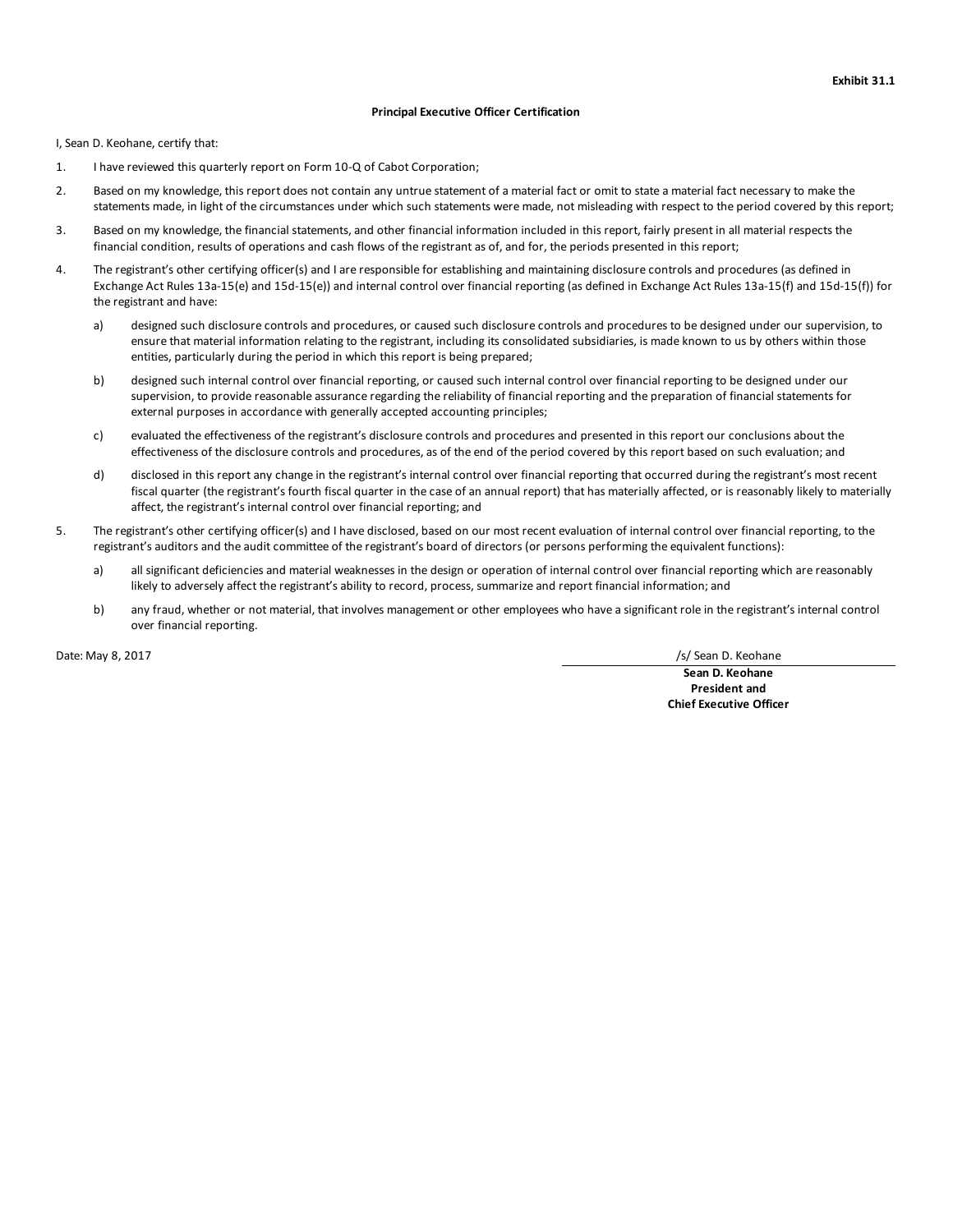#### **Principal Financial Officer Certification**

I, Eduardo E. Cordeiro, certify that:

- 1. I have reviewed this quarterly report on Form 10-Q of Cabot Corporation;
- 2. Based on my knowledge, this report does not contain any untrue statement of a material fact or omit to state a material fact necessary to make the statements made, in light of the circumstances under which such statements were made, not misleading with respect to the period covered by this report;
- 3. Based on my knowledge, the financial statements, and other financial information included in this report, fairly present in all material respects the financial condition, results of operations and cash flows of the registrant as of, and for, the periods presented in this report;
- 4. The registrant's other certifying officer(s) and I are responsible for establishing and maintaining disclosure controls and procedures (as defined in Exchange Act Rules 13a-15(e) and 15d-15(e)) and internal control over financial reporting (as defined in Exchange Act Rules 13a-15(f) and 15d-15(f)) for the registrant and have:
	- a) designed such disclosure controls and procedures, or caused such disclosure controls and procedures to be designed under our supervision, to ensure that material information relating to the registrant, including its consolidated subsidiaries, is made known to us by others within those entities, particularly during the period in which this report is being prepared;
	- b) designed such internal control over financial reporting, or caused such internal control over financial reporting to be designed under our supervision, to provide reasonable assurance regarding the reliability of financial reporting and the preparation of financial statements for external purposes in accordance with generally accepted accounting principles;
	- c) evaluated the effectiveness of the registrant's disclosure controls and procedures and presented in this report our conclusions about the effectiveness of the disclosure controls and procedures, as of the end of the period covered by this report based on such evaluation; and
	- d) disclosed in this report any change in the registrant's internal control over financial reporting that occurred during the registrant's most recent fiscal quarter (the registrant's fourth fiscal quarter in the case of an annual report) that has materially affected, or is reasonably likely to materially affect, the registrant's internal control over financial reporting; and
- 5. The registrant's other certifying officer(s) and I have disclosed, based on our most recent evaluation of internal control over financial reporting, to the registrant's auditors and the audit committee of the registrant's board of directors (or persons performing the equivalent functions):
	- a) all significant deficiencies and material weaknesses in the design or operation of internal control over financial reporting which are reasonably likely to adversely affect the registrant's ability to record, process, summarize and report financial information; and
	- b) any fraud, whether or not material, that involves management or other employees who have a significant role in the registrant's internal control over financial reporting.

Date: May 8, 2017 *S* and 2017 *Cordeiro Cordeiro Cordeiro Cordeiro* **<b>***Cordeiro Cordeiro Cordeiro Cordeiro Cordeiro* **<b>***Cordeiro Cordeiro Cordeiro Cordeiro Cordeiro Cordeir* 

**Eduardo E. Cordeiro Executive Vice President and Chief Financial Officer**